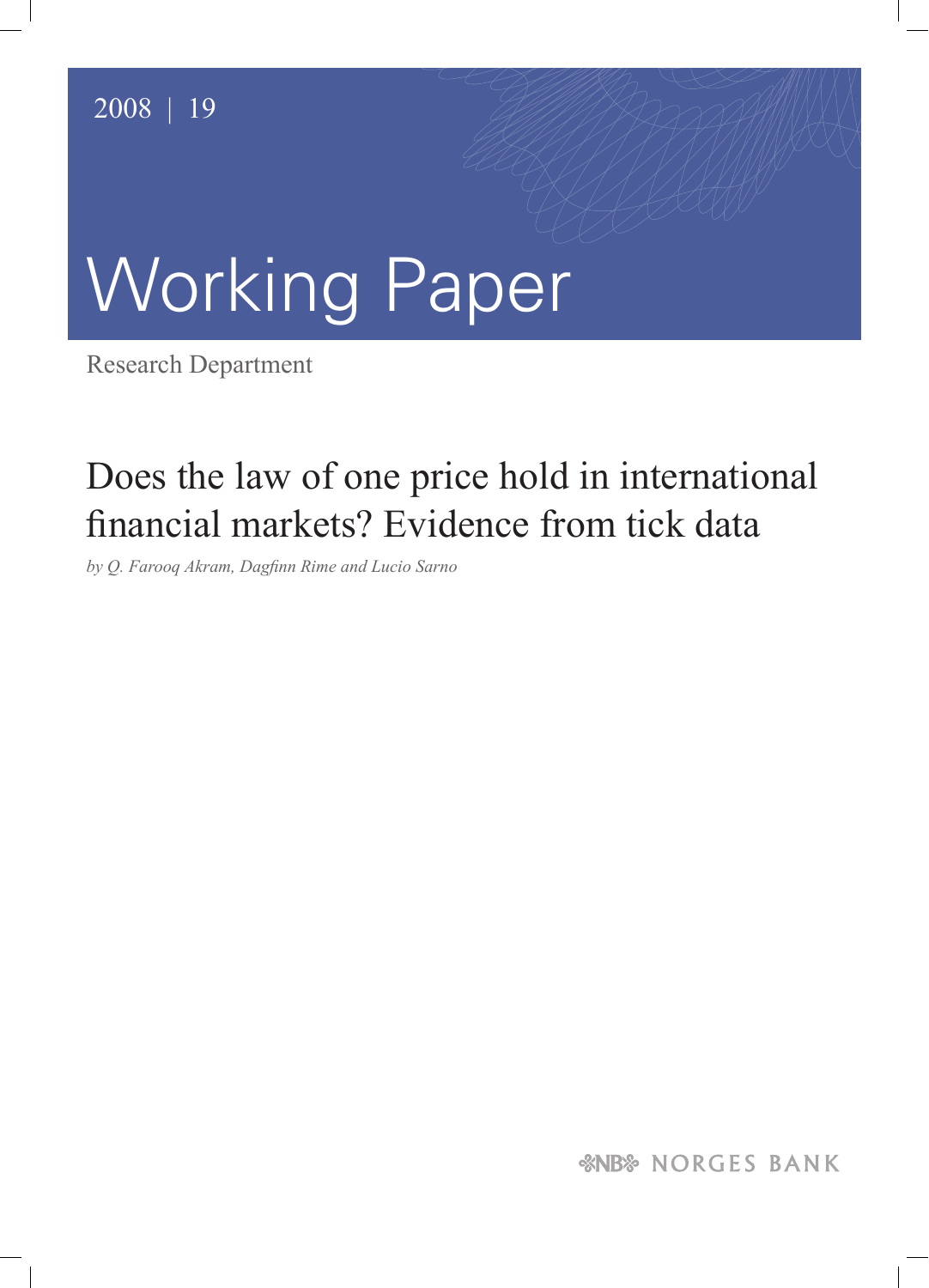# **Working papers fra Norges Bank kan bestilles over e-post:**

tjenestetorget@norges-bank.no eller ved henvendelse til: Norges Bank, Abonnementsservice Postboks 1179 Sentrum 0107 Oslo Telefon 22 31 63 83, Telefaks 22 41 31 05

Fra 1999 og senere er publikasjonene tilgjengelige på www.norges-bank.no.

Working papers inneholder forskningsarbeider og utredninger som vanligvis ikke har fått sin endelige form. Hensikten er blant annet at forfatteren kan motta kommentarer fra kolleger og andre interesserte. Synspunkter og konklusjoner i arbeidene står for forfatternes regning.

# **Working papers from Norges Bank can be ordered by e-mail:**

tjenestetorget@norges-bank.no or from Norges Bank, Subscription service P.O.Box. 1179 Sentrum N-0107Oslo, Norway. Tel. +47 22 31 63 83, Fax. +47 22 41 31 05

Working papers from 1999 onwards are available on www.norges-bank.no

Norges Bank's working papers present research projects and reports (not usually in their final form) and are intended inter alia to enable the author to benefit from the comments of colleagues and other interested parties. Views and conclusions expressed in working papers are the responsibility of the authors alone.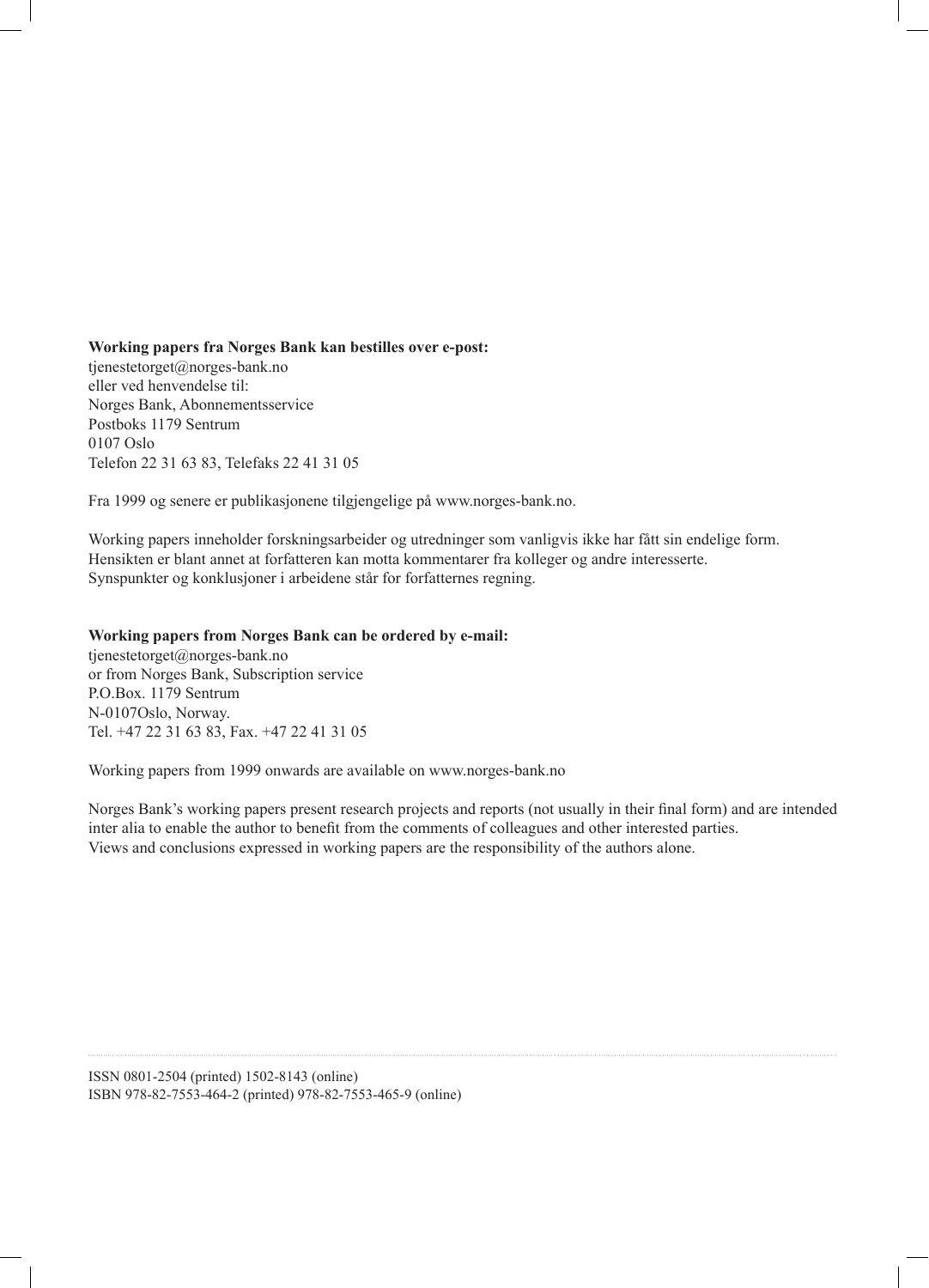# Does the law of one price hold in international financial markets? Evidence from tick data<sup>∗</sup>

Q. Farooq Akram<sup>a</sup>, Dagfinn Rime<sup>b,†</sup> Lucio Sarno<sup>c</sup>

<sup>c</sup> Cass Business School and CEPR

First draft: January 2008 - This version: October 2008

#### Abstract

This paper investigates the validity of the law of one price (LOP) in international financial markets by examining the frequency, size and duration of inter-market price differentials for borrowing and lending services ('one-way arbitrage'). Using a unique data set for three major capital and foreign exchange markets that covers a period of more than seven months at tick frequency, we find that the LOP holds on average, but numerous economically significant violations of the LOP arise. The duration of these violations is high enough to make it worthwhile searching for one-way arbitrage opportunities in order to minimize borrowing costs and/or maximize earnings on given funds. We also document that such opportunities decline with the pace of the market and increase with market volatility.

JEL classification: F31 ; F41 ; G14 ; G15 Keywords: Law of one price; One-way arbitrage; Foreign exchange microstructure

<sup>a</sup> Norges Bank

<sup>b</sup> Norges Bank and Norwegian University of Science and Technology

<sup>∗</sup>Acknowledgments: This work was partly undertaken when Lucio Sarno was a Visiting Scholar at the International Monetary Fund and Norges Bank. We have received useful comments from Rich Lyons, Michael Melvin, Michael Moore, Carol Osler, Francesco Ravazzolo and participants at the 2008 INFINITI conference, Dublin. We would also like to thank several foreign exchange traders and colleagues in the departments for market operations and interbank settlements at Norges Bank for insightful conversations, especially Jan Engebretsen and Thor Kristiansen. Lucio Sarno gratefully acknowledges financial support from the Institute for Quantitative Investment and Research (INQUIRE). The authors alone are responsible for the views expressed in the paper and for any errors that may remain.

<sup>†</sup>Corresponding author. Tel.: +47 22316757; Fax: +47 22424062. Research Department, Norges Bank, P.O. Box 1179 Sentrum, 0107 Oslo, Norway.

Email addresses: farooq.akram@norges-bank.no (Q.F. Akram), dagfinn.rime@norges-bank.no (D. Rime), l.sarno@city.ac.uk (L. Sarno).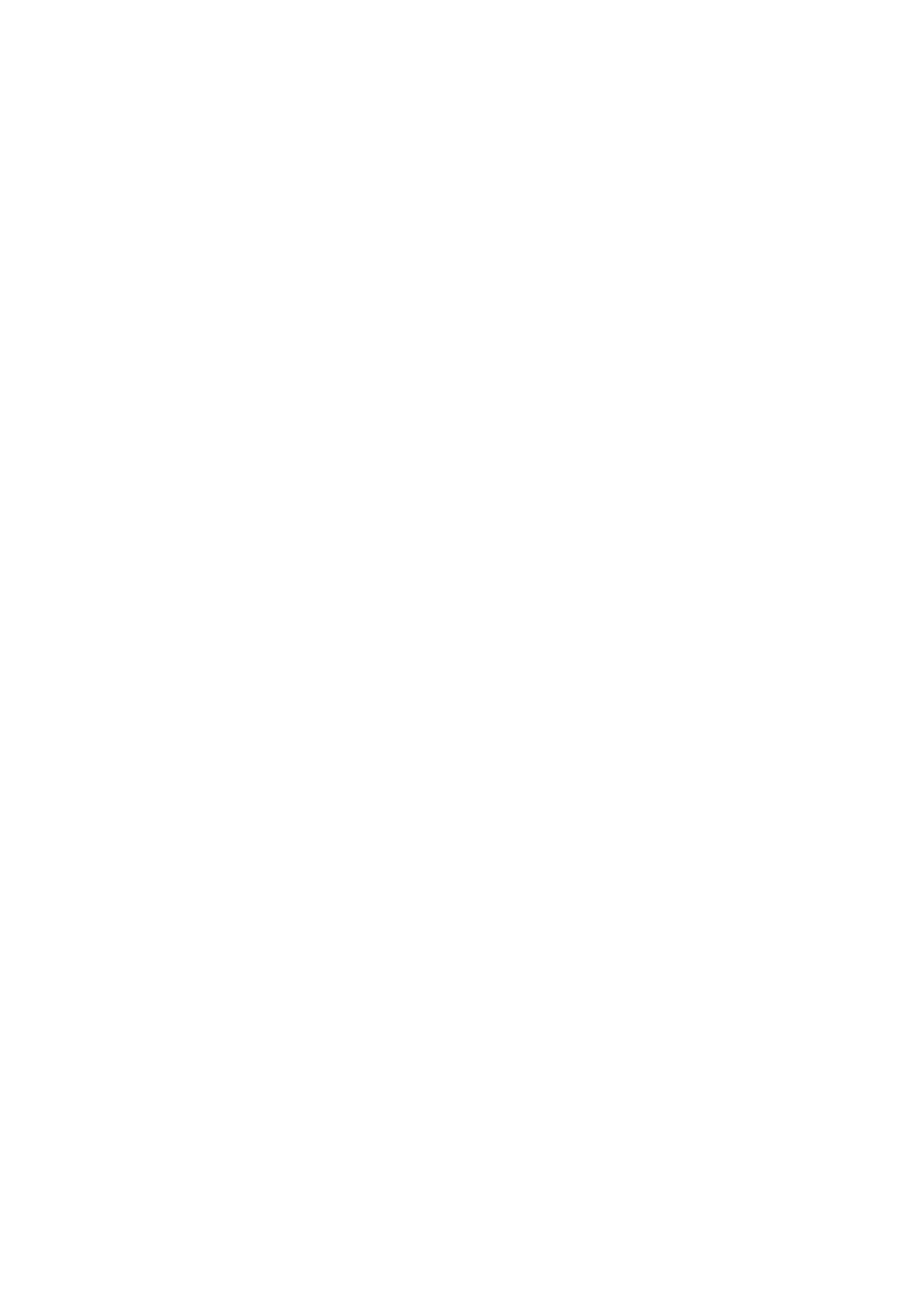#### 1. Introduction

Textbook finance theory is based on the law of one price (LOP), which postulates that in efficient financial markets two assets with identical cash flows must trade at the same price. Specifically, in international financial markets, the LOP for lending and borrowing services requires that the domestic lending (borrowing) interest rate should be the same as the foreign lending (borrowing) interest rate when the latter is adjusted to fully hedge for exchange rate risk. Violations of the LOP imply that the same need — desire to lend (owner arbitrage) or desire to borrow (borrower arbitrage) — can be met at two different prices at a point in time. Following the seminal work by Deardorff (1979), a number of studies refer to the LOP to describe the absence of 'one-way arbitrage', which may be stated in the form of 'owner arbitrage' and 'borrower arbitrage'.

Since Deardorff (1979) introduced the concept of one-way arbitrage, researchers often interpreted this concept as closely related to pure, round-trip arbitrage associated with deviation from the covered interest rate parity (CIP) condition. CIP states that net returns on an investment that borrows at home and lends abroad (or vice versa) in similar interest-bearing assets will be zero when exchange rate risk is hedged through forward or swap contracts. However, CIP is conceptually very different from the LOP for lending and borrowing services studied in this paper. In particular, violation of CIP is a sufficient but not a necessary condition for violation of the LOP. More importantly, violations of the LOP do not imply riskless profits since they refer to differences in the prices of the same financial service (borrowing or lending) which do not allow for a self-financing transaction (borrow and lend).<sup>1</sup> It seems therefore more appropriate to consider violations of the LOP as a form of 'mispricing' rather than pure arbitrage opportunities such as CIP violations, which do not require any initial endowment or borrowing need and imply riskless profits

<sup>&</sup>lt;sup>1</sup>In other words, the violations of the LOP considered here are related either to borrowing capital at the lowest possible rate or lending at the highest possible rate offered by financial markets at a point in time. The violations do not generate a riskless return since agents will not be allowed to borrow at the cheaper rate and lend at the higher rate.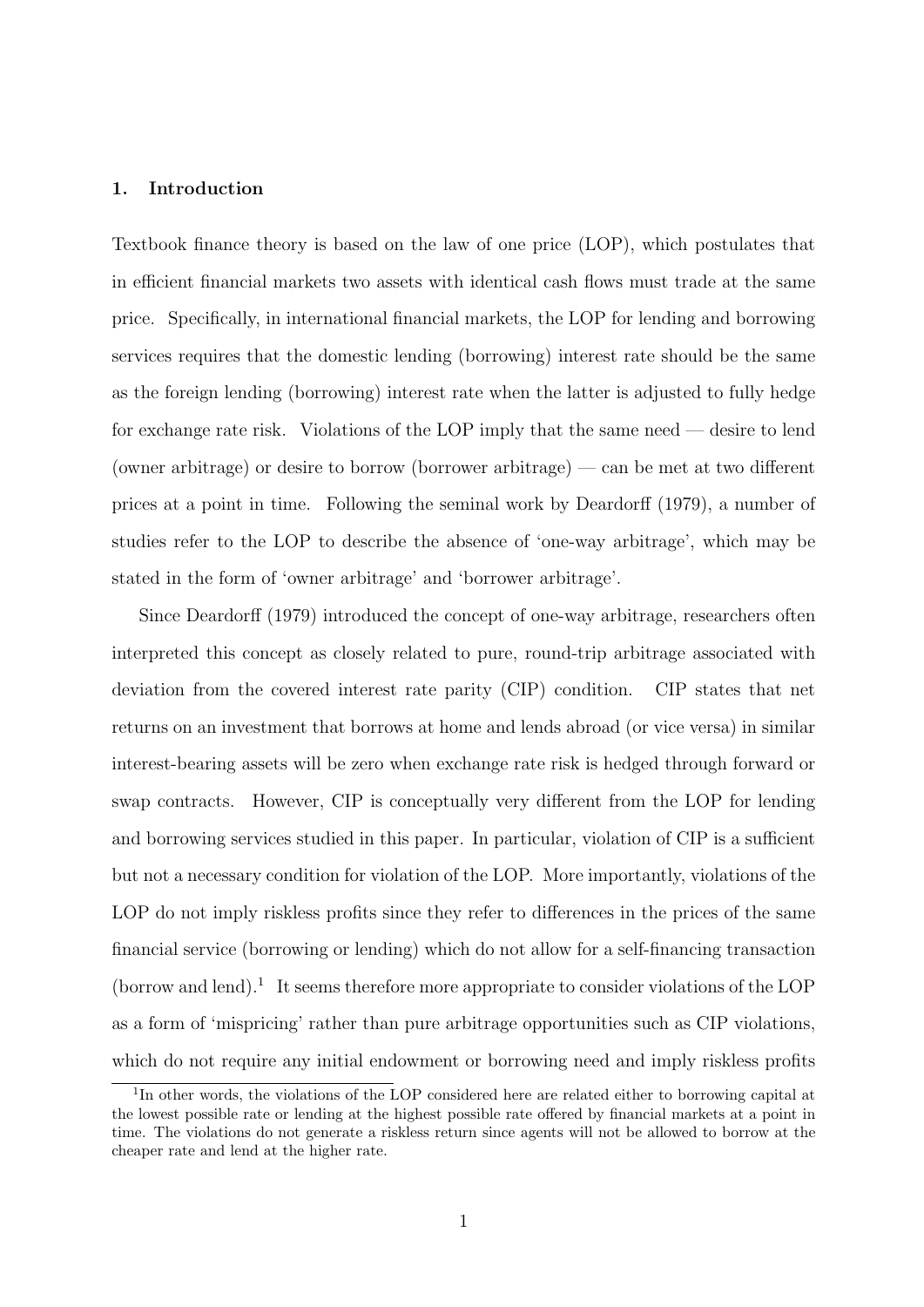(e.g. see Deardorff, 1979; Akram, Rime and Sarno, 2008).

This paper investigates whether the LOP holds for borrowing and lending services and examines the frequency, size and duration of LOP deviations. A rigorous empirical examination of the LOP places stringent requirements on the data used. Contemporaneous, tradable (firm) quotes of comparable domestic and foreign interest rates and spot and forward exchange rates are needed to establish whether an apparent deviation from no-arbitrage conditions actually represented a one-way arbitrage opportunity to agents at a given time. Moreover, the high level of activity in the foreign exchange (FX) and international capital markets demands use of high-frequency, real-time quotes to characterize the properties of possible arbitrage opportunities, especially their duration. For example, Taylor (2001) shows that large biases are generated in studies of the persistence of LOP violations when researchers employ data at lower frequency than the frequency at which convergence to the LOP occurs. The direction of these biases is upward, meaning that using data that are not in real time is likely to give illusory evidence of more persistent deviations of the LOP than the true deviations. Finally, it is also important to have a sufficiently long sample to draw general conclusions.

The data set used in this paper possesses, to a large extent, the desired characteristics. It includes contemporaneous tick quotes of exchange rates and interest rates that pertain to the most liquid segments of the FX and capital markets. The sample includes ask and bid quotes for three major US dollar spot exchange rates: euro, UK sterling and Japanese yen. It also includes ask and bid quotes for exchange rate swaps and for interest rates on deposits in quoting and base currencies. The tick quotes cover a period of more than seven months spanning from February 13 to September 30, 2004, and is the longest and highest-frequency data set ever used for examining one-way arbitrage. The data have been collected through Reuters trading system on special order. We have also gathered precise information about transaction costs facing the agents.<sup>2</sup>

<sup>&</sup>lt;sup>2</sup>Previously, some early studies have found evidence of deviations from the LOP in FX, which appear to be small and economically insignificant (e.g. Deardorff, 1979; Callier, 1981; Taylor, 1987). However,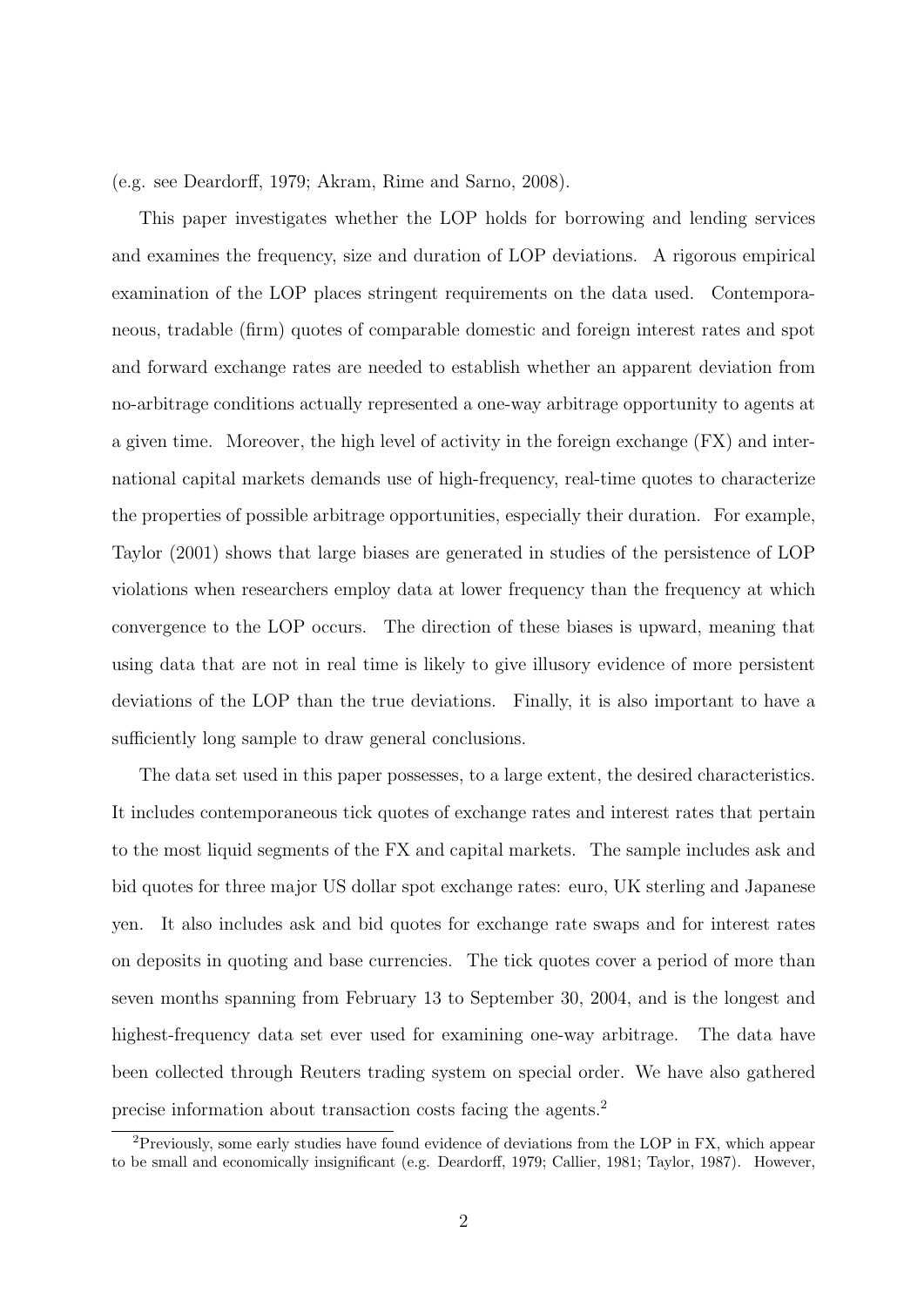An investigation of the validity of the LOP for borrowing and lending services can shed light on the degree of capital mobility in international financial markets and their integration, as well as being informative about the ability of financial markets to efficiently price similar assets. The investigation can also shed light on the extent to which market participants have incentives to watch financial markets to exploit mispricings and thereby ensure that they remain efficient. It may thereby also contribute to resolve the so-called 'arbitrage paradox', first pointed out by Grossman and Stiglitz (1976, 1980). That is, if mispricing is never observed, market participants may not have sufficient incentives to watch the market, in which case arbitrage opportunities could arise. A possible resolution to this paradox is for very short-term arbitrage opportunities to arise, inviting traders to exploit them, and hence be quickly eliminated.

Our use of real-time quotations can also provide evidence on the validity of another proposed resolution of the arbitrage paradox, which is the anecdote that providers of interest rate and exchange rate quotes set their quotes such that they knowingly do not misprice–i.e. set prices that do not violate the LOP. For example, if quotes are always set such that no-arbitrage conditions are ensured conditional on the latest quotes of other instruments, these conditions will hold continuously without requiring trade to actually take place. However, from the microstructure literature we know that prices can temporarily deviate from no-arbitrage values due to, for example, risk management. More generally, microstructure theory shows how price differences may occur for identical assets in markets that are less than fully centralized, segmented or with an imperfect degree of transparency (O'Hara, 1995; Lyons, 2001; Lamont and Thaler, 2003).<sup>3</sup>

To preview our main results, we find that the LOP holds on average. Yet, we pro-

no study has come closer than the present one to meeting the stringent data requirements discussed above and the literature has been dormant for the last two decades or so after the launch of electronic foreign exchange platforms. See also the recent research on triangular arbitrage by Lyons and Moore (2005); on convertible bond arbitrage by Hutchinson and Gallagher (2008); on the law of one price in international goods markets by Sarno, Taylor and Chowdhury (2004), Sarno and Valente (2006) and Nikolaou (2008); and on closed-end fund arbitrage by Kim and Lee (2007) and Fuertes and Thomas (2006). See Sarno (2005) for an overview of recent research on international parity conditions.

<sup>&</sup>lt;sup>3</sup>See also the theories related to limits to arbitrage (Shleifer and Vishny, 1997).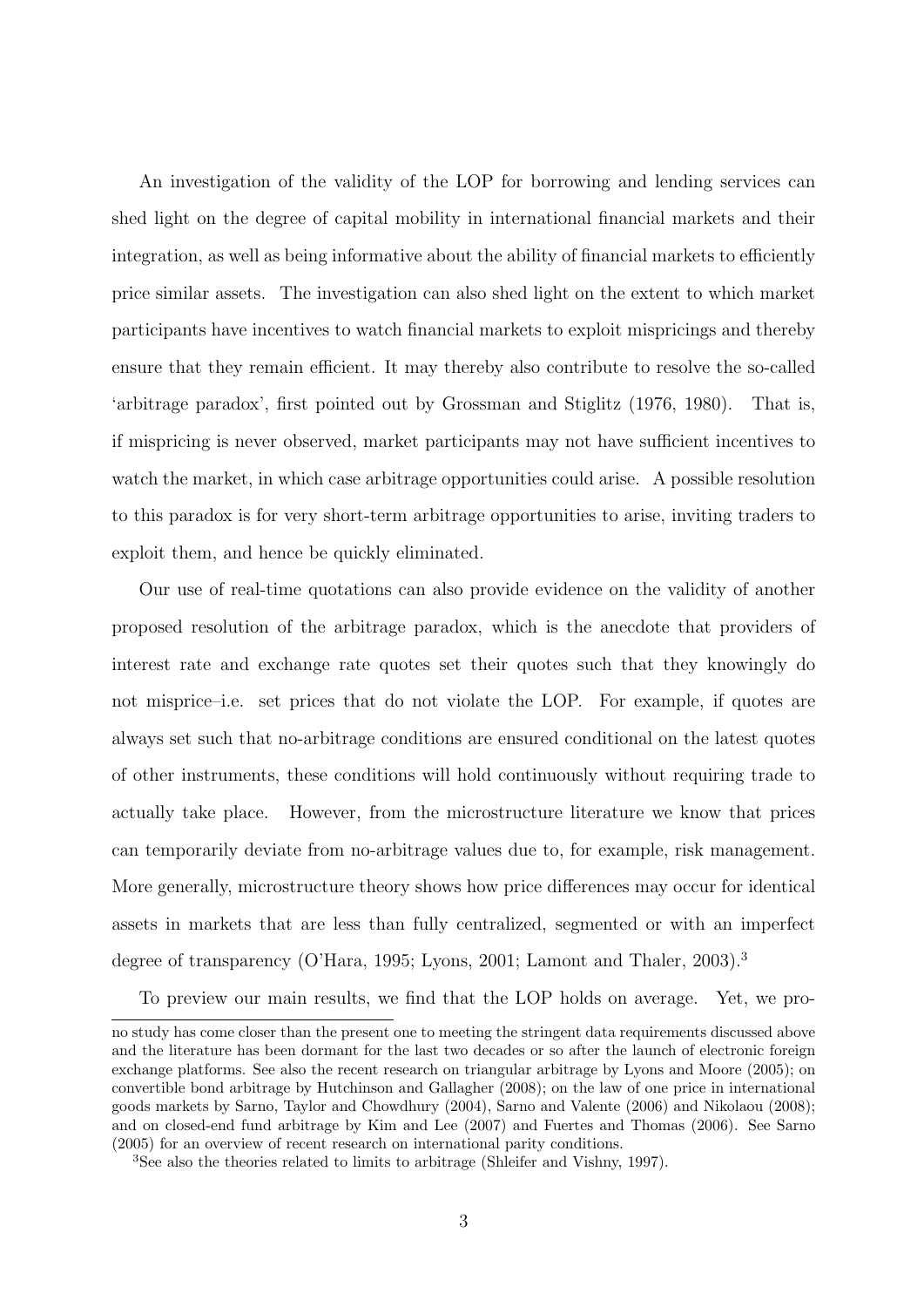vide evidence that there are numerous short-lived profitable deviations from the LOP for lending and borrowing services. The size of the profitable deviations is economically significant across exchange rates and comparable across different maturities of the interest rates examined. Their duration is, on average, high enough to allow agents to exploit these opportunities, but low enough to explain why such LOP violations can be difficult to detect using data at lower frequencies. Our results also suggest that frequency, size and duration of apparent arbitrage opportunities decline with the pace of markets, but increase with market volatility. We find scant evidence in favor of the view that prices for spot and forward rates and for money market instruments are set directly from the formulas of no-arbitrage conditions in real time. Overall, the evidence is consistent with the Grossman-Stiglitz view of financial markets, where efficiency is not interpreted as a statement about prices being correct at each point in time but the notion that in efficiently-functioning financial markets very short-term mispricings can arise and invite traders to exploit them, which makes it worthwhile to watch the relevant markets. This is the mechanism that restores the LOP we observe on average.

The paper is organized as follows. Section 2 considers the two relevant cases of oneway arbitrage in the foreign exchange market. It also relates the concept of one-way arbitrage to that of round-trip arbitrage (CIP). For the sake of consistency with existing literature on arbitrage in the FX markets, we use the terms 'one-way arbitrage', 'owner arbitrage' and 'borrower arbitrage' interchangeably with (perhaps the more appropriate terms) 'LOP', 'LOP for lending services' and 'LOP for borrowing services', respectively. Section 3 briefly discusses quoting conventions, transaction costs and their implications for calculations of gains and losses from arbitrage of the different forms. This section also describes the data set. Section 4 presents the main empirical findings, relating to frequency, size and duration of returns from LOP violations. It also undertakes a sensitivity analysis to demonstrate the robustness of the results. Section 5 analyses whether and how characteristics of profitable arbitrage opportunities vary with market pace and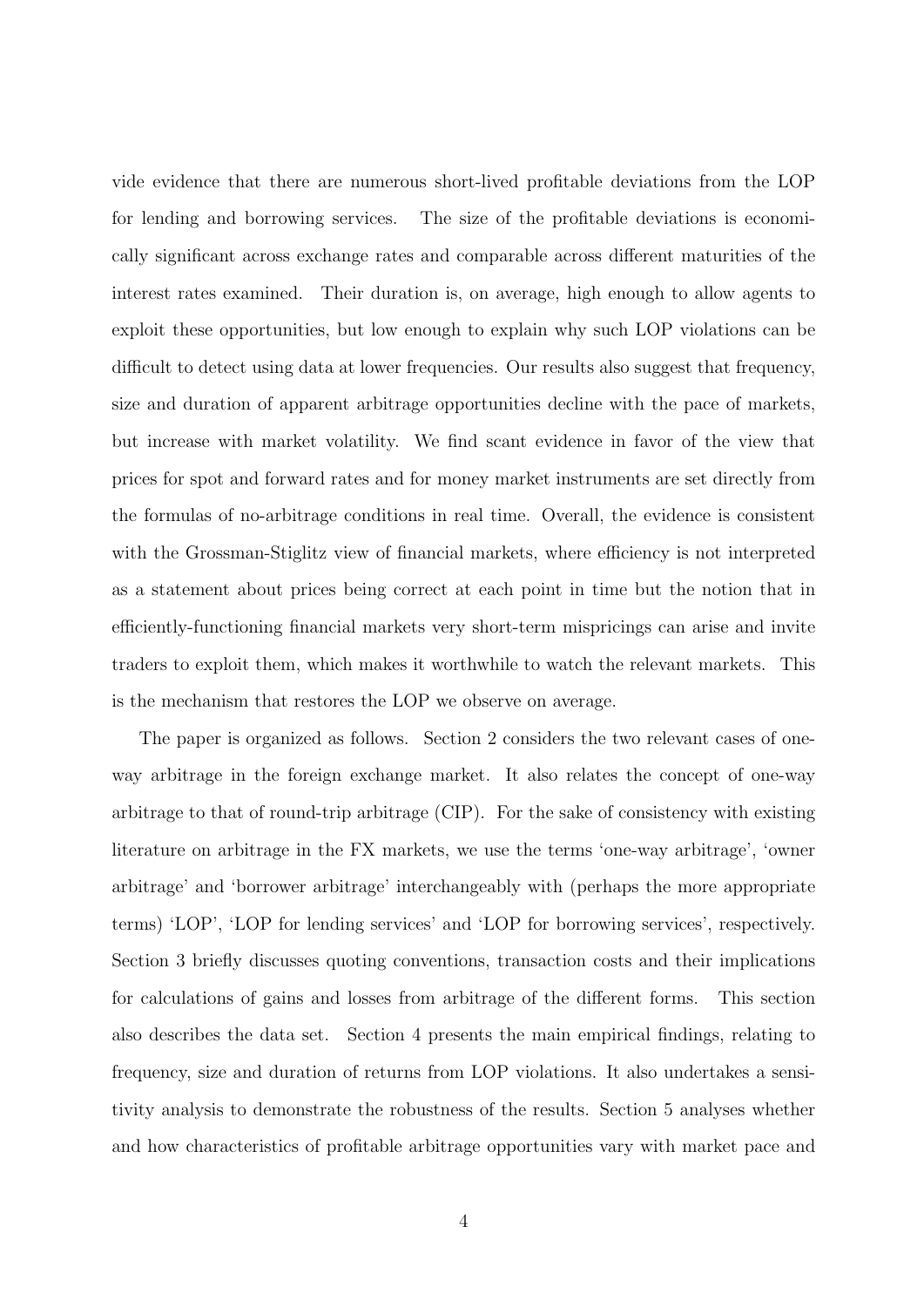market volatility and sheds light on the response of the different asset prices to deviations from the LOP. Section 6 briefly summarizes the main conclusions. Finally, the appendix presents further details on quoting conventions, calculations of days to maturity and transaction costs for different exchange rates and traded volumes.

#### 2. The LOP from the view point of fund owners and raisers

We use the term 'owner arbitrage' (OA) to refer to the case where a trader has an endowment of funds in some currency and wants to lend the funds to obtain the highest possible net return. Such traders weigh the option of lending own funds at the market bid interest rate for the endowment currency, against the option of converting the funds to another currency at the spot exchange rate and lending them at the market bid interest rate for that currency, while eliminating the exchange rate risk at the maturity of the lending contract through a forward contract.<sup>4</sup>

The LOP will prevent OA opportunities under the following conditions:

$$
(1 + r_d^b) \ge \frac{F^b}{S^a} (1 + r_f^b),\tag{1}
$$

$$
(1 + r_f^b) \ge \frac{S^b}{F^a} (1 + r_d^b).
$$
 (2)

Here,  $r_d^b$  and  $r_f^b$  denote the domestic and foreign period lending interest rates, respectively;  $S^a$  and  $S^b$  are the spot exchange rates at the ask and the bid, respectively;  $F^a$ and  $F<sup>b</sup>$  are the (outright) forward rates at the ask and the bid, respectively. A trader faces bid rates when lending funds, and ask rates when borrowing. Similarly, a trader

<sup>4</sup>Alternatively, one may be interested in measuring the net return in another currency than the endowment currency. In that case, if the endowment is in the domestic currency, one would weigh the option of lending it in the domestic market and converting the resulting amount at maturity to foreign currency at the forward exchange rate, against the option of converting the endowment right away to the foreign currency at the spot exchange rate and lending the resulting amount in the foreign capital market. In this case, if the domestic currency is the quoting currency, one would face the forward exchange rate at the ask in the first option, and the spot exchange rate at the ask in the second option. However, if the domestic currency was the base currency, one would be facing the bid side of both the forward and the spot exchange rates. We do not consider these alternatives in the empirical work below.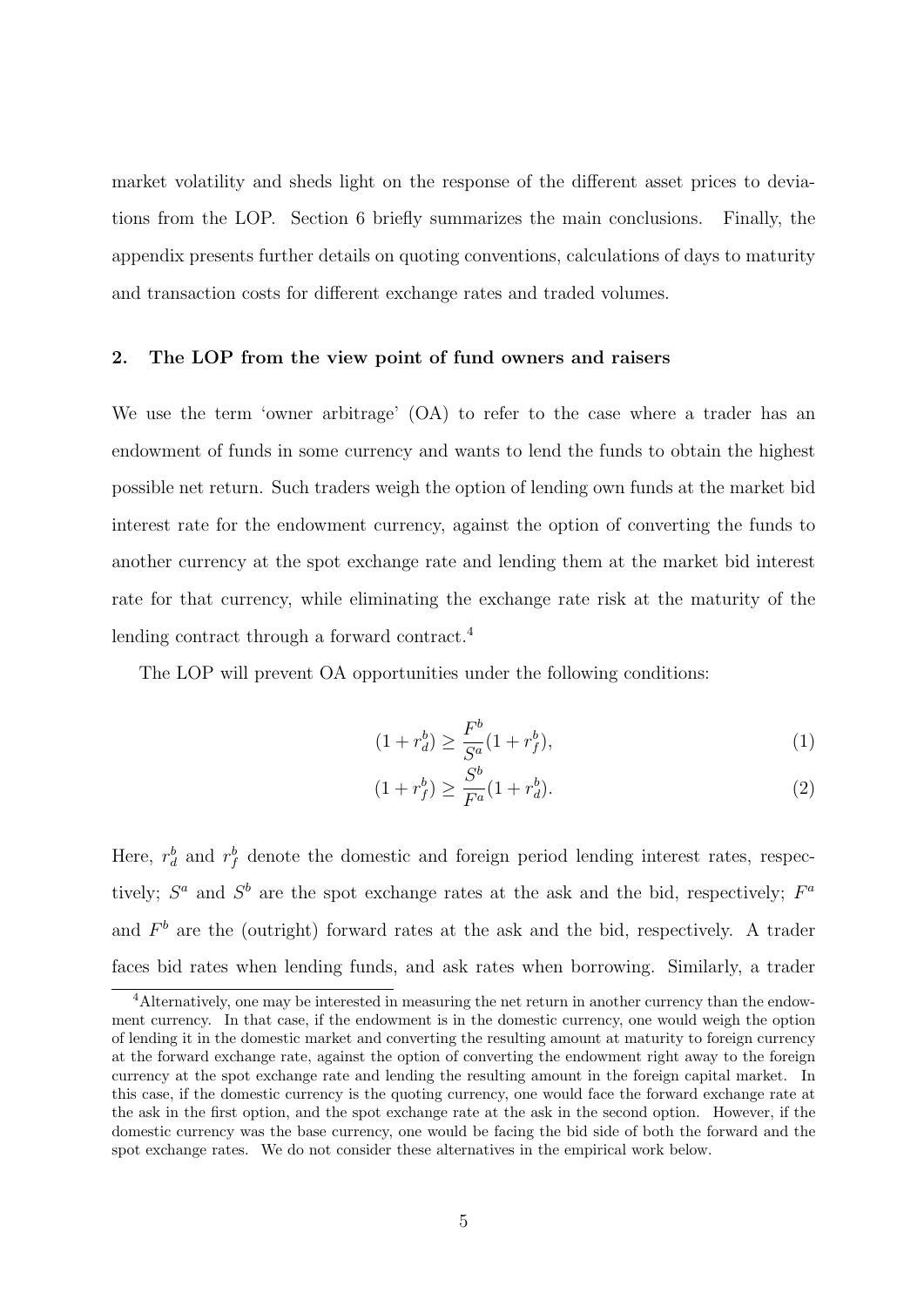receives the exchange rate at its bid rate when selling a currency (spot or forward) but pays the ask rate when buying. Domestic and foreign interest-bearing assets can be considered similar if they are of equal maturity and share the same characteristics, such as liquidity and political and default risk. Conditions (1) and (2) refer to cases where one has an endowment in the domestic and foreign currency, respectively, and faces the choice between investing at home and abroad. In this paper, we treat the quoting currency as the domestic currency (d) and the base currency as the foreign currency  $(f)$ .<sup>5</sup>

The concept of 'borrower arbitrage' (BA) refers to the case where a trader aims to finance an investment in the cheapest way and thereby gain by minimizing funding costs. Such traders face the option of borrowing funds in the desired currency directly, or borrowing funds in another currency and converting them to the desired currency at the spot exchange rate, while eliminating the exchange rate risk at the maturity of the borrowing contract through a forward contract.

The LOP will prevent BA opportunities under the following conditions:

$$
(1 + r_d^a) \le \frac{F^a}{S^b} (1 + r_f^a),\tag{3}
$$

$$
(1 + r_f^a) \le \frac{S^a}{F^b} (1 + r_d^a). \tag{4}
$$

Here,  $r_d^a$  and  $r_f^a$  denote the domestic and foreign period borrowing interest rates, respectively. Conditions (3) and (4) refer to cases where the funds are required at home and abroad, respectively.<sup>6</sup>

<sup>&</sup>lt;sup>5</sup>This is for convenience, since we overlook cases where both the quoting as well the base currencies are actually foreign currencies for a dealer.

<sup>&</sup>lt;sup>6</sup>Here we implicitly assume that revenues used to serve the borrowing costs flow in the same currency as that for the funds required. However, revenues used to serve the borrowing cost may flow in a different currency than that of the funds required. Take the following example: the agent needs funds to cover some costs in domestic currency, but the revenues used to serve the borrowing costs in domestic currency flow in the foreign currency. Then, the agent would weigh the option of borrowing funds in the domestic market and converting the borrowing costs at maturity at the forward exchange rate, against that of borrowing in the foreign market and converting the borrowed amount at the spot exchange rate. If the domestic currency is the quoting currency, then one would have to sell the foreign currency (at the bid rate) forward as well as spot. In contrast, if the domestic currency is the base currency, one would need to buy the domestic currency (at the ask rate) spot as well as forward.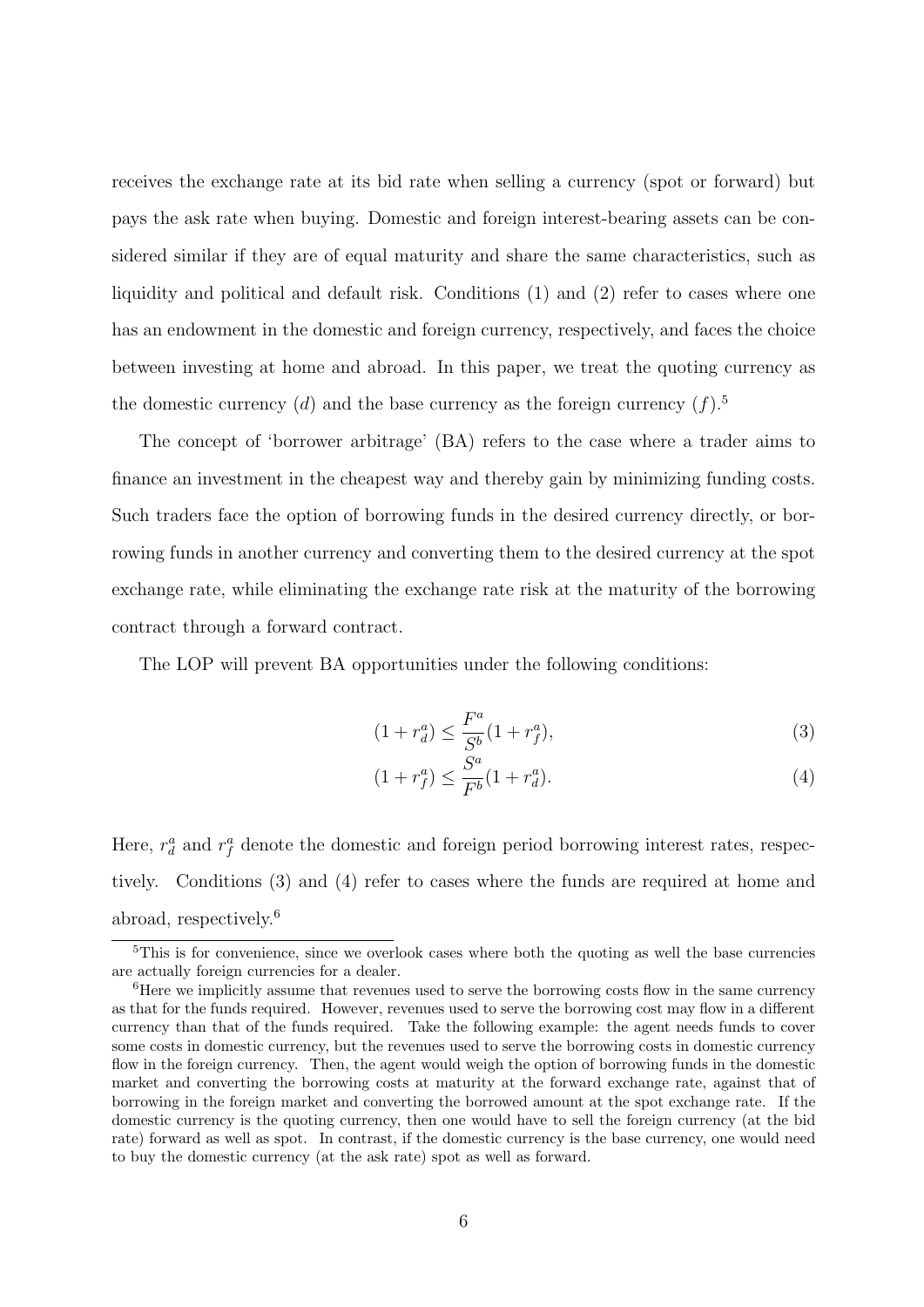Note that when borrowing another currency than the currency eventually desired, the trader must consider how much she must borrow of that currency to obtain one unit of the desired currency. For instance, since the borrowed amount of foreign currency must be converted to the domestic currency at the spot bid rate, a trader must borrow  $1/S^b$  of the foreign currency to obtain one unit of domestic currency. At maturity, her debt in foreign currency will be  $1/S^b(1+r_f^a)$ , but  $1/S^b(1+r_f^a)F^a$  in domestic currency would be required if she enters a forward contract of that maturity to buy the foreign currency in order to settle her debt.

It follows that any gain by lending or borrowing in one currency relative to another would imply a violation of the LOP, which states that identical securities must have the same price, irrespective of how they are created. However, it is possible that in two segmented markets for the same asset a bid (ask) rate in one market can be higher (lower) than the bid (ask) rate in the other, as long as the best bid rate is not higher than the best ask rate.

#### 2.1. Difference between round-trip and one-way arbitrage

CIP implies absence of round-trip arbitrage opportunities. That is, it is not possible to earn positive returns by borrowing domestic assets for lending, in a similar asset, abroad (or vice versa) while covering the exchange rate risk through a forward contract of equal maturity. Taking into account ask–bid spreads of interest rates and exchange rates, round-trip arbitrage is not profitable under the following conditions:

$$
(1 + r_d^a) \ge \frac{F^b}{S^a} (1 + r_f^b), \tag{5}
$$

$$
(1 + r_f^a) \ge \frac{S^b}{F^a} (1 + r_d^b). \tag{6}
$$

It is clear that the left-hand-side elements in the OA inequalities  $(1)$ – $(2)$  are lower than those in the case of CIP given in conditions  $(5)-(6)$ , and hence they may be violated more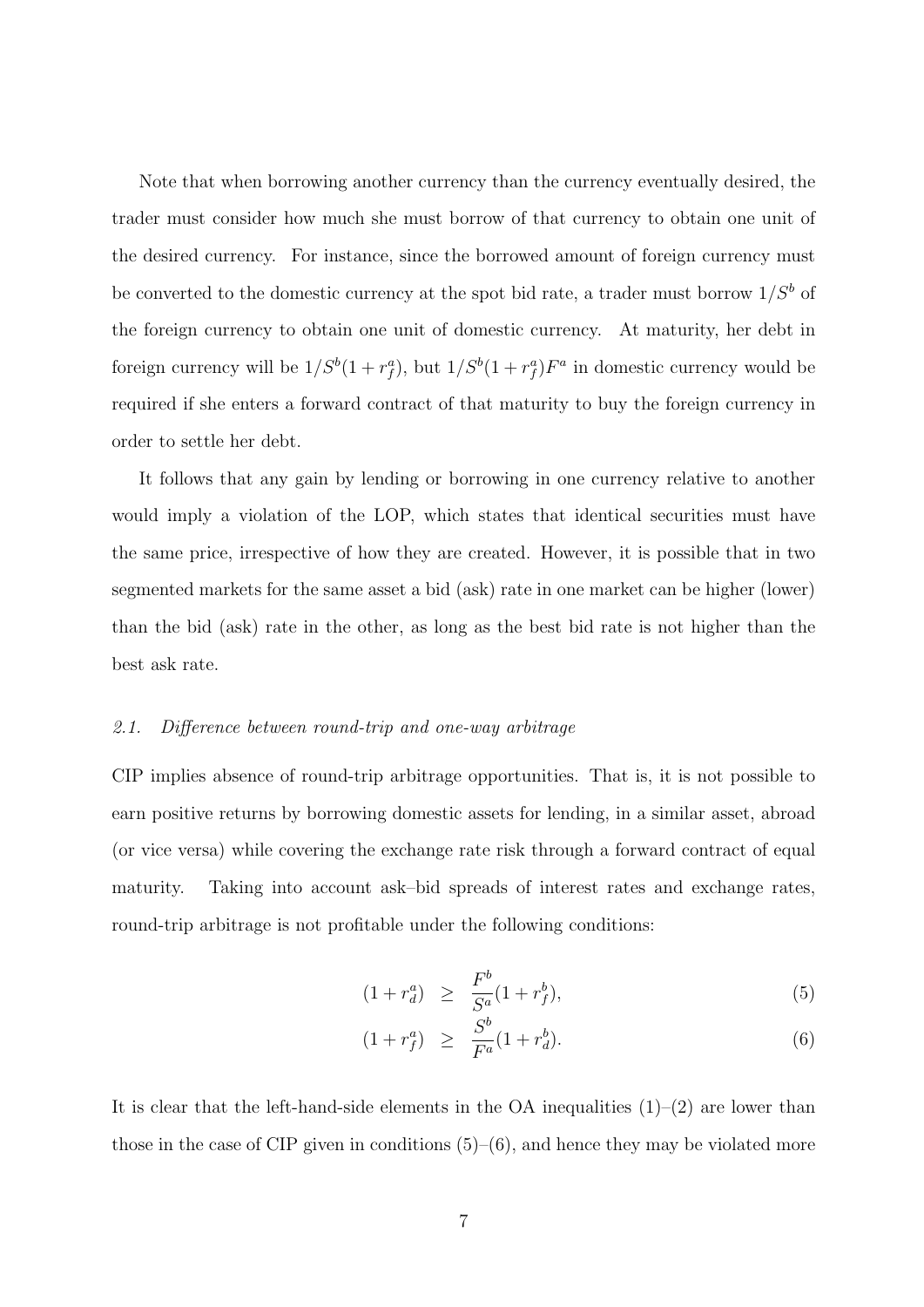easily, and more often, than the CIP inequalities. In Table 1 (Panels I-II), we summarize the relationship between CIP and OA.

It follows that profitable arbitrage in the case of CIP implies the existence of OA opportunities while the converse may not be true–i.e. violation of conditions (5) and (6) is a sufficient but not a necessary condition for the violation of conditions  $(1)$  and  $(2)$ , respectively. Moreover, if OA opportunities are not present, neither will CIP arbitrage be profitable while the opposite may not be the case–i.e. validity of conditions (1) and  $(2)$  is a sufficient but not a necessary condition for the validity of conditions  $(5)$  and  $(6)$ , respectively; see Panels I-II in Table 1.

In a similar fashion, turning to the link between CIP and BA, violation of conditions (5) and (6) is a sufficient but not a necessary condition for the validity of conditions (3) and (4), respectively; see Panel III of Table 1. In other words, if a positive return can be gained in domestic currency by borrowing domestic funds to lend abroad, it will also be relatively dearer to borrow funds abroad (when measured in domestic currency), but the converse may not be the case. However, profitable CIP arbitrage when measured in domestic currency (d) implies that it will be profitable for a foreign investor to borrow domestic currency funds, convert them to the foreign currency at the spot rate, while covering the exchange rate risk at maturity through a forward contract. In short, profitable CIP arbitrage from the viewpoint of a domestic (foreign) dealer implies BA from the viewpoint of a foreign (domestic) dealer; see Panel IV of Table 1.

In addition to the theoretical differences between round-trip arbitrage and one-way arbitrage listed in Table 1, a key difference between round-trip arbitrage and one-way arbitrage is that the latter form presuppose given funds or a need for funds, while roundtrip arbitrage is 'self-financing'. However, tests of the existence of OA and BA are more stringent tests of fair pricing in the FX market than CIP tests. Given the evidence that small shares of short-lived CIP opportunities do arise (e.g. Akram, Rime and Sarno, 2008) and that the number of CIP violations provide a lower bound on OA and BA violations,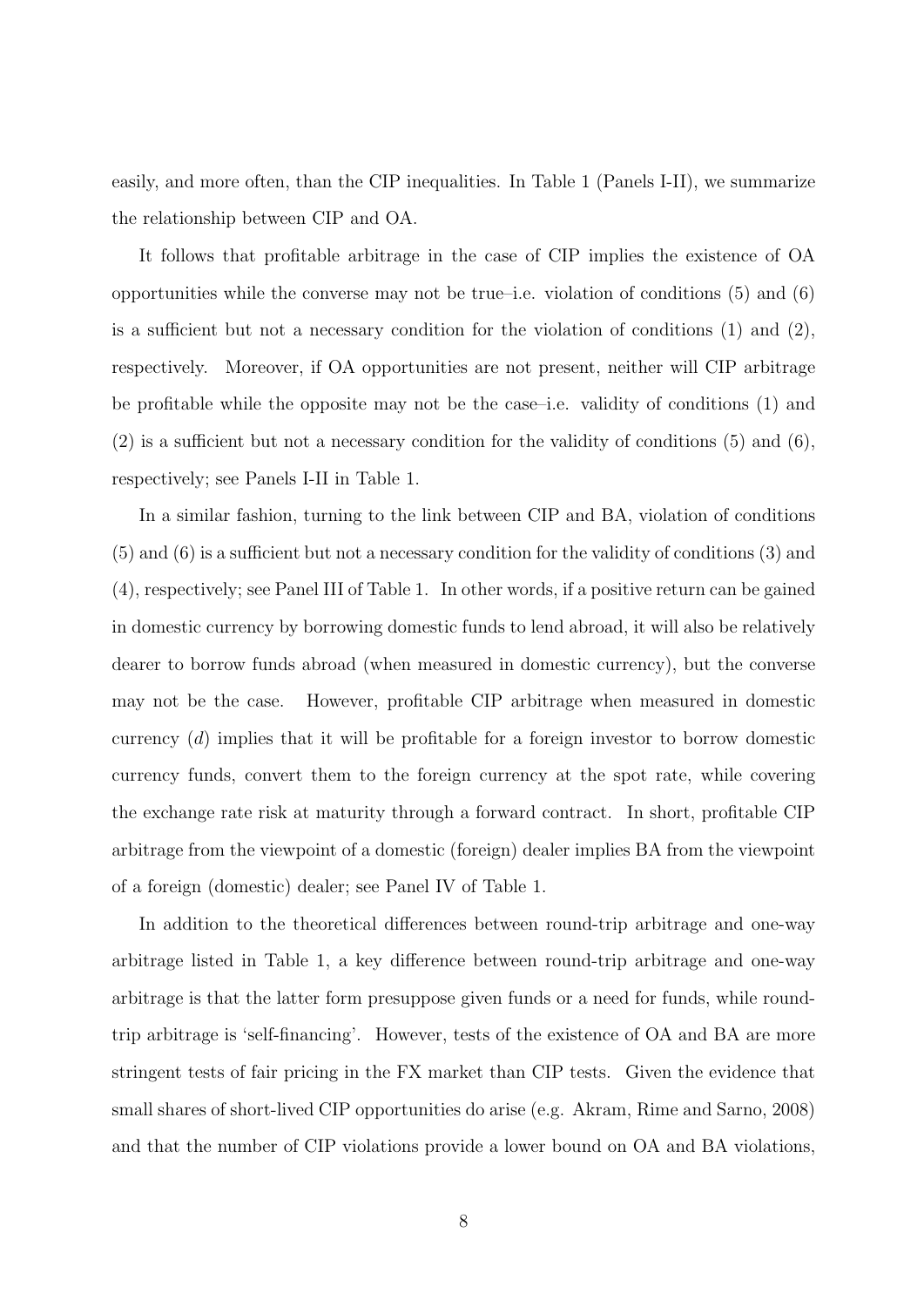a logical question is whether violations of OA and BA conditions are much more frequent than CIP violations.

#### 3. Data and calculations of deviations from the LOP

We obtained data, on special order, from the Reuters trading system, which embeds general market quoting and maturity conventions. In this section, we present precise formulas for calculating LOP deviations in light of these conventions as well as transaction costs that a trader would typically face when dealing through this system. Appendices A.A and A.B provide a detailed account of quoting conventions, calculations of days to maturity and transaction costs for different exchange rates and traded volumes.

## 3.1. Calculations of deviations from the LOP

In the interbank-market dealers trade swaps rather than (outright) forwards. Swaps are denominated in so-called swap points, which express a multiple of the difference between forward and spot exchange rates. By convention, all of the spot exchange rates are quoted with four decimals, except for the Japanese yen, where two decimals are used. The smallest measure of movement for an exchange rate is called a "pip". Swap points, which are expressed in pips, are therefore obtained by multiplying the difference between forward and spot exchange rates by  $10^4$  in general, and by  $10^2$  in the case of the Japanese yen.

We investigate possible deviations from the LOP by comparing the swap points quoted through Reuters with corresponding derived (or theoretical) swap points. The derived points can be obtained by rewriting the formulas presented above,  $(1)$ – $(4)$ , while taking into account relevant quoting and maturity conventions. Specifically, the OA and BA deviations when one has an endowment in domestic currency or a need to borrow abroad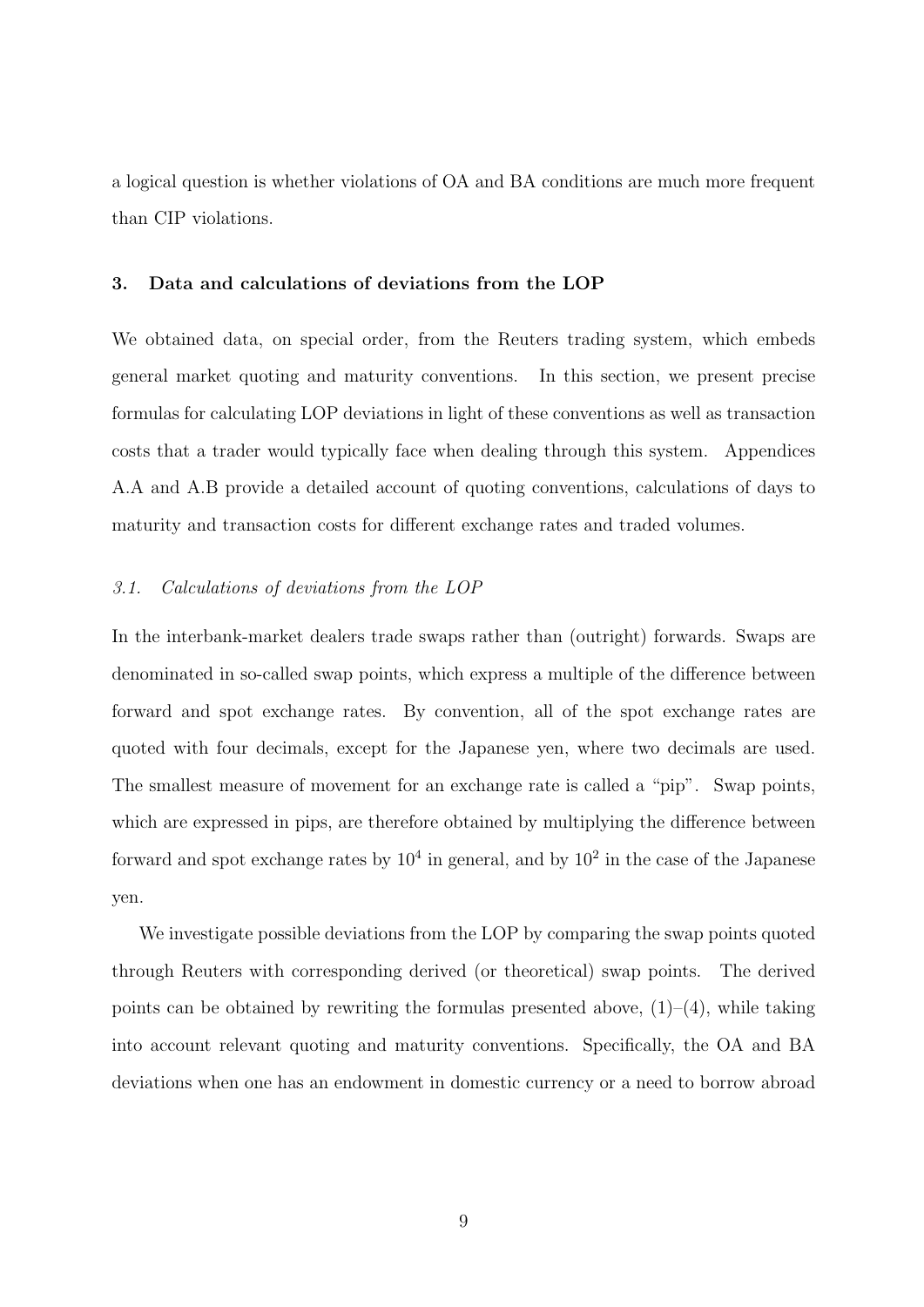can be expressed as:

$$
Dev_{OA}^{b} = (F^{b} - S^{a}) - \frac{S^{a} (i_{d}^{b} \times \frac{D}{360} - i_{f}^{b} \times \frac{D}{360})}{(100 + i_{f}^{b} \times \frac{D}{360})} \times 10^{4}
$$
 (7)

$$
Dev_{OA}^{a} = -(F^{a} - S^{b}) + \frac{S^{b} (i_{d}^{b} \times \frac{D}{360} - i_{f}^{b} \times \frac{D}{360})}{(100 + i_{f}^{b} \times \frac{D}{360})} \times 10^{4}
$$
(8)

$$
Dev_{BA}^{b} = (F^{b} - S^{a}) - \frac{S^{a} (i_{d}^{a} \times \frac{D}{360} - i_{f}^{a} \times \frac{D}{360})}{(100 + i_{f}^{a} \times \frac{D}{360})} \times 10^{4}
$$
\n(9)

$$
Dev_{BA}^{a} = -(F^{a} - S^{b}) + \frac{S^{b}(i_{d}^{a} \times \frac{D}{360} - i_{f}^{a} \times \frac{D}{360})}{(100 + i_{f}^{a} \times \frac{D}{360})} \times 10^{4}
$$
(10)

where, in each equation, the first right-hand term denotes market swap points for a given maturity obtained from Reuters, while the second term represents the corresponding derived swap points. In order to calculate derived swap points that are directly comparable to the market swap points quoted on Reuters, we adjust the interest rate  $i$ , which is quoted in percent per annum, to obtain the interest rate for maturities less than a year.

We denote the number of days to maturity of swap and deposit contracts by  $D$ . It is calculated as the actual number of business days between the (spot) value date and the maturity date of a contract while taking into account bank holidays in the home countries of currencies and securities, and other conventions–see Appendix A.A for details. In general, the total number of days to maturity in a year are 360. For sterling contracts, however, the total number of days in a year are set at 365 in line with market conventions. Thereafter, the resulting term is multiplied by  $10^4$  (or  $10^2$  in the case of the Japanese yen) to obtain the derived swap points. Deviations from a no-arbitrage condition are expressed in pips since they are defined as the difference between quoted and derived swap points.

 $Dev_{OA}^{b}$  and  $Dev_{BA}^{a}$  express returns in domestic currency (d), while  $Dev_{OA}^{a}$  and  $Dev_{BA}^{b}$ express returns in foreign currency  $(f)$ . Table 2 makes explicit the quoting and base currencies for the three exchange rates examined. Deviations are profitable if the inequalities  $(1)$ – $(4)$  are not satisfied, or the corresponding equations  $(7)$ – $(10)$  are positive net of other transactions costs. To obtain returns less brokerage and settlement costs we deduct 1/10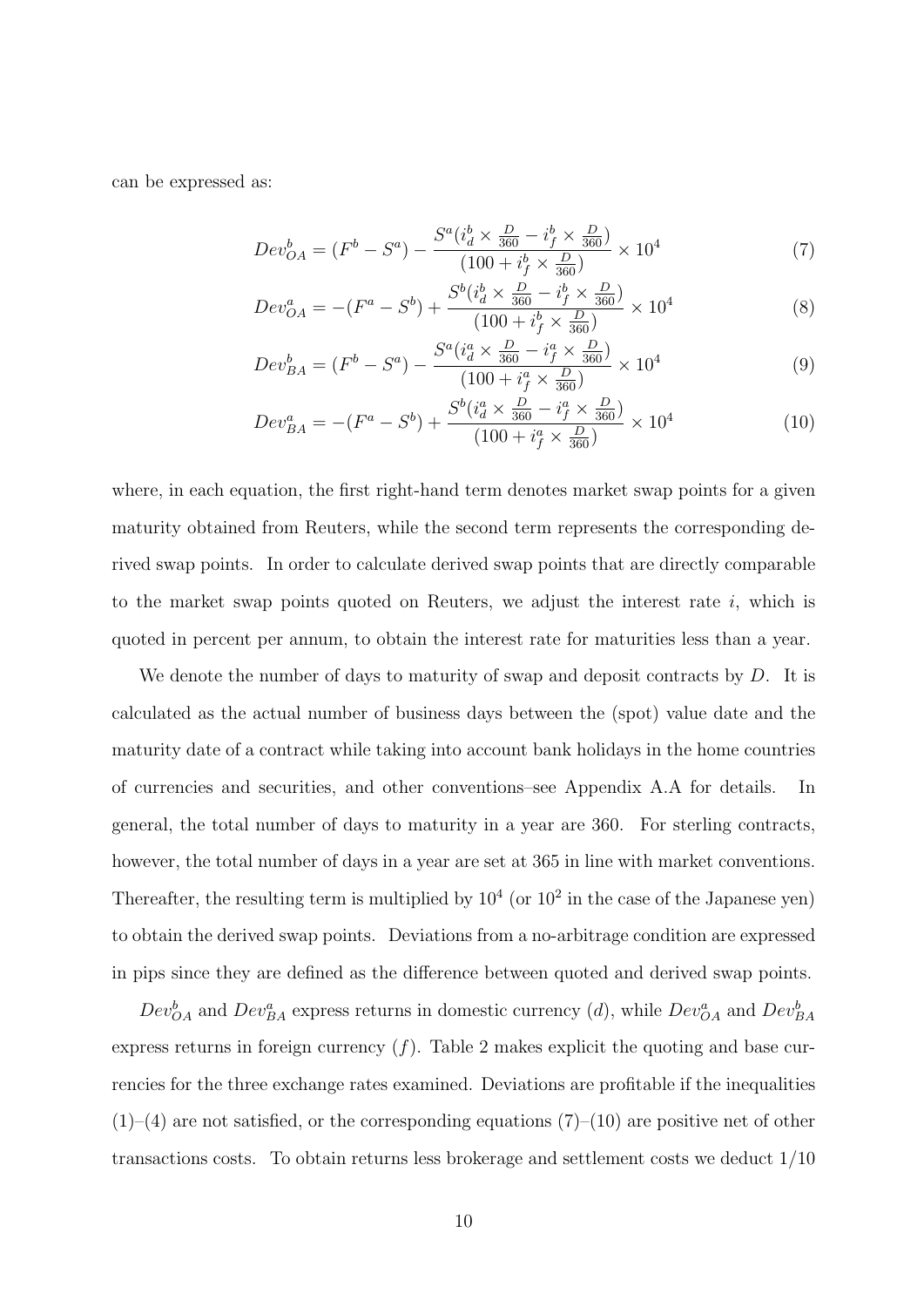of a pip from the expressions for returns  $(7)-(10)$ . In fact, Appendix A.B shows that the sum of brokerage and settlement costs are at most 1/10 of a pip of a US-dollar pip for an arbitrage deal of required size. Thus, the number and size of profitable returns obtained by us are likely to represent lower bounds on the number of profitable returns through one-way arbitrage.

#### 3.2. Data

We employ tick data collected via a continuous feed from Reuters over the period February 13–September 30, 2004. The raw tick data are the same as employed by Akram, Rime and Sarno (2008) in the analysis of round-trip arbitrage, which allows us to make a direct comparison of their results to the one-way arbitrage results in this paper. The data set allows us to investigate one-way arbitrage for three major exchange rates at four different maturities: 1, 3, 6 and 12 months. It includes all best ask and bid spot exchange rates for three major exchange rates: USD/EUR, USD/GBP and JPY/USD–hereafter EUR, GBP and JPY, respectively. It also includes ask and bid quotes for the exchange rate swaps for the four maturities as well as for euro-currency deposits for the four currencies involved.

An advantage of using deposit rates for interest rates is that an arbitrageur would know when and how much she will pay or receive. The use of deposits implies, however, that we limit the pool of potential arbitrageurs to those that have credit agreements established between themselves, since deposits are on-balance sheet instruments. However, in principle it is possible that a quote in the Reuters system which appears as an attractive price is supplied by a counterparty with whom more creditworthy or bigger banks do not wish to transact, thereby creating a spurious arbitrage opportunity. This limitation is not particularly severe in the present context since all major banks have such credit agreements.

For the spot exchange rates we have firm quotes from Reuters electronic brokerage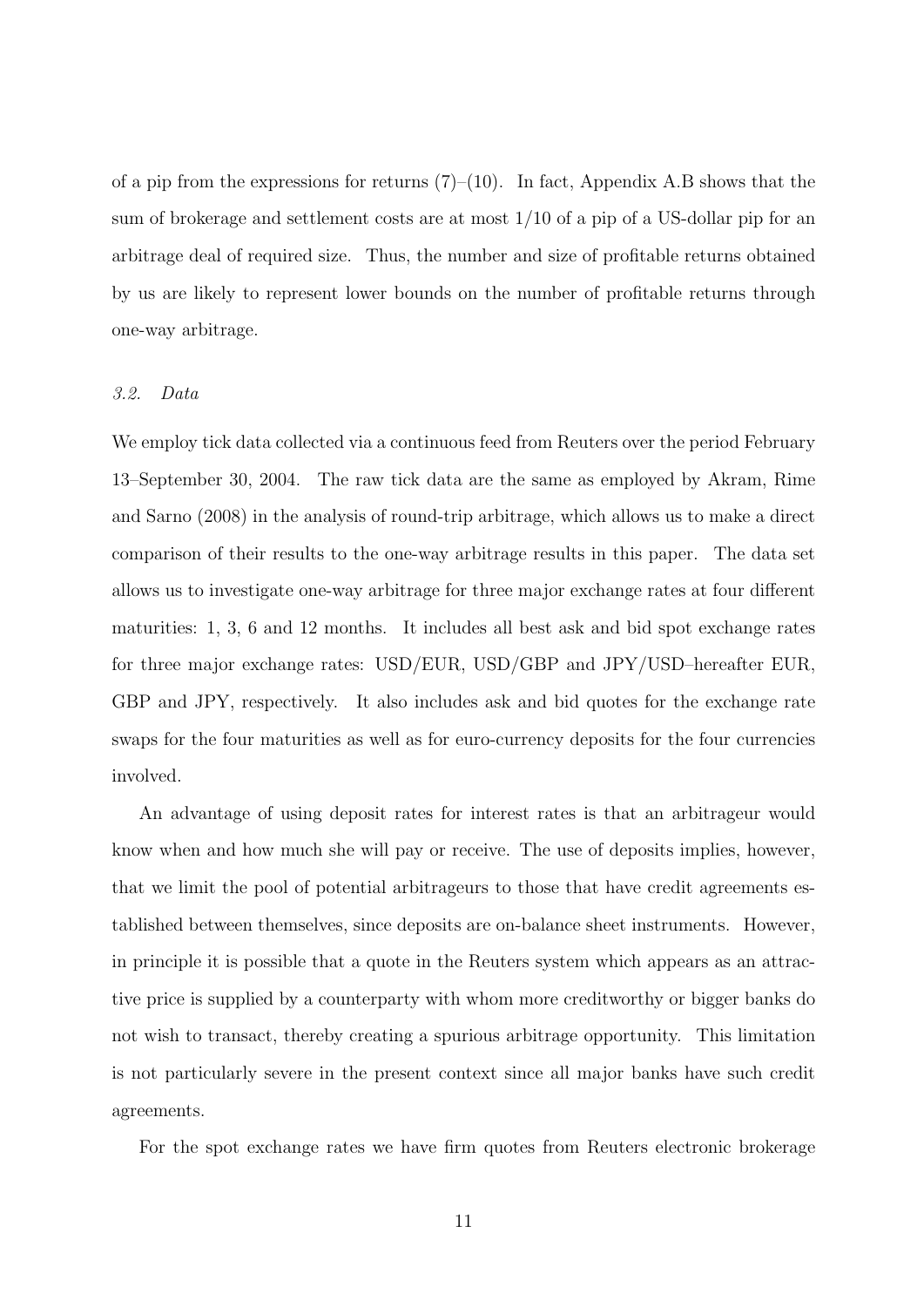system (D3000-2); these quotes are tradable as spot transactions can be carried out with a market order in the Reuters system. For swaps and euro-currency deposits only indicative ask and bid quotes were available to us through Reuters Monitor (i.e. Reuters 3000 Xtra). This is mainly because both swaps and deposits are primarily traded bilaterally between interbank dealers, typically over telephone or Reuters D2000-1. Data from these sources is virtually impossible to obtain and has never been retrieved for empirical work in this context, to the best of our knowledge. Recently, an electronic-broker trading platform for swaps has been introduced, but this has yet to develop as the preferred platform.

However, in light of evidence for spot exchange rates in Danielsson and Payne (2002) and conversations with users of the Reuters trading system, one may say that spreads between indicative ask and bid quotes for swaps as well as for interest rates will not be smaller than those for corresponding firm ask and bid quotes.<sup>7</sup> Thus, use of the indicative quotes may not lead us to exaggerate the number and size of arbitrage opportunities.

Actually, we may obtain results quite close to those implied by (unavailable) firm quotes for swaps and euro-currency deposits. This is because indicative quotes for swaps and deposits are also used for signaling in the dealer market, and hence regarded as a reliable indication of firm quotes in lack of other information sources. Essentially, because trading in swaps and euro-currency deposits only rarely occur on the Reuters electronic broker system, traders form their trading strategies on the posted indicative quotes, and the quotes on Reuters D2000-1 tend to be, therefore, very close to the quotes on Reuters 3000 Xtra. In contrast, indicative quotes for spot exchange rates, on the other hand, are primarily meant as advertisement towards the non-bank customers and therefore not reliable indications of firm inter-dealer quotes. Thus, it is more important to have firm quotes for spot exchange rates than for exchange rate swaps and euro-currency deposits to obtain results close to those implied by firm quotes for all instruments.

One drawback of using the indicative quotes, however, is that they can become stale,

<sup>7</sup>Previous studies have also shown that the indicative spot mid-point is an accurate estimate of the firm spot mid-point; see e.g. Danielsson and Payne (2002).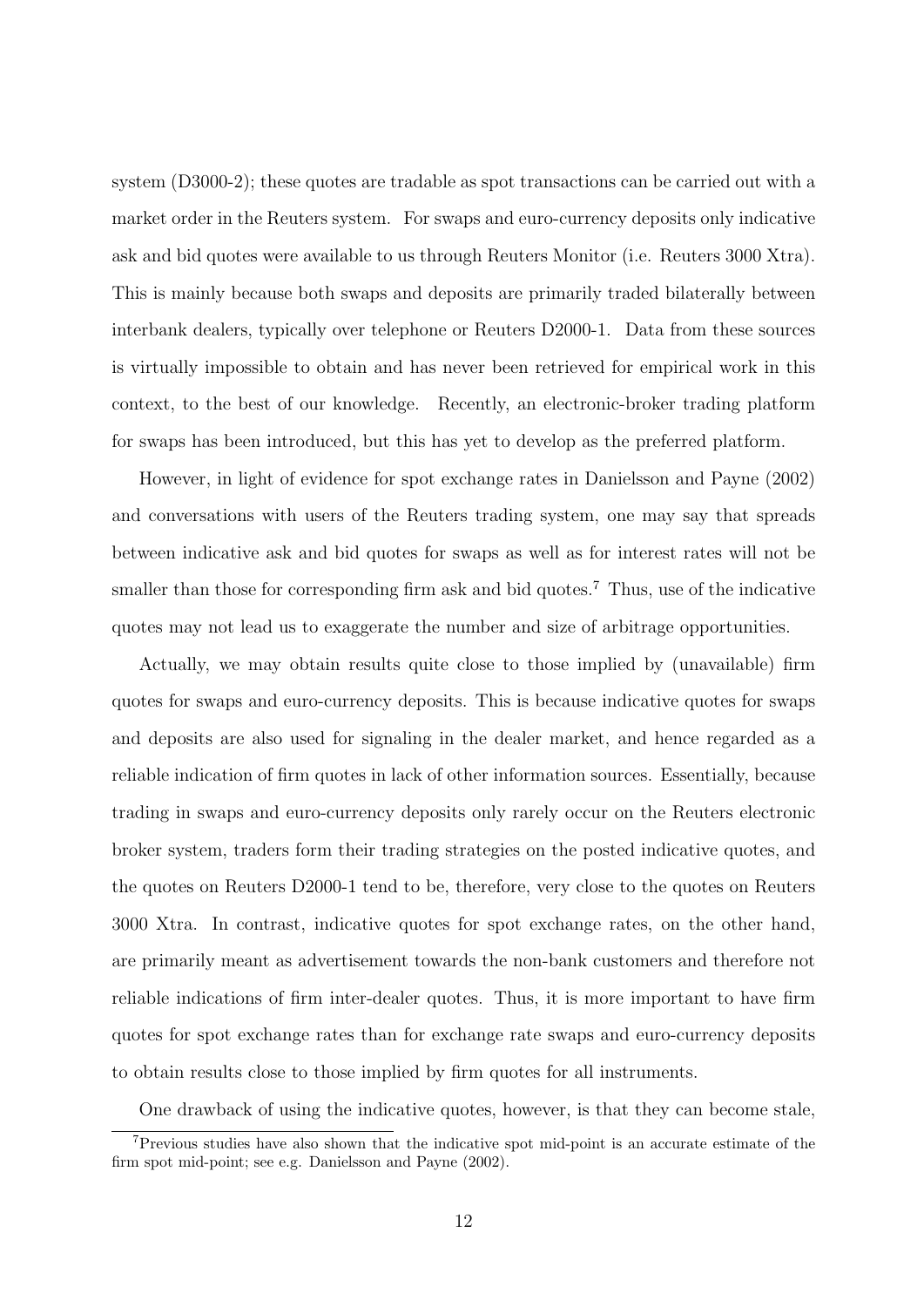at times, and thereby potentially signal spurious arbitrage opportunities. Usually, dealers keep real quotes up to date, but may fail to do so when market activity is particularly high, in which case indicative quotes will be centered on previous, rather than on current, firm quotes. If so, we could report one-way arbitrage opportunities in our empirical work when there are no opportunities in reality–i.e. false positives. We examine the robustness of our findings to this possibility by analyzing separately cases where an arbitrage opportunity arises because of a newly arrived spot quote in combination with existing swap quotes versus those that arise due to a newly arrived swap quote in combination with an existing spot quote. The latter case is less likely to represent a stale swap quote.

In general, ask and bid quotes for an instrument (say the spot exchange rate) do not arrive contemporaneously with those for other instruments (e.g. euro-currency deposits for the currencies involved). In order to obtain continuous series of contemporaneous/synchronized (to the second) ask and bid quotes for different instruments, we merged all instruments according to date and time to the second into a file and then filled in missing ask and bid quotes for an instrument by using the latest quotes for that instrument. In order to severely limit the number of stale quotes, in the core empirical work we excluded weekends and days with unusually low or no trading activity (either due to a holiday or failure of the feed), which left us with quotes for 151 trading days.<sup>8</sup> In addition, we ignored quotes from hours with little trading and thus included only quotes that appeared during 07:00–18:00 GMT on the included days. In our robustness checks, we further limit the potential for stale quotes by imposing even more stringent constraints on how 'fresh' the quotes are and obtain largely the same results as in the core analysis.

Despite ignoring numerous observations to ensure calculations of arbitrage opportunities with as high a share of fresh quotes as possible, we are able to investigate a large number of data points (i.e. potential LOP violations), over 2 million in the case of EUR

 ${}^{8}$ In addition to weekends, we left out the following days: April 2, 5–9, 12, May 3 and 31, June 17–18, August 10, 13, 24, and September 15, as these days were characterized by unusually low trading. Thus we were left with 151 days out of 231 days over the sample period February 13–September 30, 2004.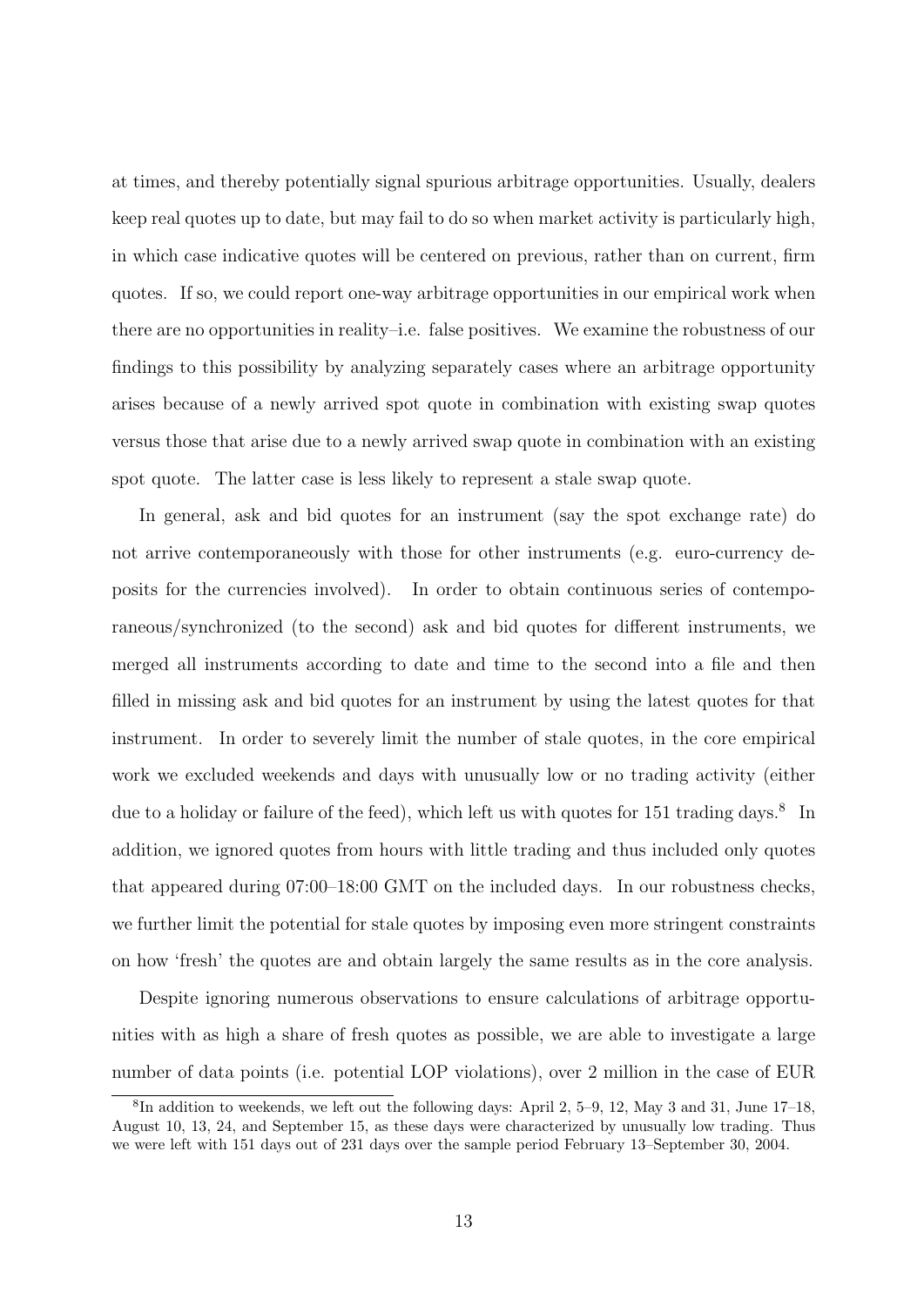and around 2.5 million in the case of GBP. For JPY, however, about 0.8 million observations were obtained. The lower number of data points in the latter case can be explained on two grounds. First, our choice of trading hours allows us to cover trading in JPY taking place during the main European trading hours and partly the main US trading hours, at the expense of excluding the main Japanese trading hours. Second, the most active electronic market for trading JPY is the Electronic Broking System (EBS).<sup>9</sup>

#### 4. One-way arbitrage opportunities: Empirical results

In this section we report the key findings regarding the frequency, size and duration of owner and borrower arbitrage opportunities. Our basic results are mere descriptions of the observations obtained by using the formulas presented in  $(7)-(10)$ .

Table 3 reports characteristics of OA opportunities for the three exchange rates and four maturities considered. OA calculations deliver period returns that are generally negative, but always insignificantly different from zero, on the basis of t-values. This suggests that in the case of lending services, the LOP holds on average. However, the results indicate the presence of a large number of profitable OA opportunities in most cases. In particular, the frequency of profitable OA, calculated as shares of profitable OA opportunities out of the total number of deviations available, is in the range from about 15% to 48% in the case of EUR, 12% to 46% for GBP, and from about 11% to over 64% in the case of JPY. These figures are substantially larger than the corresponding figures reported for CIP deviations, which reach a maximum frequency just over 2% in the most extreme cases (e.g. Akram, Rime and Sarno, 2008). The average inter-quote time is in the range from about 2 seconds to 9 seconds, confirming the fast pace of FX and capital markets. It also supports the tendency of longer-maturity markets to display faster activity levels than shorter-maturity markets.

<sup>&</sup>lt;sup>9</sup>The EBS is also the main trading platform for EUR. Still, we have obtained a very large number of data points for EUR, although the largest number of observations is for GBP, for which Reuters is the main trading platform.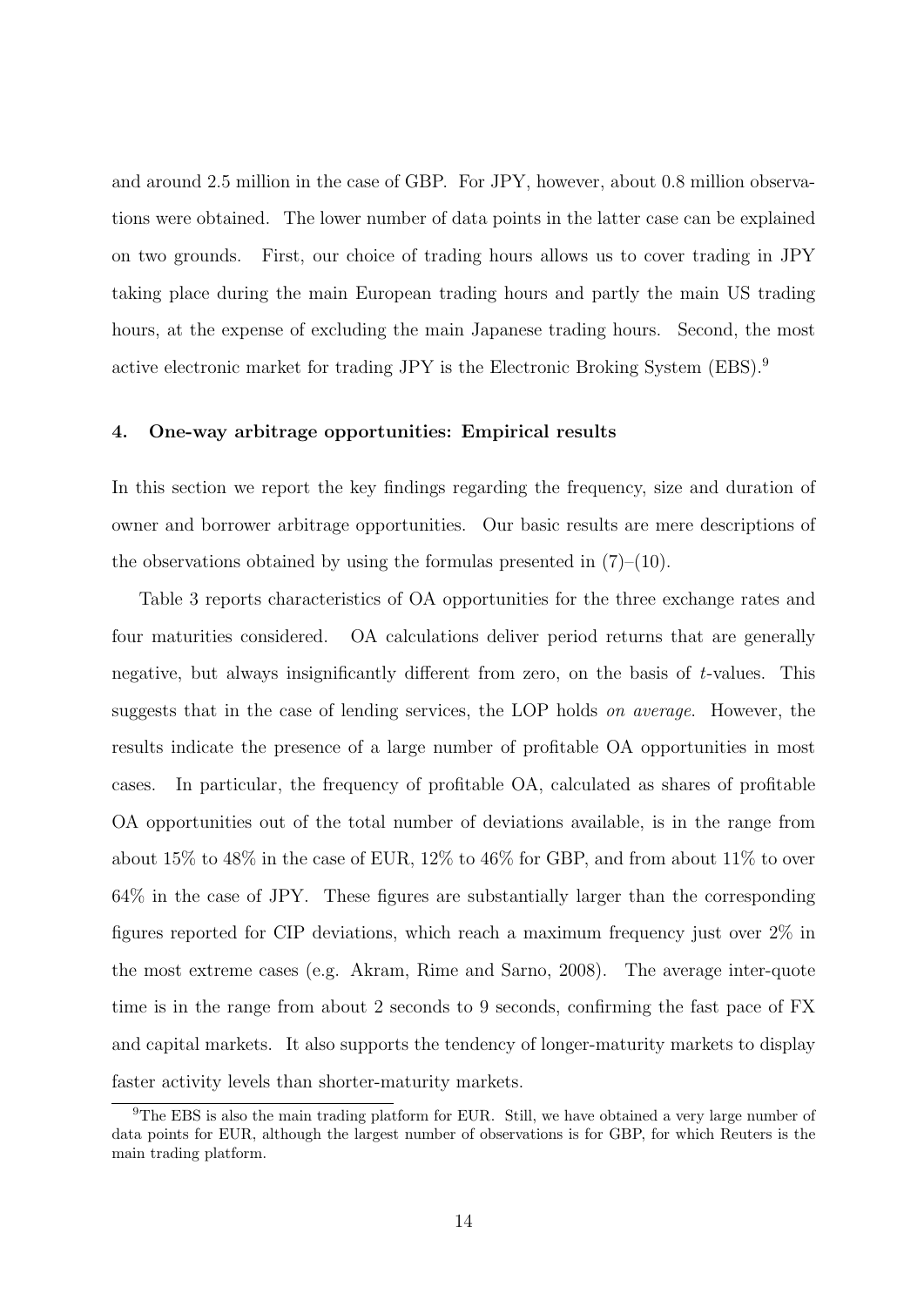BA opportunities are analyzed in Table 4. On average, BA returns are generally negatively signed and always insignificantly different from zero. This suggests that the LOP holds on average also in the case of financing services. The frequency of BA opportunities is largely comparable to that of OA opportunities, with the corresponding shares ranging from about 8% to 50% in the case of EUR, 13% to 50% for GBP, and from about 11% to 68% in the case of JPY. The average sizes of gains from BA opportunities are also comparable to those from OA in Table 3. In addition, the inter-quote times are similar to those in the case of OA, in the range from about 2 seconds to about 9 seconds.

In Figures 1 and 2, we present an histogram of the deviations for OA and BA, respectively. The graphs show that the distribution of all deviations is fairly symmetric around the mean.

We also examine whether the substantial shares of LOP violations are robust to the use of particularly "fresh"quotes. As described in the data section, we restricted the core analysis to the most active periods of market activity in order to limit the possibility of using stale quotes, that is quotes that may not be actually tradable even if they appear on the Reuters system.<sup>10</sup> We address the sensitivity of our results by further restricting the sample to quotes that may be considered particularly "fresh". To this end, we amend the data set used until now as follows: we consider a quote of an instrument as "stale" if it occurs in an inactive state of the market, i.e. when the quote has not changed within the last two minutes, and does not change within the next two minutes. When calculating deviations from OA and BA we now require that the quotes of all instruments involved are fresh, i.e. they are not stale according to the above definition. All deviations which did not meet this criterion were excluded from the sample. This is a very stringent condition which should ensure selection of data at very active trading times. Consequently, the results–reported in Panel c) of Tables 3 and 4 for OA and BA respectively–indicate that

<sup>&</sup>lt;sup>10</sup>This was achieved by excluding weekends and days with unusually low or no trading activity (either due to a holiday or failure of the feed), and by including only quotes during the highest activity part of the trading day, namely 07:00–18:00 GMT.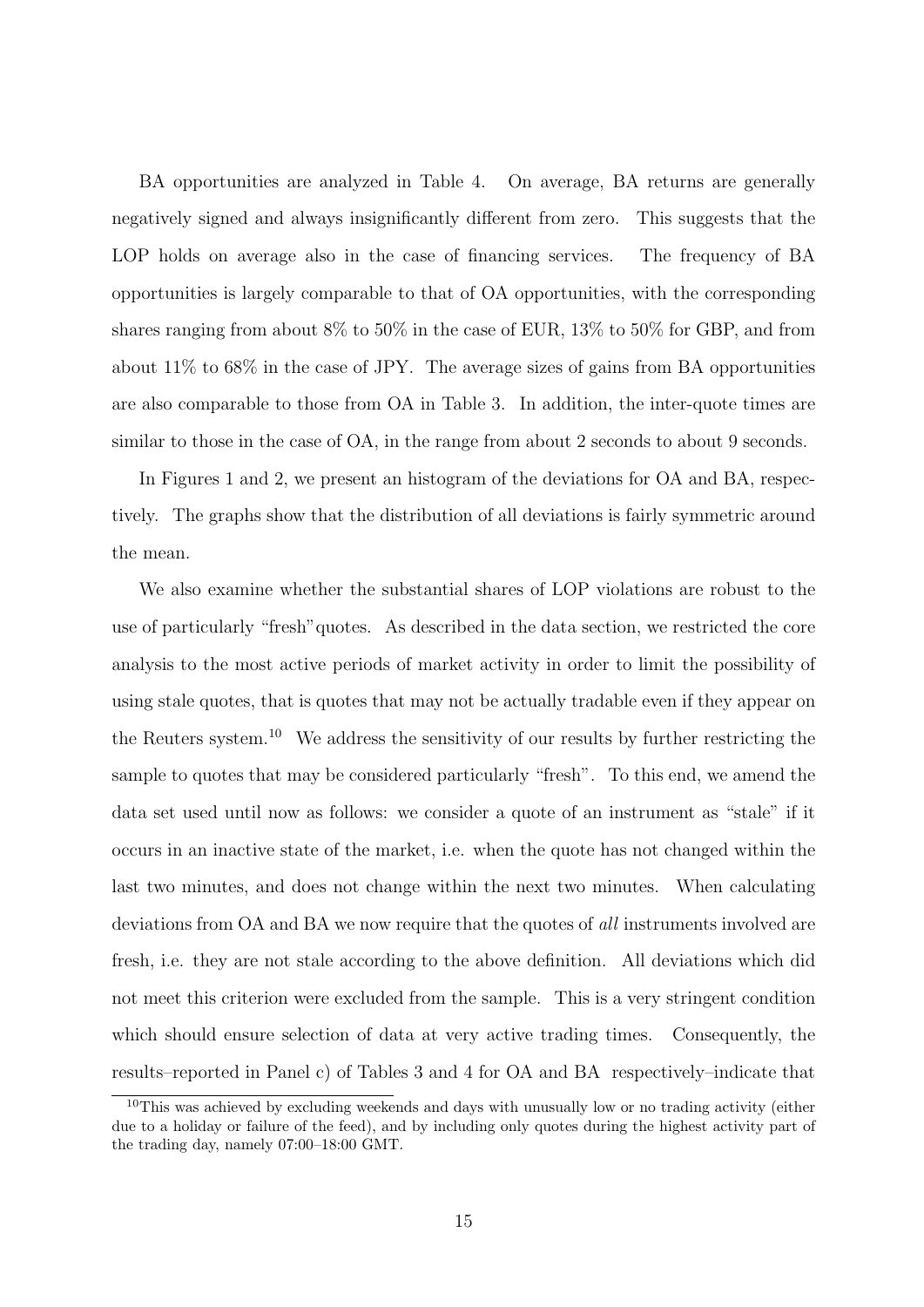this screening of the data reduces drastically the number of deviations analyzed, especially for JPY. Also, the number of profitable LOP violations decreases substantially. However, the frequency of occurrence of one-way arbitrage–calculated as the share of profitable arbitrage opportunities out of the total number of deviations based on the particularly fresh quotes–remains fairly similar to the frequencies reported for OA and BA in the core analysis–Panel b) of Table 3 and 4. Specifically, we find high shares for both OA and BA, ranging from zero to 83%, and from zero to 76%, respectively. We also note that, for some exchange rates and maturities, the frequency is lower in this selective data set, while in some cases the frequency is higher relative to the baseline data set used above.<sup>11</sup>

Table 5 presents information about durations of profitable OA and BA opportunities. We see that means of the cluster durations are mostly less than 5 minutes, and seem to decline with the maturity of the contracts. A cluster consists of at least two profitable deviations from no-arbitrage (LOP) in a row. The standard deviations of cluster durations display some variation across the different cases, while median durations are lower than the corresponding mean durations.

Overall, we find a large number and high share of opportunities for one-way arbitrage– both in the form of OA and BA opportunities. The two one-way arbitrage opportunities display similar properties in terms of both size and duration. The size is also economically significant, bearing in mind that, for example, the typical spread between ask and bid swap rates for major currencies is seldom larger than 1 pip. Their duration is relatively low, consistent with the notion that these opportunities are short-lived, and tends to decline with the maturity of contracts, presumably because the market pace is higher for longer-maturity contracts.

<sup>11</sup>We also carried out the exercise in this sub-section by using fresh quotes defined on the basis of a 1-minute (rather than 2-minute) change in price, and found results that are qualitatively identical to the ones reported in Tables 3-4. These results are not reported but remain available from the authors upon request.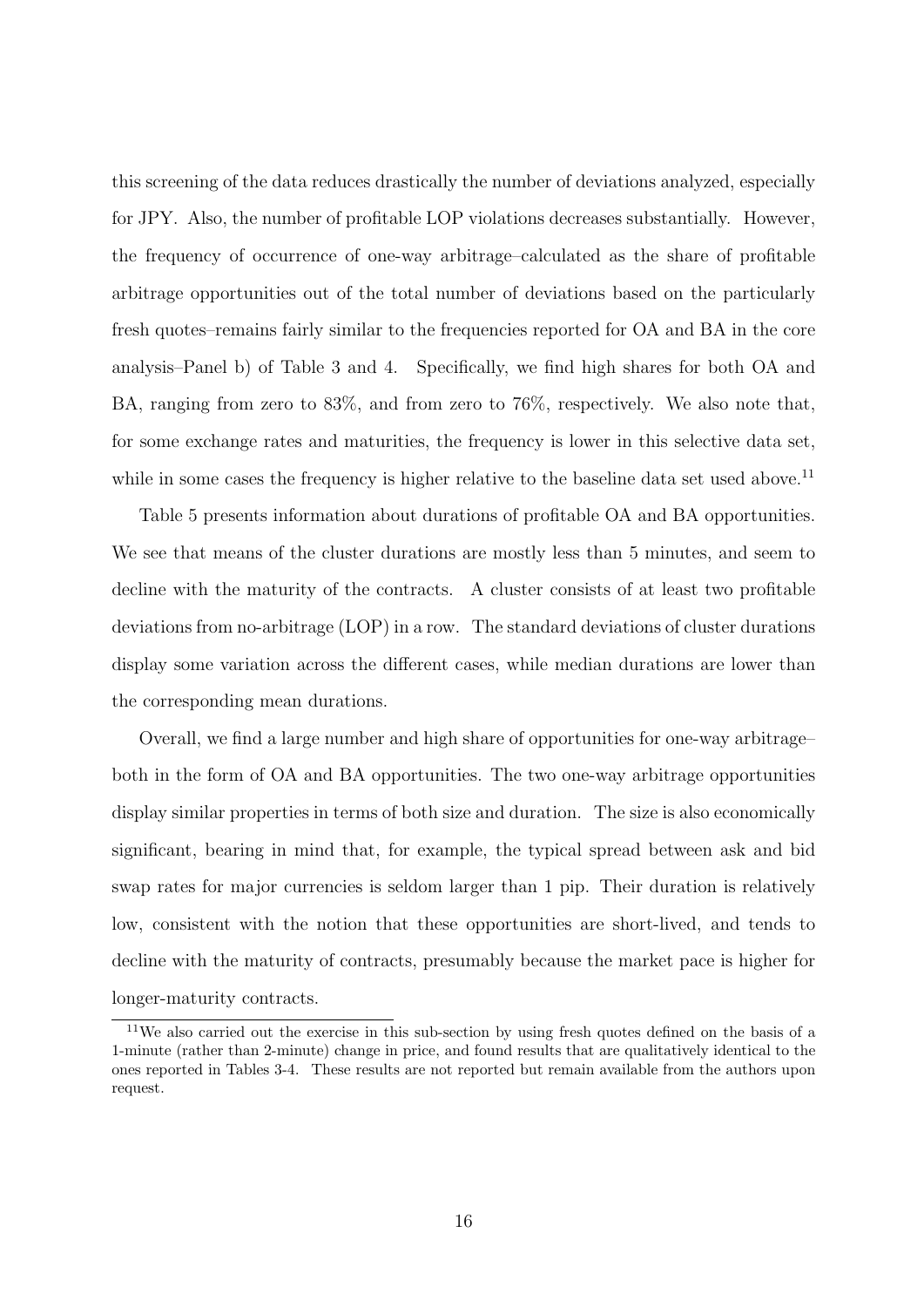#### 5. Further analysis

This section examines the response of the different instruments to deviations from the LOP, that is whether the price of a given instrument may adjust such as to eliminate profitable deviations from the LOP. Thereafter, we examine whether deviations from the LOP can be associated with the market pace and volatility, which are both closely related to market liquidity.

#### 5.1. On the restoration of the LOP

Given the large number of profitable deviations from the LOP, a pertinent question is whether any of the four assets involved in one-way arbitrage — spot, swap, domestic and foreign interest rates — is priced according to no-arbitrage conditions so to restore the LOP. Actually, anecdotal evidence suggests that forward contracts are priced such as to rule out LOP violations and hence OA or BA altogether. Our analysis can also be considered a test of this conjecture.

Given our data on OA and BA opportunities, we calculated the number of times an arbitrage opportunity was present at the same second when only the market swap quote was fresh (just posted), whilst the quotes entering the derived swap points were predetermined (or did not change). We then carried out the same exercise for the case when, in turn, only one of the spot exchange rate, the foreign interest rate and domestic rate were fresh quotes. We would expect that if an instrument is priced using, e.g., the OA formula, the OA condition should be valid at least whenever that instrument is priced, i.e. whenever the quote for that instrument changes. Tables 6 and 7 reports results for OA and BA, respectively.

The tables show that the shares of profitable deviations, owing exclusively to a new quote in one of the four instruments involved in arbitrage when the other instruments do not change (even if they are quoted), are comparable to the corresponding shares reported in Tables 3 and 4. The shares are also comparable across instruments. Thus,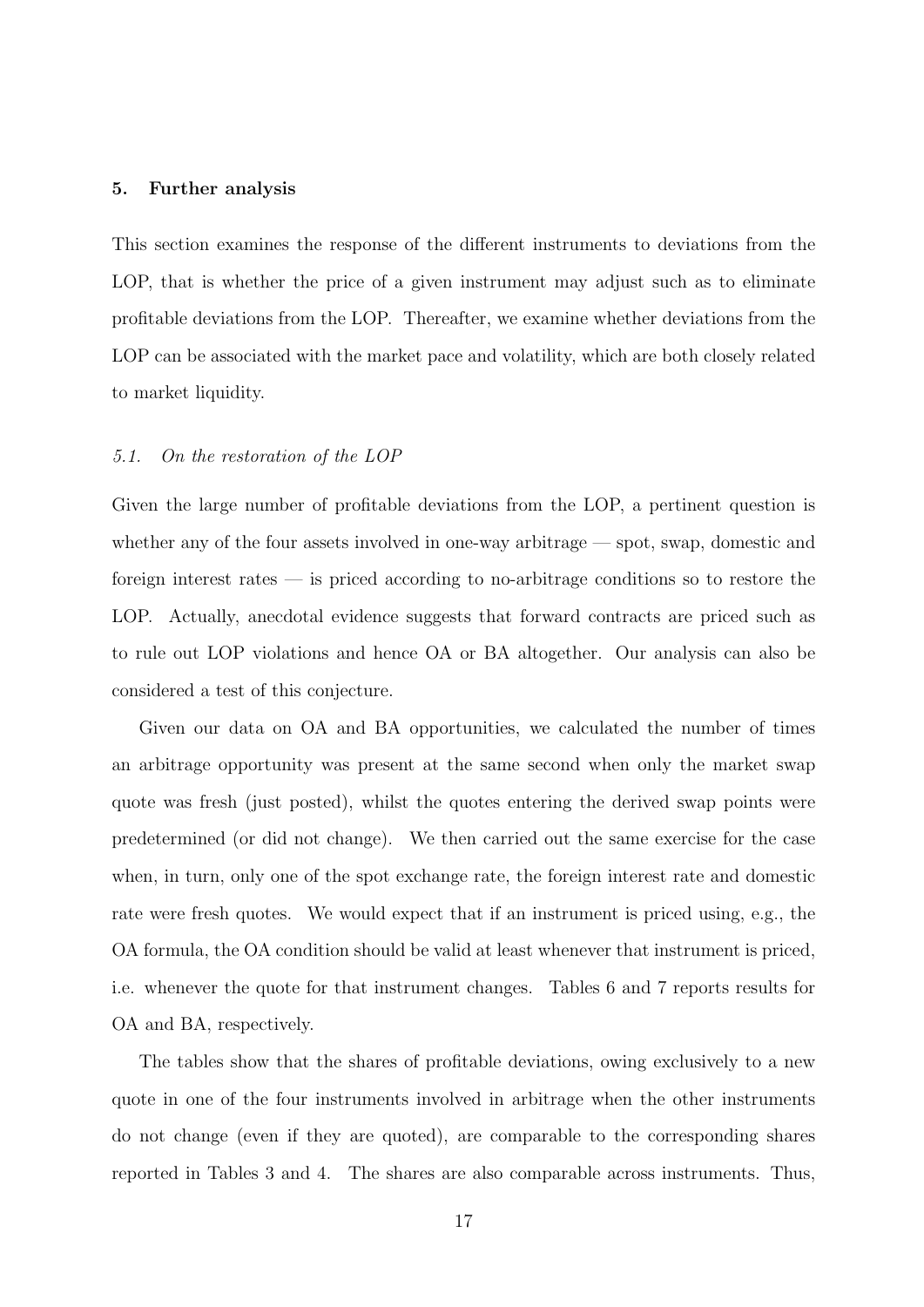forward exchange rates–or spot exchange rates or else deposit rates–do not appear to be systematically set such that they ensure the validity of the LOP conditions using available quotes. This implies that either the practice of using the LOP conditions to set prices is not feasible at this very high frequency, and/or the providers of quotes of a given instrument do not update the formulas with the latest quotes of the other instruments.

Overall, this evidence indicates that none of the asset prices is systematically set using no-arbitrage conditions at tick frequency, and that each of them is partly responsible for the mispricing leading to the one-way arbitrage opportunities as well as for the elimination of such opportunities.

#### 5.2. Market pace and volatility

Given the high frequency of the data employed in this study, it is difficult to design a comprehensive empirical analysis of the economic conditions under which arbitrage opportunities arise as most economic and financial variables are not available at this frequency. However, in this sub-section, we provide some evidence on whether frequency, size and duration of profitable arbitrage opportunities vary with the pace of the market and with market volatility.

We undertake this investigation for all forms of arbitrage considered above to examine the generality of the findings. To this end, we estimate simple linear cross-sectional regression models with measures of frequency (share), size and duration of profitable one-way arbitrage (OA and BA) opportunities as dependent variables, regressed on an intercept, inter-quote time and a proxy for market volatility as the explanatory variables. That is, we estimate regression models of the following form:

$$
y_j = \alpha_y + \beta_y IQ_{y,j} + \gamma_y DiffImplVol_{y,j} + \varepsilon_{y,j}
$$
\n(11)

where  $y = share$ , Size, or Duration of deviations from no-arbitrage conditions; IQ denotes inter-quote time;  $DiffImplVol$  is the difference between maximum and minimum implied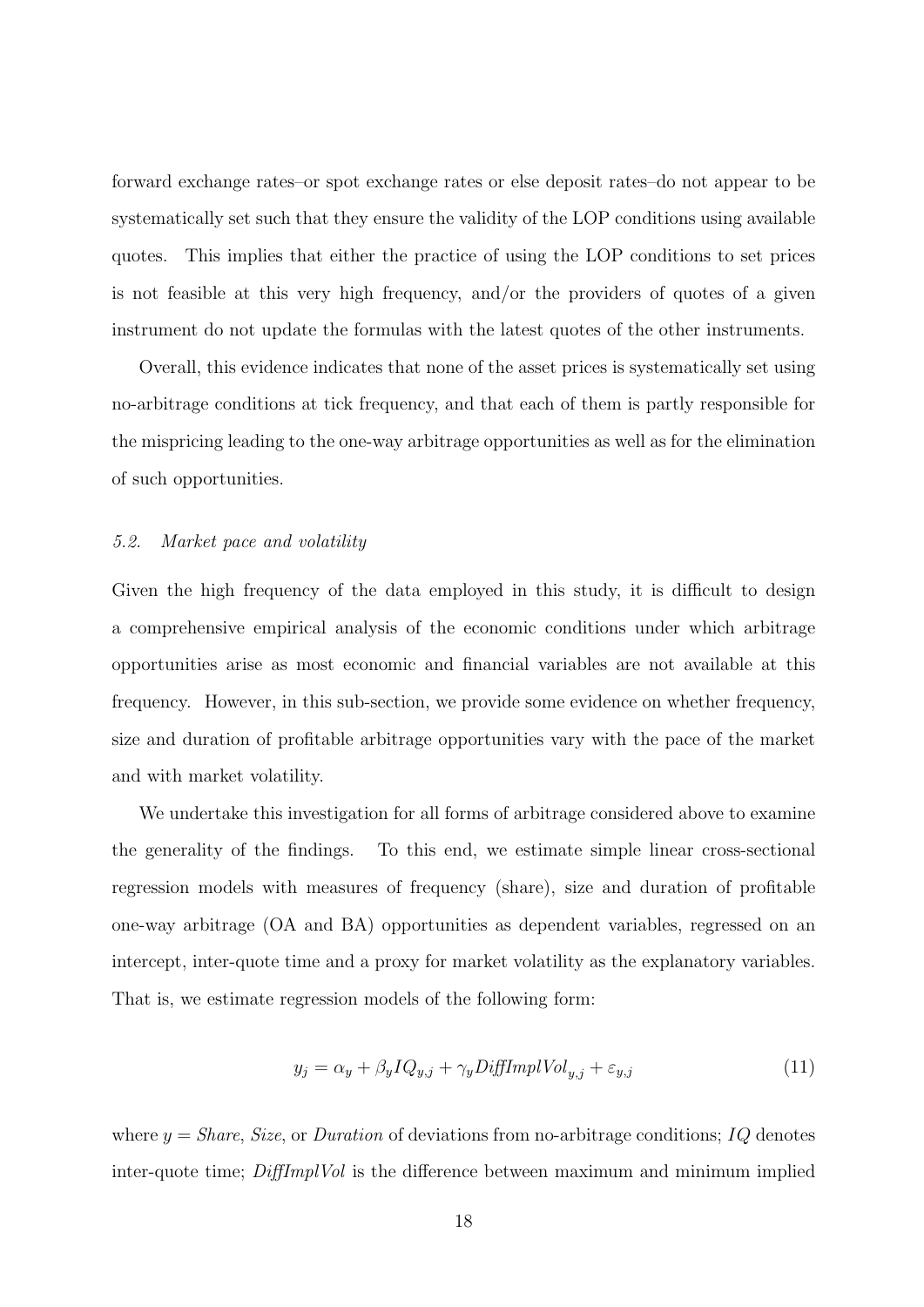volatility and is a measure of the degree of uncertainty (variability) in volatility; and  $\varepsilon$  is an error term. Observations on implied volatility for the relevant maturities are collected together with the rest of the data set, and is hence based on market valuations. They refer to indicative quotes of at-the-money currency options as they appear on Reuters, and are available at the same maturities as the deposits, allowing us to match the maturities exactly in estimation. Subscript j indicates an observation number;  $j = 1, 2, 3, ...N_y$ . The Greek letters represent time-invariant parameters.

The models are estimated by ordinary least squares (OLS) using clustered standard errors for each of the currency pairs examined, clustering on the business hour for the regression of *Share* and on the date for *Size* and *Duration*. Accordingly, values for  $y$ ,  $IQ$ and  $DiffImplVol$  as well as the total number of observations  $(N)$  depend on the form of arbitrage and the currency pair analyzed. We have stacked observations for y, IQ and DiffImplVol in corresponding columns in accordance with both the arbitrage direction (i.e. stacking together ask and bid sides) and the maturity of the instruments involved. Thus, the total number of observations  $N_y$  becomes equal to the sum of the total number of observations associated with the different maturities for each  $y$  examined.

The variables are defined more precisely as follows. The y-variable *Share* also referred to as frequency is defined, for a given form of arbitrage and currency pair, as the share of profitable deviations out of the total number of deviations from the corresponding noarbitrage condition that occur in a business hour over the sample period. In this case,  $N_y$  can potentially be 13,288, which is the product of the 2 potential arbitrage directions (ask and bid); the 4 maturities considered; the 11 business hours (between 07.00–18.00 GMT); and 151 working days included in the sample. However, profitable arbitrage opportunities neither occur every hour in our sample nor in both directions. Thus,  $N_y$  is expected to be much lower than 13,288. Each observation of  $IQ$  in the regressions for a specific currency pair would be equal to the average time between all of the (profitable and non-profitable) deviations used when calculating the corresponding observations for that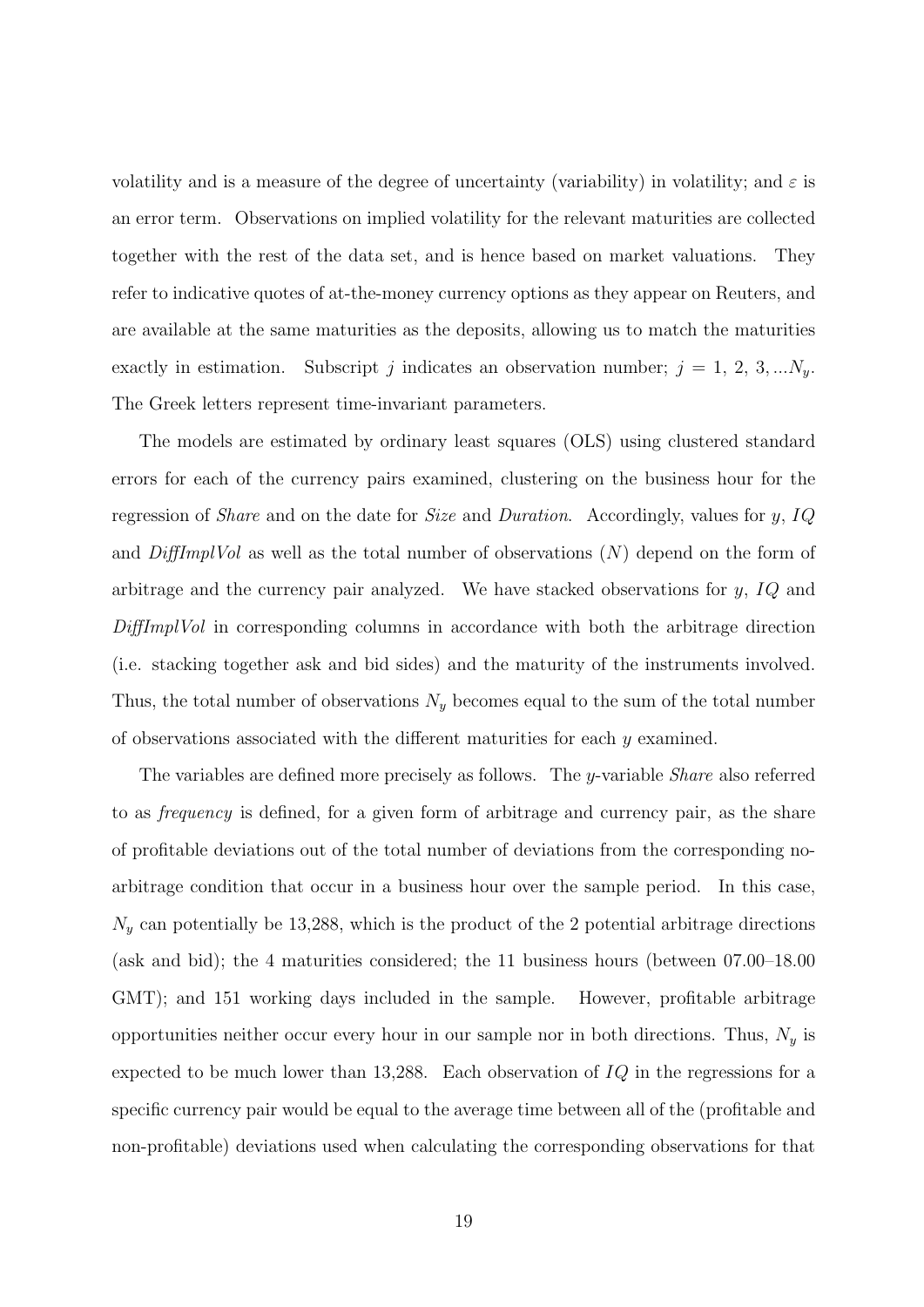frequency. Similarly, each observation of DiffImplVol for frequency for a specific currency pair would be equal to the difference between the maximum implied volatility and the minimum implied volatility for all of the (profitable and non-profitable) deviations used when calculating the corresponding observations for that frequency.

The y-variable Size measures the average return of profitable deviations in a profitable cluster, while Duration refers to the time a profitable cluster lasts. The IQ variable in the regressions for Size and Duration refers to the average time between the row of profitable deviations constituting a profitable cluster, whereas the variable *DiffImplVol* refers to the corresponding difference between the maximum implied volatility and the minimum implied volatility within each cluster. For a given form of arbitrage, the total number of observations used in a regression for size or duration for a currency pair would be equal to all profitable clusters for that currency pair.

The results from estimating regression (11) for frequency, size and duration, for all three currency pairs and no-arbitrage conditions, are given in Table 8. The results suggest that these characteristics of one-way arbitrage opportunities tend to vary with the pace of the market, as proxied by the inter-quote time, and with the variability of volatility, as proxied by the difference between the maximum implied volatility and the minimum implied volatility. In particular, frequency, size and duration are positively related both to  $IQ$ , i.e. negatively related to the market pace, and to  $DiffImplVol$ , i.e. positively related to variability of volatility. There are several cases where  $IQ$  does not enter the regression with a statistically significant coefficient. However, the results are particularly clear-cut in the case of DiffImplVol–in terms of obtaining statistically significant positive coefficients in each case. This suggests that when markets are particularly active, as described by a high number of new quotes per unit of time, and when the degree of uncertainty is relatively stable, we should observe fewer, smaller and more short-lived one-way arbitrage opportunities.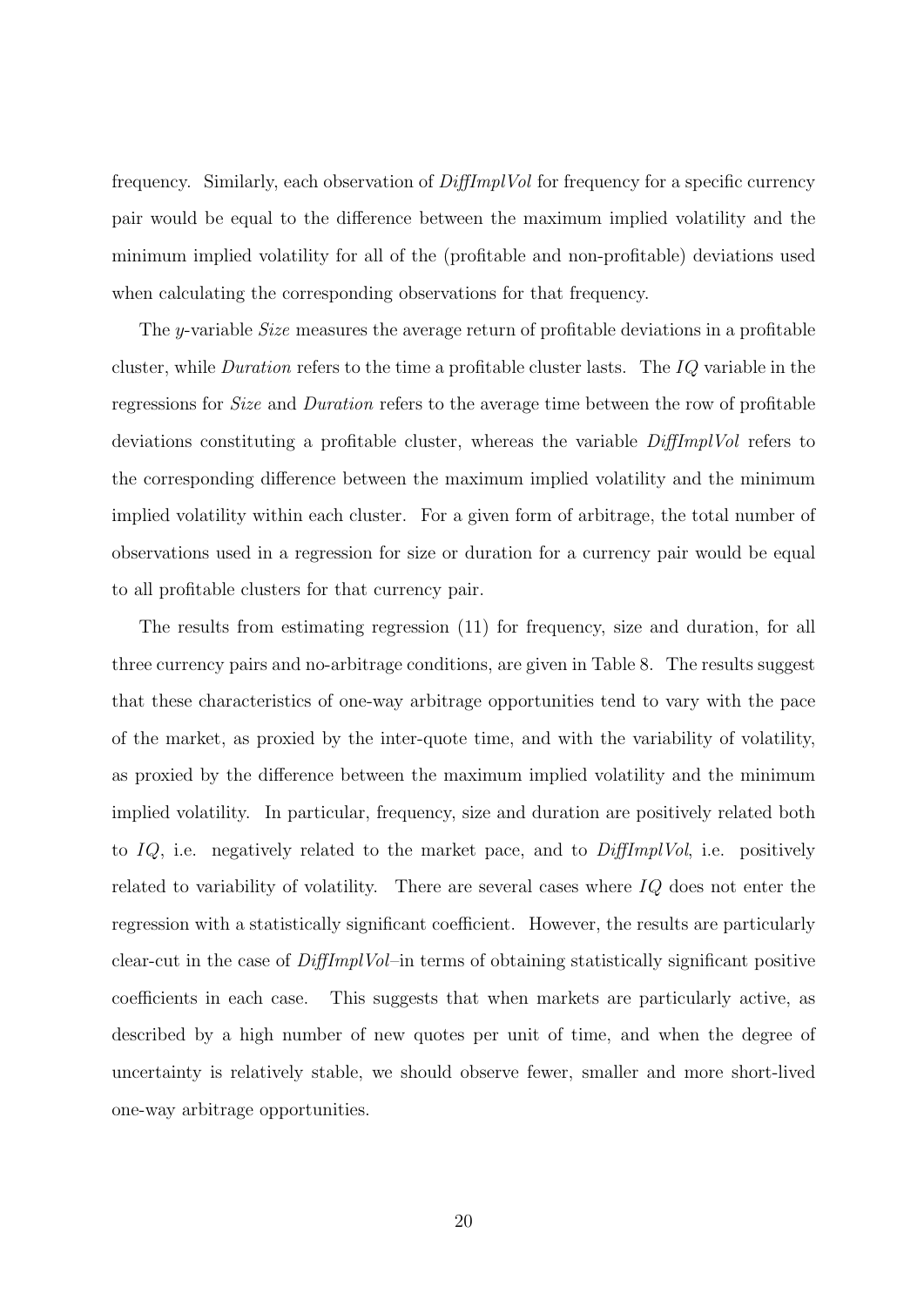#### 5.3. Discussion

Our analysis suggests that LOP violations reported are genuine one-way arbitrage opportunities which traders may have been able to exploit at the time of their occurrence. In practice, one-way arbitrage only requires two virtually simultaneous deals. A dealer able to undertake the two deals simultaneously, i.e. in a position to complete the required transactions at the prices implying OA or BA, will be able to obtain higher return or lower costs, respectively, through one-way arbitrage. The shares of OA and BA arbitrage are significantly higher than those observed for CIP arbitrage in Akram, Rime and Sarno (2008) and are therefore consistent with the implied relation between CIP, OA and BA discussed in Section 2.

Yet, we argue that the observed LOP violations are due to microstructure features of the FX market, as in other instances of LOP violations in financial markets (Lamont and Thaler,  $2003$ <sup>12</sup> In the following, we would like to refer to some pricing and trading practices in financial markets that can contribute to violations of the LOP, and relate these to the results provided in this section. In general, an infinite price elasticity of supply of and/or demand for funds can instantaneously eliminate deviations from the LOP. However, the lack of any clear pattern in Tables 6 and 7 suggests that FX and money markets are, to some extent, segmented. Such segmentation may lead to finite price elasticity of supply and/or demand in the separate markets. In the present context, under finite price elasticity, differences between the price of a money market security and that of a derived/synthetic security which would depend on two separate security markets– FX and money market–may arise frequently since the two markets will be governed by own supply and demand conditions (liquidity) and own speed (relatively faster in the FX market).<sup>13</sup> The relation between arbitrage characteristics and market pace and

<sup>12</sup>Quoting Lamont and Thaler (2003, p. 191): "The Law states that identical goods must have identical prices. [...] Economic theory teaches us to expect the Law to hold exactly in competitive markets with no transactions costs and no barriers to trade, but in practice, details about market institutions are important in determining whether violations of the Law can occur."

<sup>13</sup>Recall that one-way arbitrage requires excess supply of (desire to lend) or demand for (desire to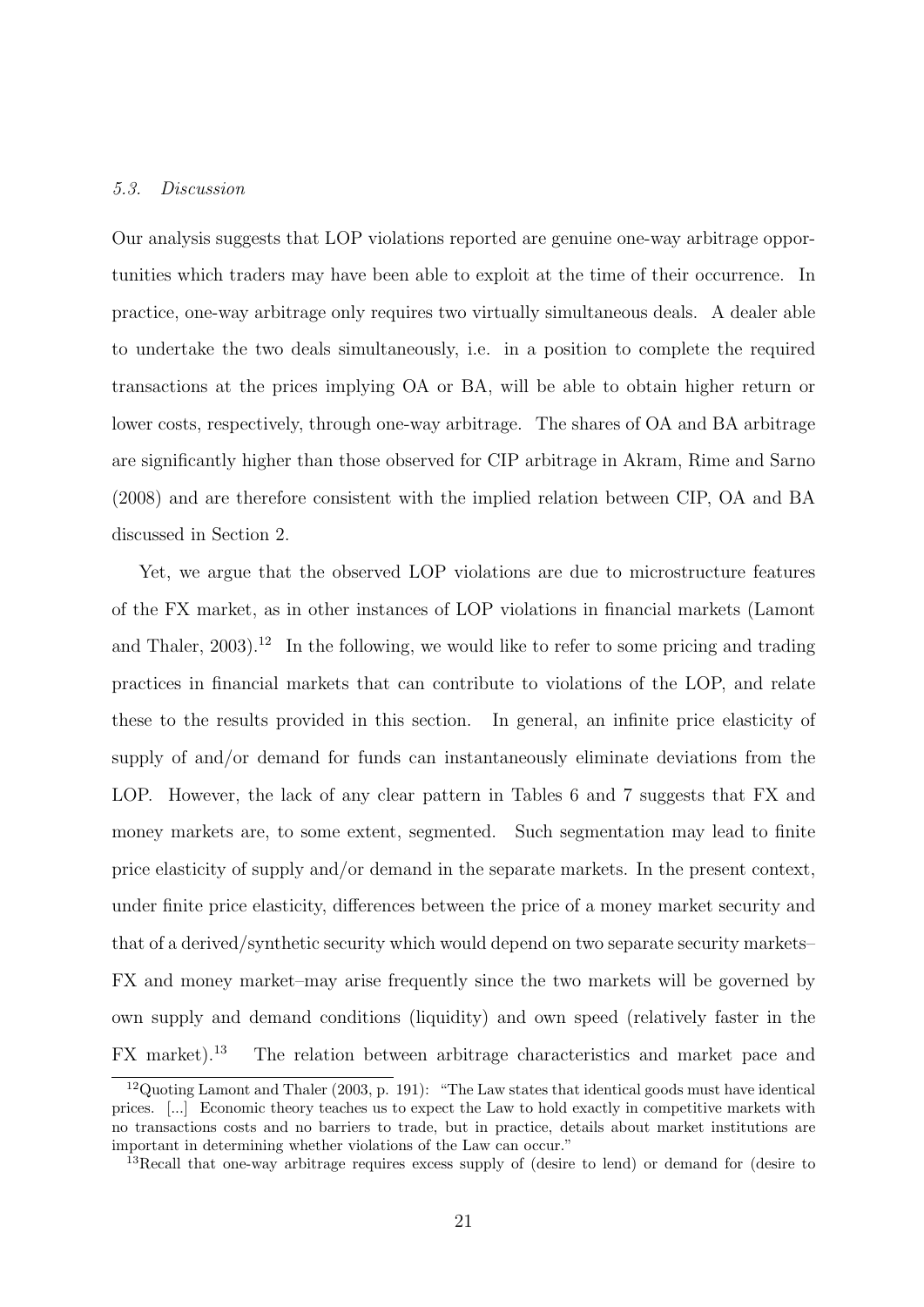volatility in Table 8 suggests that time-variation in liquidity may be an important factor for understanding temporary deviations from the LOP.

Segmentation and finite price elasticity may also be due to a well-known feature of price setting in financial markets which may explain why prices may not adjust sufficiently to restore the LOP, namely inventory management through quote shading. That is, the apparent "mispricing" could partly reflect deliberate actions of well-informed rational dealers who actively manage their inventories of financial assets through their price setting, as is well known from the microstructure literature on quote shading (e.g. Garman, 1976; O'Hara, 1995). Accordingly, dealers acting as market makers may deliberately provide ask and bid quotes that are lower than the corresponding no-arbitrage quotes if they want to reduce their inventories, or provide relatively higher ask and bid quotes if they want to increase their inventories. This explanation of the apparent mispricing is not implausible given that a substantial share of trading in financial markets, and especially in the interdealer markets, is aimed at controlling inventories (e.g. Lyons, 2001; Bjønnes and Rime, 2005).

Another possible explanation of the observed deviations could be due to the heterogeneity of prices facing market participants. Specifically, market participants, especially those in the money markets, may face different prices that depend on their institutions' credit rating and the volumes traded. Hence, observed quotes for instruments traded directly and those used to derive similar instruments could refer to quotes facing different market participants. Unfortunately, an examination of this hypothesis does not seem to be feasible as it requires knowledge of quotes that individual dealers face over time.

Finally, if some market participants have different trading objectives than to lower the cost of borrowing or earn extra yield, one may also observe violations of the LOP. There is little evidence that treasury departments of big corporations *actively* participate in money and FX markets. Such markets are largely dominated by individual FX and borrow) funds, in contrast with round-trip arbitrage which requires no own funds or borrowing needs.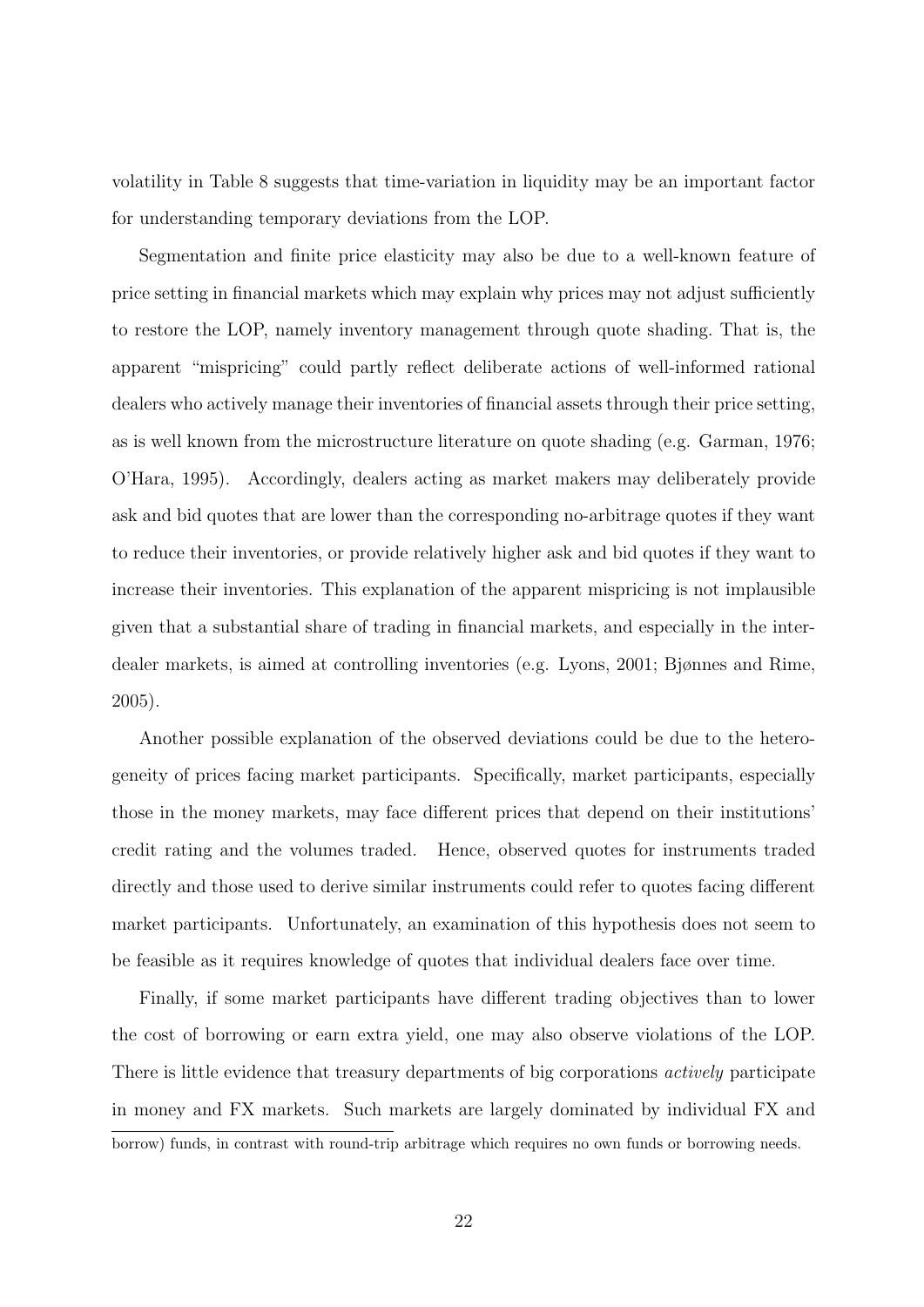money market desks whose capital is turned over fast with the objective of not having excess funding or borrowing needs and is used to support active trading, or 'scalping' the higher spreads faced by the broader corporate institutional market relative to those in the inter-dealer market. This interpretation of the economics of one-way arbitrage suggests that it is plausible that most dealers do not actively engage in cost minimization or yield maximization (i.e. one-way arbitrage) and this is perhaps one reason why we observe relatively high shares of OA and BA deviations. It is reasonable to expect that the development and increasing practice of algorithmic trading in recent years will make the one-way arbitrage deviations observed here more rare and short-lived.

#### 6. Conclusions

We have employed high quality data for the major foreign exchange and money markets to investigate whether the law of one price holds for lending and borrowing services. This law implies that the domestic lending (borrowing) interest rate should be the same as the foreign lending (borrowing) interest rate when the latter is adjusted to fully hedge for exchange rate risk. Violations of the law of one price would not imply riskless profits, just that it is possible to reduce borrowing costs (net of transaction costs) by, e.g., borrowing abroad while covering the exchange rate risk through a forward contract. And that one can earn higher returns on given funds by, e.g., investing abroad while covering the exchange rate risk through a forward contract.

We report that the law of one price holds on average, while finance theory postulates that it holds continuously. We observe that substantial shares of deviations from the law of one price are profitable. The profits per unit of base currency borrowed or invested often vary in the range of 2 to 6 pips, which can be considered economically significant. Moreover, the average duration of profitable deviations from the law of one price for both lending and borrowing services is mostly around 5 minutes. Such a duration of arbitrage opportunities is low enough to suggest that markets are quite efficient and do not allow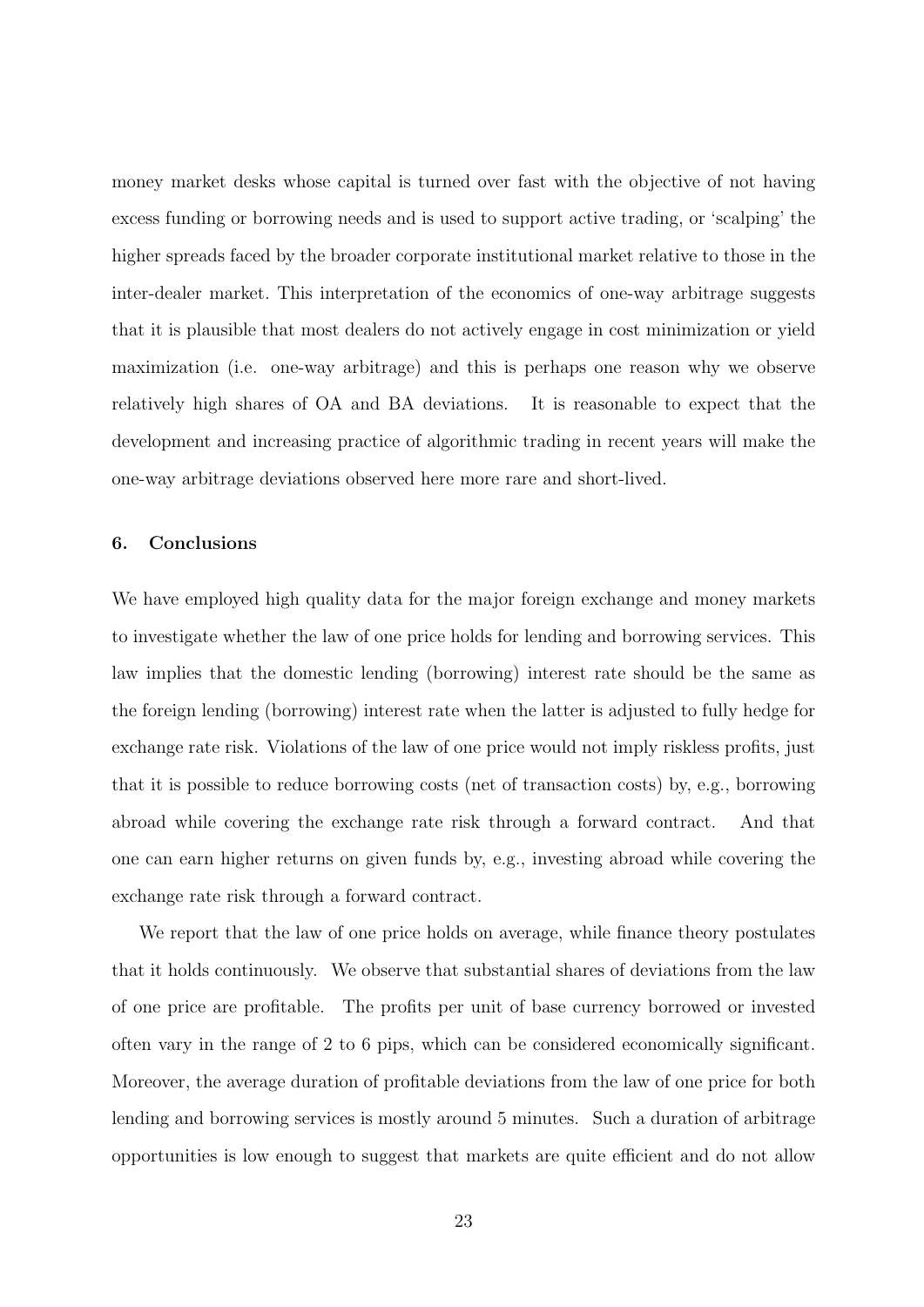arbitrage opportunities to persist. Yet, their duration is on average high enough to enable agents to exploit deviations from the law of one price and thereby contribute to the efficiency of the markets.

Violations of the law of one price appear to increase with market volatility but decline with market activity. It follows that one-way arbitrage opportunities may differ across markets depending on their liquidity and volatility. An investigation of how arbitrage opportunities could be removed has revealed that none of the instrument quotes are set such as to eliminate fully a given deviation from the law of one price. Thus, it seems that all of the instruments are likely to change in response to a given deviation and contribute to eliminate it. In particular, these results do not support the conjecture that instrument quotes are based on the law of one price using the latest available quotes.

The substantial number of violations of the law of one price suggest short-lived mispricings, but can also be partly explained by deliberate actions of well informed rational agents operating within the given structures of the money and foreign exchange markets. We have alluded to some possible explanations in the light of the microstructure literature, but further investigation of the sources of the deviations from the law of one price in international financial markets detected here remains an avenue for future research.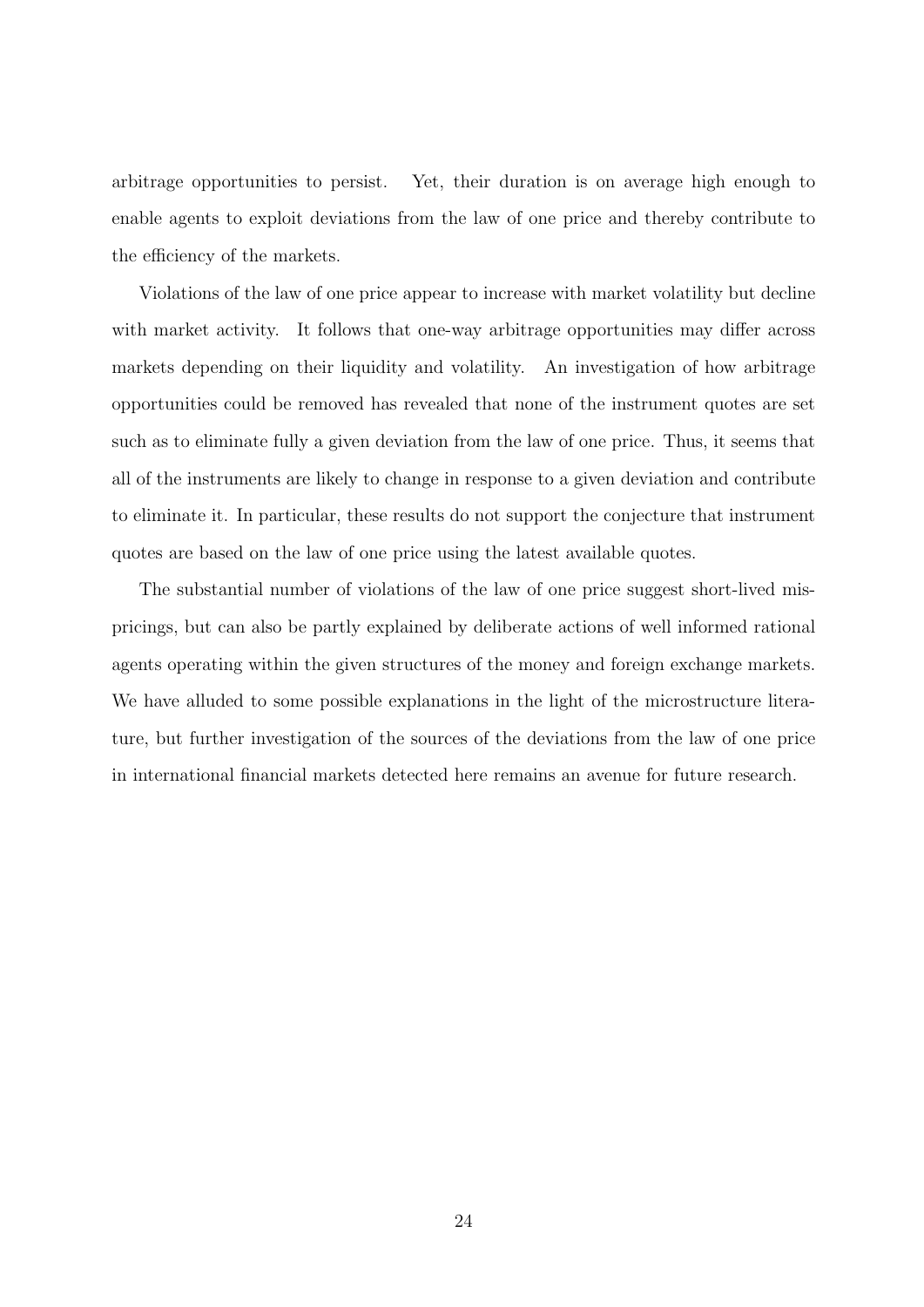#### A. Appendix: Details on Calculations and Transaction Costs

#### A.1. Calculating Days to Maturity (D)

We adjust interest rates, which are quoted in per cent per annum, by  $D/360$  or  $D/365$  to obtain interest rates for a period of less than a year. By convention, 365 refers to the total number of days in a year for a Commonwealth country, while 360 refers to the number of total days for other countries.  $D$  is the actual number of business days between the (spot) value date and the maturity date, which is generally the same date as the value date but in a different month.<sup>14</sup>

For almost all securities the value date falls on the second business day after the day of trading. The exception is the Eurosterling interest rate where the value date is the same as the trade date. Consequently, the maturity date of a sterling security that is traded on the same date as, e.g., a dollar security would, generally differ by two days. In order to ensure that both securities mature on the same day, dealers borrow or lend a sterling security forward with maturity on the value date of the other currency. Such deals are made through direct contact between dealers and, hence, do not generate transaction costs payable to Reuters.

#### A.2. Transaction Costs: Brokerage Fees and Settlement Costs

There are two types of variable transaction costs associated with trading in the FX market, in addition to those captured by ask-bid spreads: brokerage fees and settlement costs. In our case, the brokerage fees refer to the costs of trading swap contracts through the Reuters electronic broking system, Reuters Dealing 3000. At present, the Reuters system does not allow for trading of deposits in the security markets. Such trading is conducted via direct contact between dealers or through voice brokers. The variable broker costs of trading in deposits may therefore be assumed to be zero. Settlement costs, however, are incurred on trades of both swap contracts and deposits.

 $14$ Exceptionally, if the maturity date is a holiday in the home country of a security, the maturity date becomes the first business day after that holiday. If the value date is the last business day in a month, the maturity date will also be the last business day but in a different month. This is commonly referred to as the "end-of-month end-of-month rule." For swap contracts, the value date and the maturity date must not be a holiday in the US and in the home countries of the quoting and the base currencies. We took holidays, i.e. days that are not settlement dates, for the different currencies from Bloomberg to account for this convention.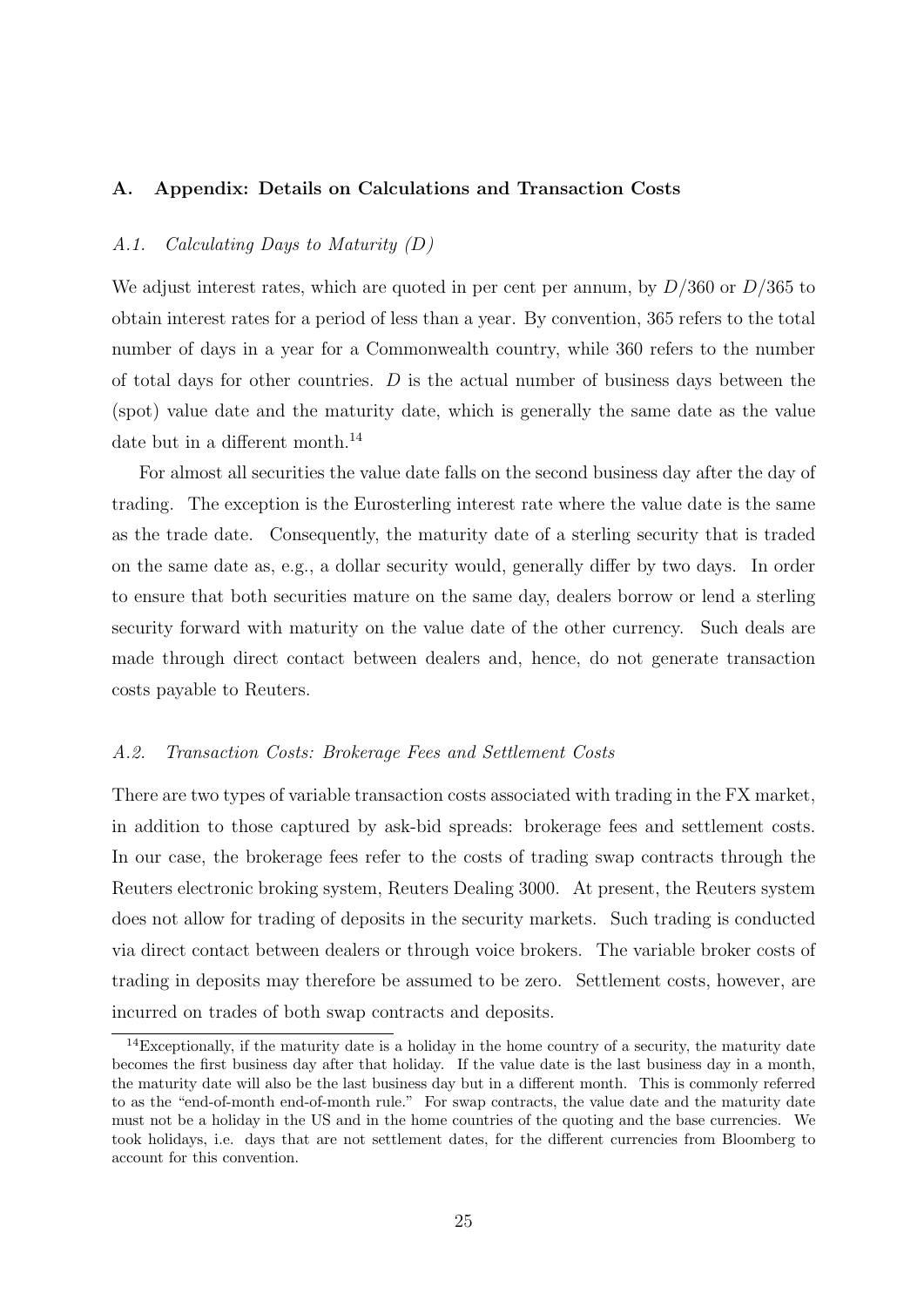The brokerage fee is paid by the initiator of a trade (aggressor) at the end of a month in the Reuters trading system for swaps. Such fees increase with the maturity of a traded swap contract, but are inversely related to the total volume traded by the aggressor in a month. Table A.1 presents a recent fee schedule for Reuters dealing system, where we report deal fees charged when dealing swaps through Reuters Dealing 3000. When a volume band has been reached, the (lower) deal fee per million (mill) USD in the subsequent band is applied to the total volume. It appears that a small trader with a total trade volume of 1 billion (bn) USD or less incurs a fee of at most 10 USD for a trade of 1 mill USD at maturities of one month to one year (inclusive). If one trades more than 5 bn a month in this maturity range, the fee falls to 5 USD for a trade of 1 mill USD.

| Total volume per month in USD Costs per million USD |                    |
|-----------------------------------------------------|--------------------|
| $< 0 - 1bn$                                         | 10                 |
| $\langle 1bn - 2bn \rangle$                         | 9                  |
| $\langle 2bn - 3bn \rangle$                         | 8                  |
| $\langle 3bn - 4bn \rangle$                         | 7                  |
| $\langle 4bn - 5bn \rangle$                         | 6                  |
| $< 5bn - 10bn$                                      | 5                  |
| $< 10bn - >$                                        | 5<br>$\sim$ $\sim$ |

Table A.1. Schedule of fees in Reuters dealing system for swap contracts

Source: Reuters on request of the authors in 2004.

The brokerage fee per unit of a base currency becomes negligible since the electronic dealing/matching system of Reuters places restrictions on the minimum size of a currency trade. Moreover, it is only possible to trade multiples of the minimum quantity of a currency. The matching system does not accept trading orders that violate these restrictions. Deposits, however, do not face such restrictions on quantity traded as they are traded at other venues, e.g. at Reuters direct dealing system (Reuters D2000-1).

Table A.2 presents the minimum trading size for four currencies, where the euro, US dollar and UK sterling are base currencies. We note that the minimum quantity of swaps that is tradable in Reuters is 10 mill of the base currency. The brokerage fee per unit of a currency, therefore, becomes negligible.<sup>15</sup>

<sup>&</sup>lt;sup>15</sup>Restrictions on traded quantity are generally provided in the base currency. The requirement refers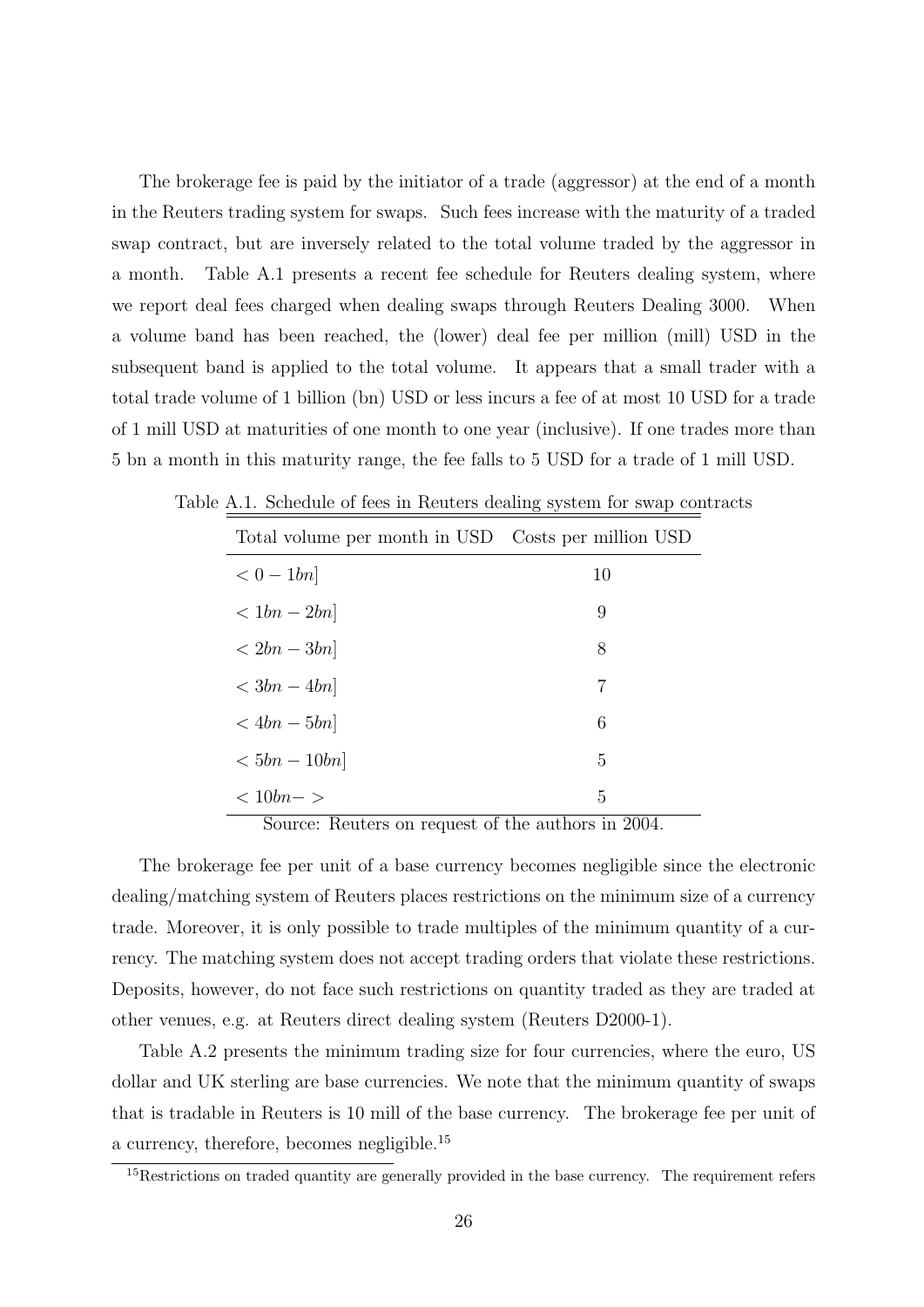|         | Currency pair Minimum tradable volume         |
|---------|-----------------------------------------------|
| USD/EUR | 10 mill $∈$                                   |
| JPY/USD | $10 \text{ mill }$ \$                         |
| USD/GBP | 10 mill $\pounds$                             |
| USD/GBP | $5 \text{ mill } \pounds$ when 1 year         |
|         | Dentes on negative the subset of $\mathbf{A}$ |

Table A.2. Minimum tradable quantity of swaps in base currency

Source: Reuters on request of the authors in 2004.

The settlement costs are associated with messages/notices that are sent to counterparts of a trade. In our case, a trade is settled and implemented through the SWIFT (Society for Worldwide Interbank Financial Telecommunication) network. There are three notices associated with each transaction: notice of confirmation, payment instructions and notice of incoming payments. Confirmation of a deal is sent to both sides of the deal on the trading date. This is followed by payment instructions to the banks where both parties have accounts that will be debited. Finally, a notice of incoming payments may be sent to the banks where both parties want the incoming payments to be credited.

The cost of a notice is  $14 - 28$  cents and is the same for transactions in the FX and security markets. The cost does not depend on the venue of trading, i.e. it is the same for trading directly or via a broker (voice or electronic). Thus each party incurs a total cost of 0.42−0.84 cents for the three messages per transaction. These costs are charged at the end of each month. SWIFT invoices its customers either in dollars or euros, depending on the country in which the customer is located irrespective of the invoicing address.<sup>16</sup>

An arbitrage deal using a currency swap leads to three transactions, one in the FX market and two in the security markets, and thus for a total of  $9 (= 3 \times 3)$  notices. Hence, the total (variable) settlement costs vary in the range of  $1.26-2.52 (= 3 \times 0.42-3 \times 0.84)$ USD. In extraordinary situations, a trade may require more than three notices and, therefore, entail higher costs.

Overall, even the total of variable transaction costs (brokerage fees and settlement costs) per unit of a base currency becomes negligible. For example, the sum of brokerage

to swaps with maturity of one month to one year (inclusive), except in the case of GBP.

<sup>&</sup>lt;sup>16</sup>Customers located in the Americas and in Asia are in principle invoiced in dollars. All other customers are invoiced in euros. Where fees are denominated in another currency, they are converted to dollars or euros at the market spot selling rate at 15.00 Belgian time at the end of the period for which the invoice is issued.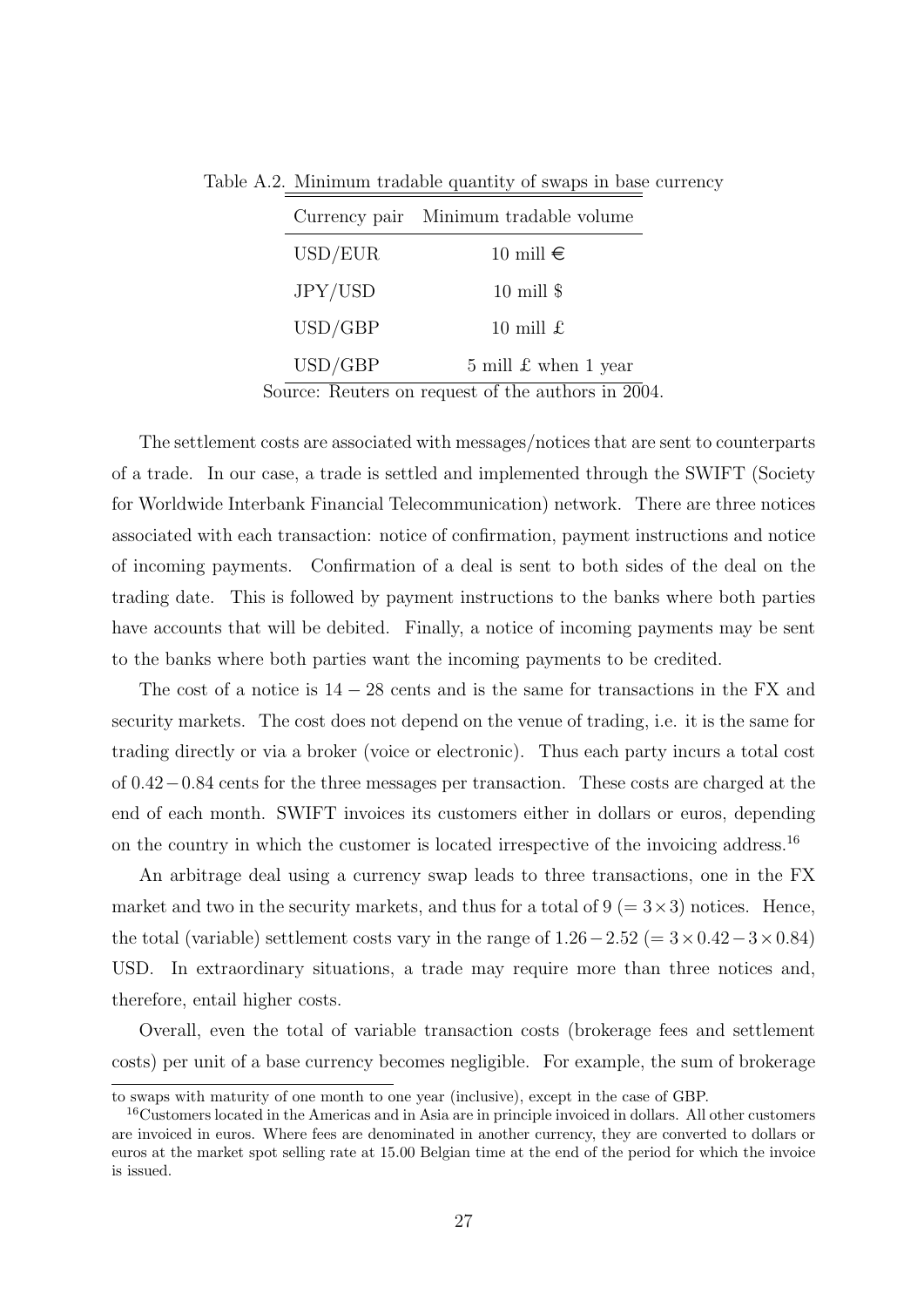fee and settlement costs of a minimum-size swap of 10 mill USD of, e.g., maturity one month to one year (inclusive), would at most be  $(10 \times 10 + 0.84) = 100.84$  USD, i.e. 10.084 per 1 mill USD or about 1/10 of a pip per USD. If we add the SWIFT costs associated with lending and borrowing, the total cost associated with an arbitrage deal involving a minimum-size swap, would still be about  $1/10$  of a pip, or more precisely  $(100.84 + 2 \times 0.84) = 10.252$  per 1 mill USD or 0.1025 of a pip per USD.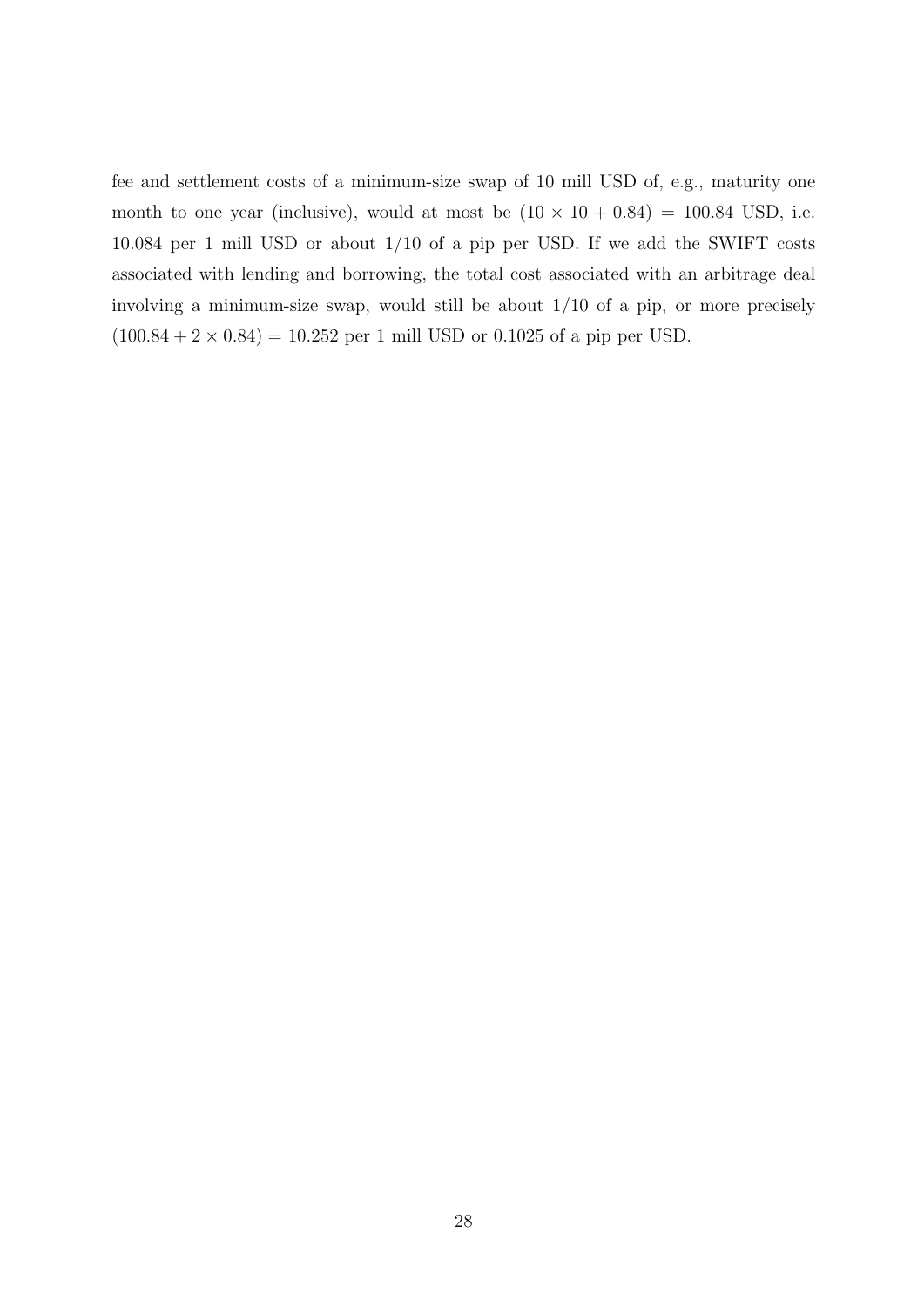#### References

- Akram, Q.F., Rime, D., Sarno, L., 2008. Arbitrage in the foreign exchange market: Turning on the microscope. Journal of International Economics, forthcoming.
- Bjønnes, G.H., Rime, D., 2005. Dealer behavior and trading systems in the foreign exchange market. Journal of Financial Economics 75, 571–605.
- Callier, P., 1981. One way arbitrage, foreign exchange and security markets: A note. Journal of Finance 36, 1177–1186.
- Danielsson, J., Payne, R., 2002. Liquidity determination in an order driven market. Typescript, Financial Markets Group, London School of Economics.
- Deardorff, A.V., 1979. One-way arbitrage and its implications for the foreign exchange markets. Journal of Political Economy 87, 351–364.
- Fuertes, A.-M., Thomas, D.C., 2006. Large market shocks and abnormal closed-end-fund price behaviour. Journal of Banking and Finance 30, 2517–2535.
- Garman, M., 1976. Market microstructure. Journal of Financial Economics 3, 257–275.
- Grossman, S.J., Stiglitz, J.E., 1976. Information and competitive price systems. American Economic Review 66, 246–252.
- Grossman, S.J., Stiglitz, J.E., 1980. On the impossibility of informationally efficient markets. American Economic Review 70, 393–407.
- Hutchinson, M., Gallagher, L.A., 2008. Simulating convertible bond arbitrage portfolios. Applied Financial Economics 18, 1247–1262.
- Kim, Y., Lee, B.S., 2007. Limited participation and the closed-end fund discount. Journal of Banking and Finance 31, 381–399.
- Lamont, O.A., Thaler, R.H., 2003. The law of one price in financial markets. Journal of Economic Perspectives 17, 191–202.
- Lyons, R.K., 2001. The Microstructure Approach to Exchange Rates. MIT Press, Cambridge MA.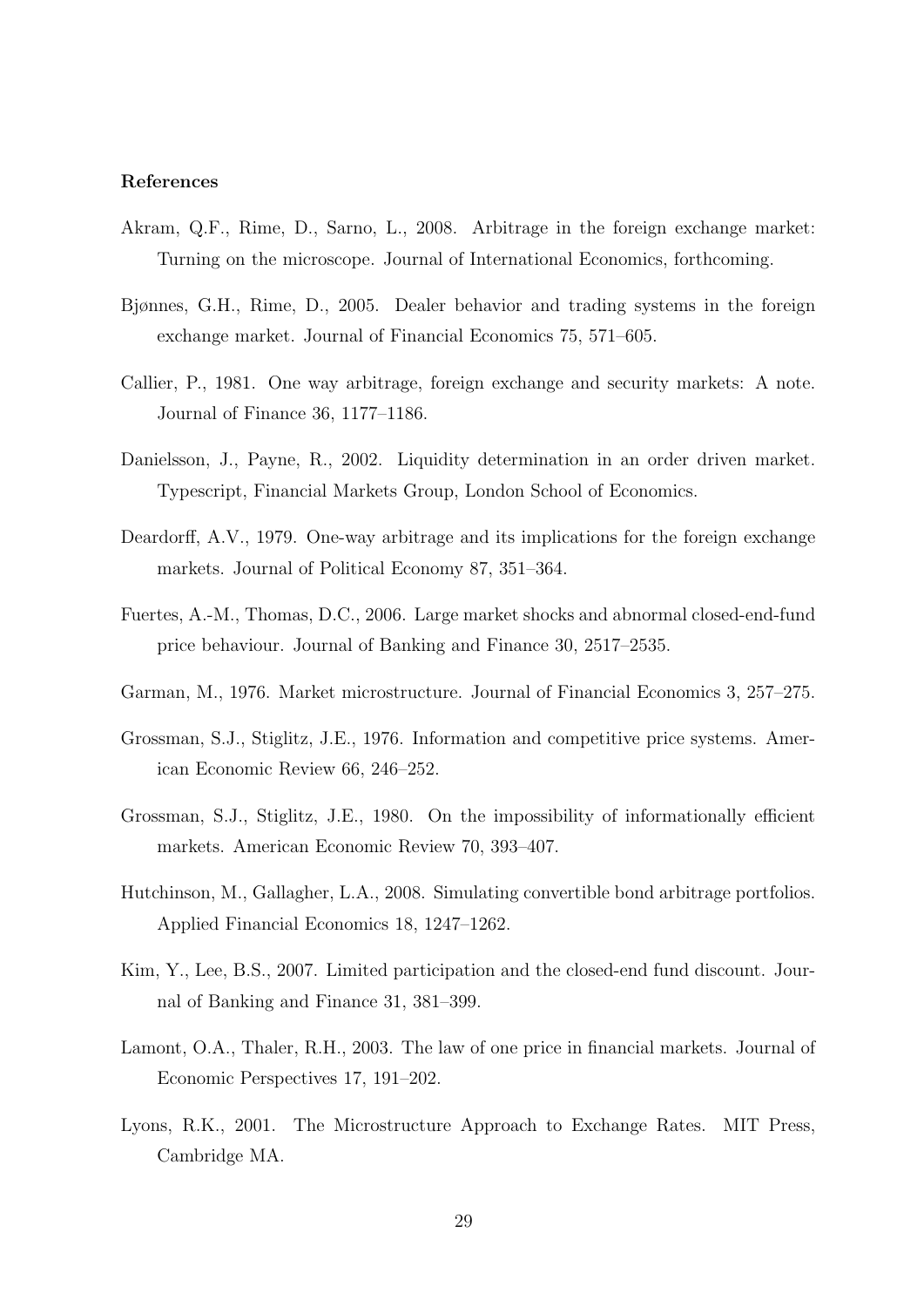- Lyons, R.K., Moore, M., 2005. An information approach to international currencies. Working Paper 11220, NBER.
- Nikolaou, K., 2008. The behaviour of the real exchange rate: Evidence from regression quantiles. Journal of Banking and Finance 32, 664–679.
- O'Hara, M., 1995. Market Microstructure Theory. Blackwell Publishers, Oxford UK.
- Reuters, 1999. An Introduction to Foreign Exchange & Money Markets. Reuters Financial Training Series, Wiley, Singapore and New York.
- Sarno, L., 2005. Towards a solution to the puzzles in exchange rate economics: Where do we stand? Canadian Journal of Economics 38, 673–708.
- Sarno, L., Taylor, M.P., Chowdhury, I., 2004. Nonlinear dynamics in deviations from the law of one price: A broad-based empirical study. Journal of International Money and Finance 23, 1–25.
- Sarno, L., Valente, G., 2006. Deviations from purchasing power parity under different exchange rate regimes: Do they revert and, if so, how? Journal of Banking and Finance 30, 3147–3169.
- Shleifer, A., Vishny, R., 1997. The limits of arbitrage. Journal of Finance 52, 35–55.
- Taylor, A.M., 2001. Potential pitfalls for the purchasing-power-parity puzzle? Sampling and specification biases in mean-reversion tests of the law of one price. Econometrica 69, 473–498.
- Taylor, M.P., 1987. Covered interest parity: A high-frequency, high-quality data study. Economica 54, 429–438.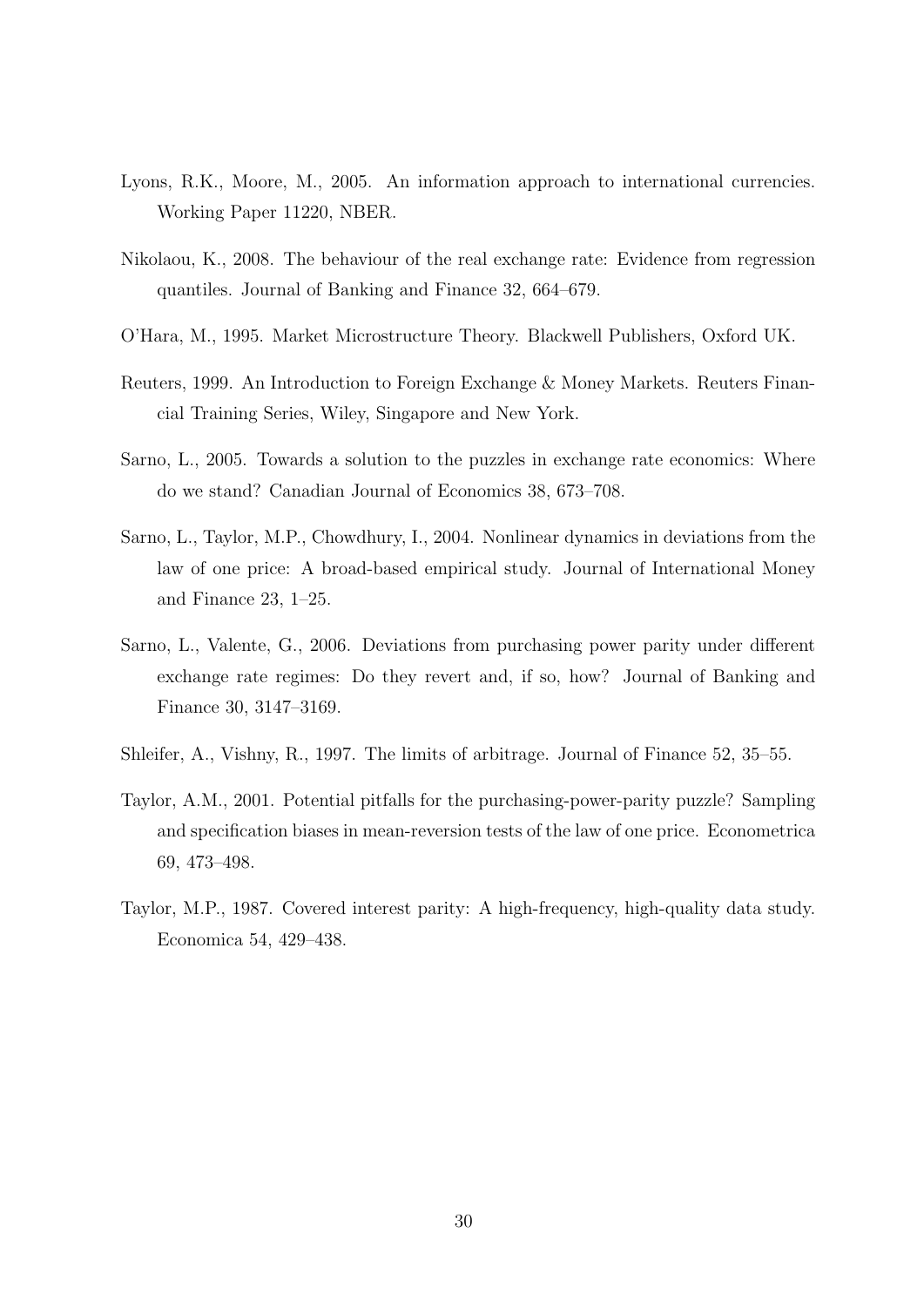

Note: Each graph shows the frequency (in percent, vertical axis) of deviations at the bid (dashed line) and the ask (solid line) within bins of 1/10 of a pip (horizontal axis). Sample: Based on Reuters tick quotes. February 13 – September 30, 2004, weekdays, between GMT 07:00 and 18:00. The<br>following dates have been removed: April 2, 5–9, 12, May 3 and 31, June 17 and 18, August 10, 13, 24, and S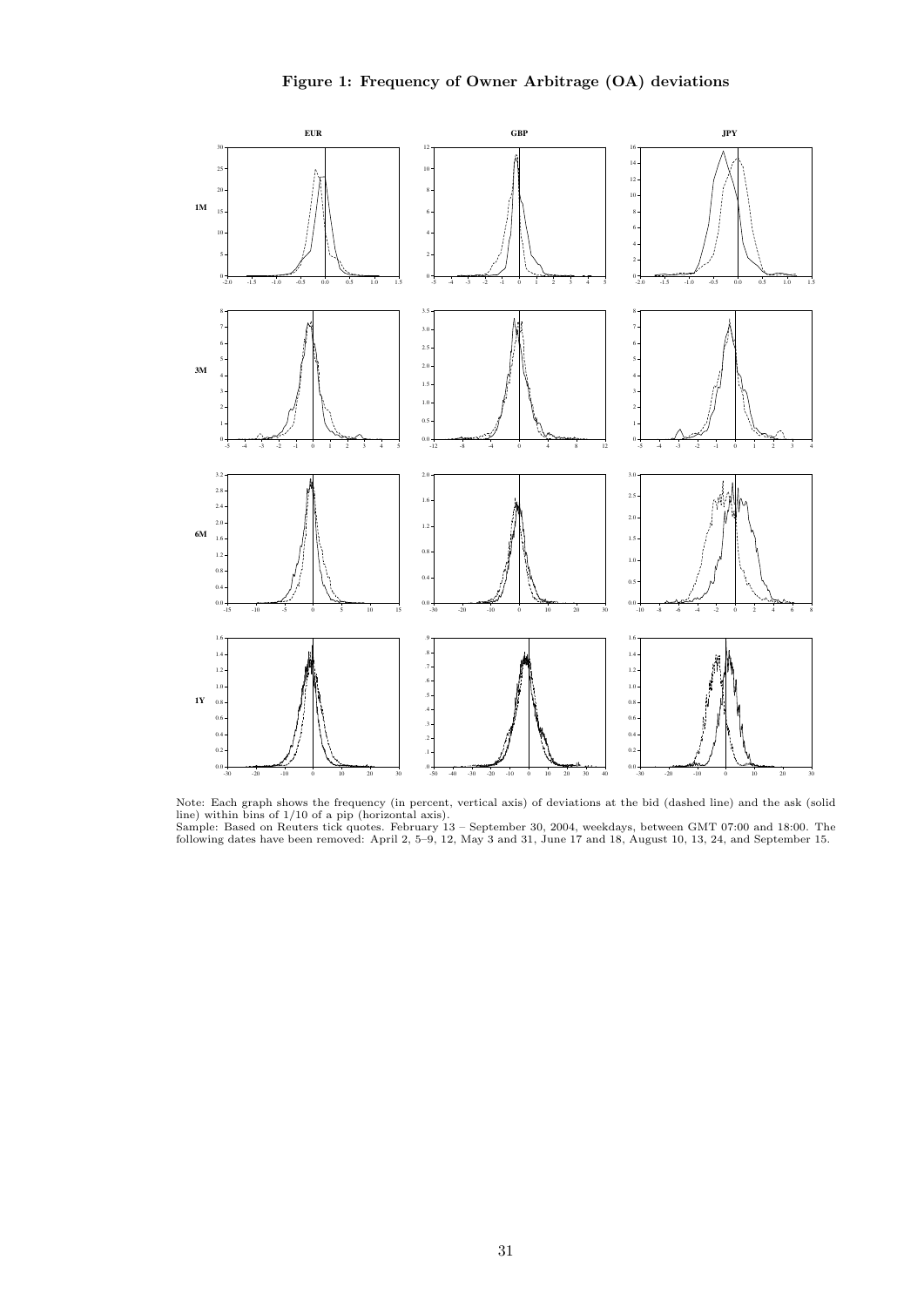

Figure 2: Frequency of Borrower Arbitrage (BA) deviations

Note: Each graph shows the frequency (in percent, vertical axis) of deviations at the bid (dashed line) and the ask (solid<br>line) within bins of 1/10 of a pip (horizontal axis).<br>Sample: Based on Reuters tick quotes. Februar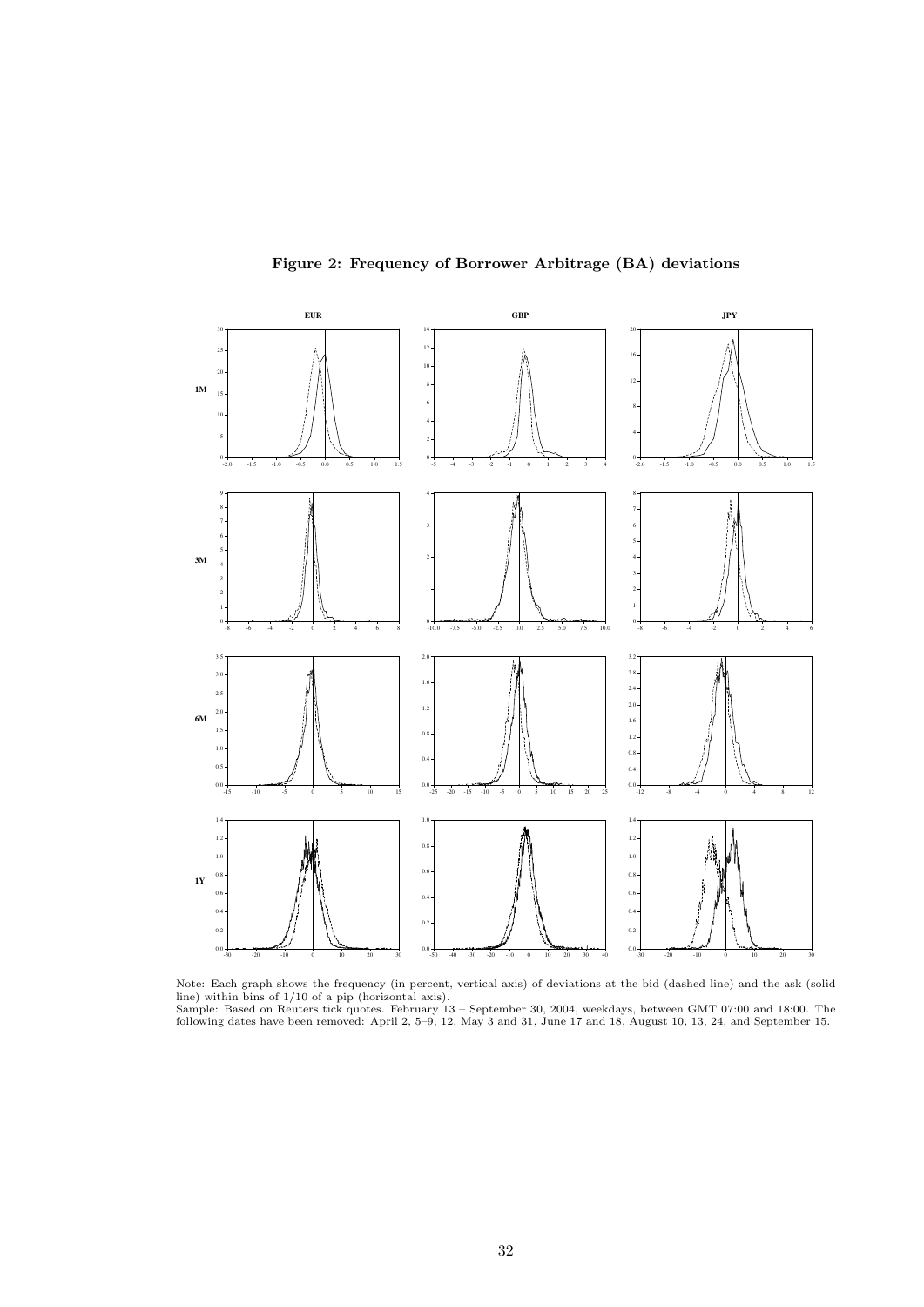#### Table 1: Relationships between CIP, OA and BA

Note: "CIP" refers to Covered Interest Parity (round-trip) arbitrage; "OA" to Owner Arbitrage; "BA" to Borrower Arbi-<br>trage arbitrage; while "Pa" denotes profitable arbitrage opportunity. The letters "d" and "f" denotes do (foreign) currency.

|  | Table 2: Base and quoting currencies |
|--|--------------------------------------|

|         | Exchange rates Quoting currency $(d)$ | Base currency $(f)$ | Notation used |
|---------|---------------------------------------|---------------------|---------------|
| USD/EUR | USD                                   | EUR.                | EUR.          |
| USD/GBP | USD                                   | <b>GBP</b>          | <b>GBP</b>    |
| JPY/USD | JPY                                   | USD                 | .IPY          |

Note: The "base currency" is the currency being priced in units of another currency, which would be the "quoting currency". The base and quoting currencies correspond to the foreign  $(f)$  and the domestic  $(d)$  currencies in the formulas. The final column shows the notation used in the paper for the three exchange rates (in the first column).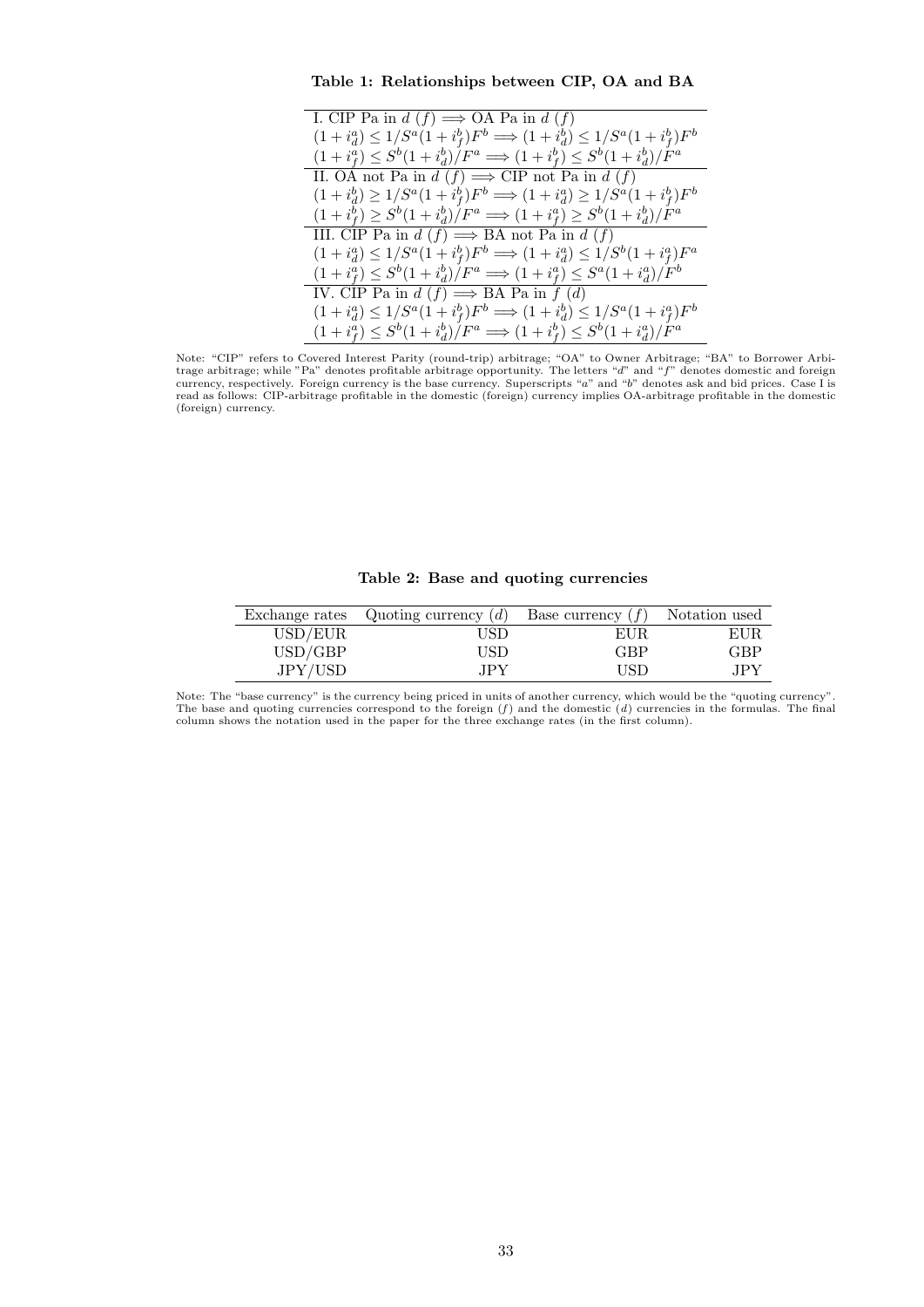| 6M             | Ask | 2,594,610 | $-0.03$           | $-0.0$           | 1,197,581 | 46.16 %    | 2.62 | 2.2             |         | 67,659          | 42.56 %   |
|----------------|-----|-----------|-------------------|------------------|-----------|------------|------|-----------------|---------|-----------------|-----------|
|                | Bid | 2,594,610 | $-1.43$           | $-0.4$           | 788,979   | R<br>30.41 | 2.00 | 2.4             | 178,113 | 59,291          | 33.29 %   |
| $\overline{Y}$ | Ask | 2,746,288 | $-1.05$           | $-0.2$           | ,039,570  | 37.85 %    | 5.28 | $\Xi$           | 329,914 | 120,542         | 36.54 %   |
|                | Bid | 2,746,288 | $-2.30$           | $-0.3$           | 993.183   | 36.16 %    | 3.78 | 2.2             | 374,132 | 141,128         | 37.72 %   |
| 1M<br>JPY      | Ask | 804,885   | $-0.21$           | $\frac{1.0}{-}$  | 89,514    | $11.12\%$  | 0.34 | $\frac{8.6}{ }$ | 89      | $\overline{62}$ | 69.66 %   |
|                | Bid | 804,885   | $-0.02$           |                  | 275,863   | 34.27 %    | 0.27 | 6.2             | 93      |                 | $4.30~\%$ |
| 3M             | Ask | 818,537   | 0.23              |                  | 251,775   | 30.76 %    | 0.61 | 7.3             | 146     | 116             | 79.45%    |
|                | Bid | 818,537   |                   |                  | 204,335   | 24.96 %    | 0.74 | 7.2             | 149     |                 | $0.00\%$  |
| $_{\rm N0}$    | Ask | 838,047   | $-0.26$<br>$0.27$ |                  | 458,687   | 54.73 %    | 1.43 |                 |         | S               | 82.88 %   |
|                | Bid | 838,047   | $-1.28$           | $-0.8$           | 140,145   | $16.72\%$  | 1.17 |                 | 116     |                 | 9.48%     |
| $\rm \Xi$      | Ask | 892,242   | 1.08              | $0.\overline{3}$ | 572,882   | 64.21      | 2.98 |                 | 4,868   | 3.585           | 73.64 %   |
|                | Bid | 892,242   | $-3.32$           | $-1.0$           | 16,788    | $.3.09\%$  | 2.52 |                 | 4,875   | 418             | 8.57 %    |

| l             |
|---------------|
| l<br>l<br>i   |
| Í<br>ׇ֚֘<br>ĺ |
|               |
| .<br>.<br>I   |
|               |
|               |

a) All deviations **b**) Profitable deviations **c**) Only "fresh" quotes

Profitable deviations

.<br>ه

a) All deviations

Interquote

Share  $\approx$ 

Pa dev.

"Fresh" obs. 54,864

c)  $\text{Onlv}$  "fresh" quotes

 $28.89$ 19.63 33.71 38.00 30.07 48.65 29.97 49.77

15,850

 $\beta^{\circ}$  $\aleph$ 

10,769 26,965

54,864 80.001 30.398 107,232

79.999

Exchange rate All dev. Mean t-value Pa dev. Share Mean time (sec) "Fresh" obs. Pa dev. Share EUR 1M Ask 2,037,923 -0.04 -0.2 474,531 23.29 % 0.20 3.1 54,864 15,850 28.89 %<br>PER 15,850 28.89 % 0.04 % 0.04 % 0.09 % 0.09 % 0.09 % 0.09 % 0.09 % 0.09 % 0.09 % 0.09 % 0.09 % 0.09 % 0.09 %

Pa dev.

t-value

Mean

All dev.

Exchange rate  $\overline{\mathbb{M}}$ 

23.29 %

174,531

 $\sqrt{0.2}$ 

 $-0.04$  $-0.09$  $0.21$ 

2,037,923 2,037,923

Åsk **Bid** 

EUR

Share

Mean  $\overline{0.20}$  Bid 2,037,923 -0.09 -0.4 299,880 14.71 % 0.28 2.9 54,864 10,769 19.63 % 3M Ask 2,068,143 -0.21 -0.3 608,649 29.43 % 0.64 2.9 80,001 26,965 33.71 % Bid 2,068,143 -0.10 -0.1 733,902 35.49 % 0.65 2.9 79,999 30,398 38.00 % 6M Ask 2,309,197 -0.73 -0.4 676,992 29.32 % 1.13 2.6 356,611 107,232 30.07 % Bid 2,309,197 0.11 0.1 1,083,080 46.90 % 1.47 2.5 356,612 173,484 48.65 %<br>A - a reading the arm of the second order and a subsequent of the second operations 1Y Ask 2,560,419 -1.72 -0.5 720,110 28.12 % 2.42 2.4 564,772 169,266 29.97 % Bid 2,560,419 0.05 0.0 1,232,302 48.13 % 2.88 2.3<br>A 3 64.1 0.415 0.05 0.1 1,000 48.13 % 2.88 574,180 285,742 49.77 %

299,880

 $-0.4$ 

 $-0.3$ 

2.068.143 2,068,143

Ask Bid

 $3M$ 

 $0.28$ <br> $0.64$ 

 $0.65$ 1.13 1.47 2.42 2.88

733,902 308.649

> $-0.1$  $-0.4$

 $-0.10$  $-0.73$ 

 $\begin{array}{l} 14.71\ \%\\ 29.43\ \%\\ 35.49\ \%\\ 29.32\ 36.12\ \%\\ 24.5\ 49.32\ \%\\ 28.13\ \%\\ 48.13\ \end{array}$ 

376.992

.,083,080 720,110 232.302

 $0.1$ 

 $0.11$ 

2,309,197 2,560,419 2.560.419 2.445.312

3id

2,309,197

Ask

 $6M$ 

 $-0.5$ 

 $-1.72$  $0.05$ 

Ask

 $\overline{1}$ 

3id

 $0.0$ 

 $\begin{array}{c} 2.9 \\ 2.9 \end{array}$ 

 $\overline{\mathbf{3}}$ 

GBP 1M Ask 2,445,312 0.06 0.1 1,003,961 41.06 % 0.54 2.5 17,076 2,971 17.40 %

 $.003.961$ 

 $\overline{0.1}$ 

 $0.06$  $0.36$ 

 $88$ 

 $11.61$  $41.06$ 

284,005

 $-0.7$ 

2,445,312

3id

Ask

 $\boxtimes$ 

**GBP** 

 $\approx$ 

17.40

 $\frac{17,076}{ }$ 19,302 40,206 43,444

 $\overline{2.5}$  $2.4$ 

 $\%$   $\%$  $\aleph$ 

33.94

48.12  $42.56$ 33.29

22.87

4,415 13,645 20,906 67,659

 $\begin{array}{l} \mathcal{R} \; \mathcal{R} \; \mathcal{R} \; \mathcal{R} \; \mathcal{R} \\ \end{array}$ 

169,266

564,772

285.742  $\frac{2.971}{2.5}$ 

574.180

173,484

856,612

o<br>Condicion<br>Condicion

56,611

Bid 2,445,312 -0.36 -0.7 284,005 11.61 % 0.43 2.4<br>A -1 9,450,220 0.19 0.1<br>A -1- 9,450,220 0.19 0.19 0.27,072 90.50 V 3M Ask 2,450,660 -0.13 -0.1 967,976 39.50 % 1.51 2.5 40,206 13,645 33.94 % Bid 2,450,660 -0.28 -0.1 1,043,822 42.59 % 1.19 2.4 43,444 20,906 48.12 % 6M Ask 2,594,610 -0.03 -0.0 1,197,581 46.16 % 2.62 2.2 158,986 67,659 42.56 %

 $0.43$ 

1.51

 $\sqrt{6.54}$ 

 $2.5$ 

 $2.4$  $2.\overline{2}$ <br>2.4

1.19 2.62

 $39.50%$ <br>42.59 %

967,976 .043.822

 $-0.1$  $-0.1$ 

 $-0.13$ 

2,450,660

Ask

 $3M$ 

 $-0.28$ 

2,450,660 2,594,610 2.594.610

3id

of all deviations in panel a) ("All dev"), while panel  $c$ ) shows such deviations out of the possible cases in column "Fresh obs." Entries in the "Share" columns in panels b) are profitable deviations in percents of all d cording Note: The column headed by "All dev." in panel a) presents the number of all profitable and non-profitable deviations (cf. definitions in Table 1), while the column "Fresh obs." in panel c) presents the same he same tes, and using only "fresh" (non-stale) quotes. We consider a quote of an instrument as stale if it occurs in an inactive state of the market, more precisely that the quote has not changed within the last two minutes, and is free does not change within the next two minutes. When calculating deviations from OA and BA we require that the quotes of all instruments involved in an arbitrage opportunity are fresh, i.e. are not stale according ions out to the above definition. The columns headed by "Pa dev." in panels  $b$ ) and c) record the number of the profitable deviations, i.e. deviations that are larger than 1/10 of a pip. Panel b) show such deviations out of all deviations in panel  $a$ ) ("All dev."), while panel c) shows such deviations out of the possible cases in column "Fresh obs.". Entries in the "Share" columns in panels b) and c) are profitable deviations in percents of all possible cases from panels  $a)$  and c), respectively. The "Mean" columns present the average sizes of the deviations, measured in pips. The "t-value[s]" are the (period) mean values divided by their Sample: Based on Reuters tick quotes. February 13 – September 30, 2004, weekdays, between GMT 07:00 and 18:00. The following dates have been removed: April 2, 5–9, 12, May 3 and 31, June 17 and 18, respective sample standard deviations. The "Inter-quote time (sec)" column in panel b) presents the average time in seconds from the previous deviation, conditioned on the current deviation being profitable. Note: Th using only to the abe does not

August 10, 13, 24, and September 15. Only "fresh" quotes are used in panel c).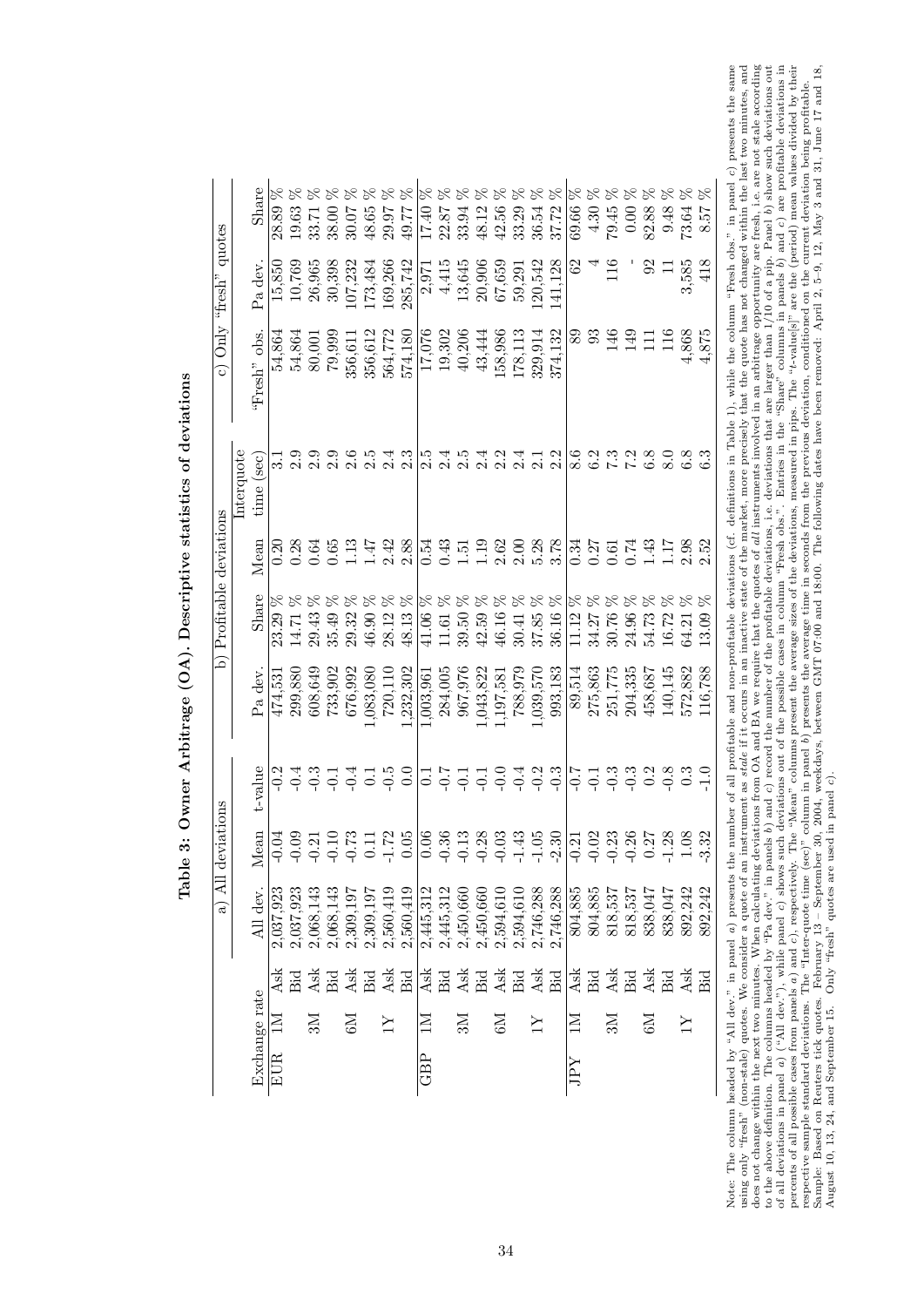| .<br>ו                       |
|------------------------------|
|                              |
|                              |
|                              |
|                              |
| i<br>C<br>C<br>C<br>j        |
|                              |
|                              |
|                              |
|                              |
| ו<br>ו                       |
|                              |
|                              |
|                              |
| l                            |
| י<br>ׇ֚֘֝֬                   |
|                              |
| $\mathfrak{g}$               |
|                              |
|                              |
|                              |
|                              |
| .<br>וְ                      |
|                              |
| ï                            |
|                              |
|                              |
| $5 + 7 - 7 = 0$              |
|                              |
|                              |
|                              |
|                              |
|                              |
|                              |
| ſ                            |
|                              |
|                              |
|                              |
| )<br>District<br>.<br>.<br>. |

|                                |     |           |               |                    |           |                         |             | Interquote       |              |               |                                                                                        |
|--------------------------------|-----|-----------|---------------|--------------------|-----------|-------------------------|-------------|------------------|--------------|---------------|----------------------------------------------------------------------------------------|
| Exchange rate                  |     | All dev.  | Mean          | t-value            | Pa dev.   | Share                   | Mean        | time (sec)       | "Fresh" obs. | Pa dev.       | Share                                                                                  |
| $\Xi$<br>EUR                   | Åsk | 2,037,923 | 0.0           | $\ddot{\circ}$     | 621,115   | 30.48                   |             |                  | 54,790       | 19,508        | 35.61                                                                                  |
|                                | Bid | 2,037,923 | $-0.14$       |                    | 172,451   | $80^{\circ}$<br>8.46    | 0.24        |                  | 54,790       | 6,700         | 12.23                                                                                  |
| ЗM                             | Ask | 2,068,143 | $-0.01$       |                    | 812,189   | 39.27                   | $0.58\,$    |                  | 80,937       | 35,437        | 43.78                                                                                  |
|                                | Bid | 2,068,143 | $-0.31$       | $7042$<br>$-0.042$ | 466,835   | $\approx$<br>22.57      | 7.47        |                  | 80,935       | 18,862        | 23.31                                                                                  |
| $_{\rm N3}$                    | Åsk | 2,309,197 | $-0.37$       |                    | 916,229   | $80^{\circ}$<br>39.68   | 1.10        | 2.5              | 358,533      | 152,196       | $\begin{aligned} \mathcal{R} \; \mathcal{R} \; \mathcal{R} \end{aligned}$<br>42.45     |
|                                | Bid | 2,309,197 | $-0.26$       | $-0.2$             | 838,837   | $\aleph$<br>36.33       | 1.39        | 2.5              | 358,534      | 129,952       | 36.25                                                                                  |
| $\Xi$                          | Ask | 2,560,419 | $-1.74$       | $-0.4$             | 798,025   | $80^{\circ}$<br>31.17   | 2.66        | $2.\overline{3}$ | 564,010      | 202,443       | $8^{\circ}$<br>35.89                                                                   |
|                                | Bid | 2,560,419 | $0.08\,$      | 0.0                | ,286,227  | 8 <sup>o</sup><br>50.24 | 3.14        | 2.3              | 573,363      | 269,926       | $80^{\circ}$<br>47.08'                                                                 |
| $\overline{\mathbb{N}}$<br>GBP | Ask | 2,445,312 | $-0.01$       | $-0.0$             | 869,166   | 35.54 %                 | 7F.0        | 5.<br>2          | 17,058       | 5,327         | 31.23%                                                                                 |
|                                | Bid | 2,445,312 | $-0.29$       | $-0.6$             | 325,846   | $8^{\circ}$<br>13.33    | 0.42        | $\frac{4}{3}$    | 19,284       | 1,924         | R<br>9.98                                                                              |
| 3M                             | Ask | 2,450,660 | $-0.10$       |                    | 1,022,279 | $\%$<br>41.71           | 1.17        | ್.<br>ನ          | 40,542       | 16,307        | $\aleph$<br>40.22                                                                      |
|                                | Bid | 2,450,660 | $-0.32$       |                    | 864,150   | $\gtrsim$<br>35.26      | $1.08\,$    | 2.5              | 43,780       | 16,488        |                                                                                        |
| $_{\rm N3}$                    | Ask | 2,594,610 | $0.08\,$      |                    | .286,415  | $80^{\circ}$<br>49.58   | $2.13$ 1.75 | 2.3              | 159,746      | 73,616        | $\begin{array}{l} 37.66\ \% \\ 46.08\ \% \\ 27.97\ \% \\ \hline 40.31\ \% \end{array}$ |
|                                | Bid | 2,594,610 | $-1.54$       |                    | 614,680   | $\aleph$<br>23.69       |             |                  | 179,055      | 50,082        |                                                                                        |
| $\Xi$                          | Ask | 2,746,288 | $-0.48$       |                    | 1,170,922 | $42.64~\%$              | $4.25$      | $2\ddot{.}$      | 330,374      | 33,186        |                                                                                        |
|                                | Bid | 2,746,288 | $-2.88$       |                    | 736,587   | $80^{\circ}$<br>26.82   | 3.17        | 2.2              | 374,679      | 116,713       | $80^{\circ}$<br>31.15                                                                  |
| $\mathbb{N}$<br>Λdſ            | Ask | 804,885   | $-0.04$       | $-1$               | 224,944   | $\%$<br>27.95           | 0.28        |                  | 83           | $\frac{1}{4}$ | 59.04                                                                                  |
|                                | Bid | 804,885   | $-0.20$       |                    | 87,679    | R<br>10.89              | 0.27        |                  | $^{18}$      |               | $0.00~\%$                                                                              |
| $_{\rm SM}$                    | Ask | 818,537   | $-0.08$       | $-0.1$             | 332,831   | $80^{\circ}$<br>40.66   | 0.56        | 8.3              | 136          | 33            | $\aleph$<br>38.97                                                                      |
|                                | Bid | 818,537   | $-0.42$       | $-0.5$             | 158,389   | $\approx$<br>19.35      | 0.65        | 6.4              | 139          |               | $80^{\circ}$<br>29.50                                                                  |
| $_{\rm N3}$                    | Ask | 838,047   | $-0.21$       | $-0.1$             | 339,893   | R<br>40.56              | 1.16        | ミ                | 95           | 36            | 88<br>$58.95\,$                                                                        |
|                                | Bid | 838,047   | $-0.80$       | $-0.6$             | 212,646   | 25.37                   | 0.96        | 5.<br>0          | $\Xi$        |               | $\aleph$<br>$0.00\,$                                                                   |
| $\Xi$                          | Åsk | 892,242   | $\frac{1}{1}$ | 0.4                | 606,464   | 67.97                   | 3.67        | 6.7              | 3,784        | 2,894         | 76.48                                                                                  |
|                                | Bid | 892,242   | $-3.95$       |                    | 127,668   | $\%$<br>14.31           | 2.00        | 6.6              | 3,791        | 293           | 7.73                                                                                   |

does not change within the next two minutes. When calculating deviations from OA and BA we require that the quotes of all instruments involved in an arbitrage opportunity are fresh, i.e. are not stale according to the abo Alove. The continuum neative by Am trev. In particular the process of the production and interference of the market, more precisely that the quote has not changed within the last two minutes, and using only "fresh" (non-st he same Note: The column headed by "All dev." in panel a) presents the number of all profitable and non-profitable deviations (cf. definitions in Table 1), while the column "Fresh obs." in panel c) presents the same using only "fresh" (non-stale) quotes. We consider a quote of an instrument as stale if it occurs in an inactive state of the market, more precisely that the quote has not changed within the last two minutes, and is free does not change within the next two minutes. When calculating deviations from OA and BA we require that the quotes of all instruments involved in an arbitrage opportunity are fresh, i.e. are not stale according to the above definition. The columns headed by "Pa dev." in panels  $b$ ) and c) record the number of the profitable deviations, i.e. deviations that are larger than 1/10 of a pip. Panel b) show such deviations out of all deviations in panel  $a$ ) ("All dev."), while panel c) shows such deviations out of the possible cases in column "Fresh obs.". Entries in the "Share" columns in panels b) and c) are profitable deviations in percents of all possible cases from panels  $a)$  and c), respectively. The "Mean" columns present the average sizes of the deviations, measured in pips. The "t-value[s]" are the (period) mean values divided by their Sample: Based on Reuters tick quotes. February 13 – September 30, 2004, weekdays, between GMT 07:00 and 18:00. The following dates have been removed: April 2, 5–9, 12, May 3 and 31, June 17 and 18, respective sample standard deviations. The "Inter-quote time (sec)" column in panel b) presents the average time in seconds from the previous deviation, conditioned on the current deviation being profitable. August 10, 13, 24, and September 15. Only "fresh" quotes are used in panel c). Note: The colui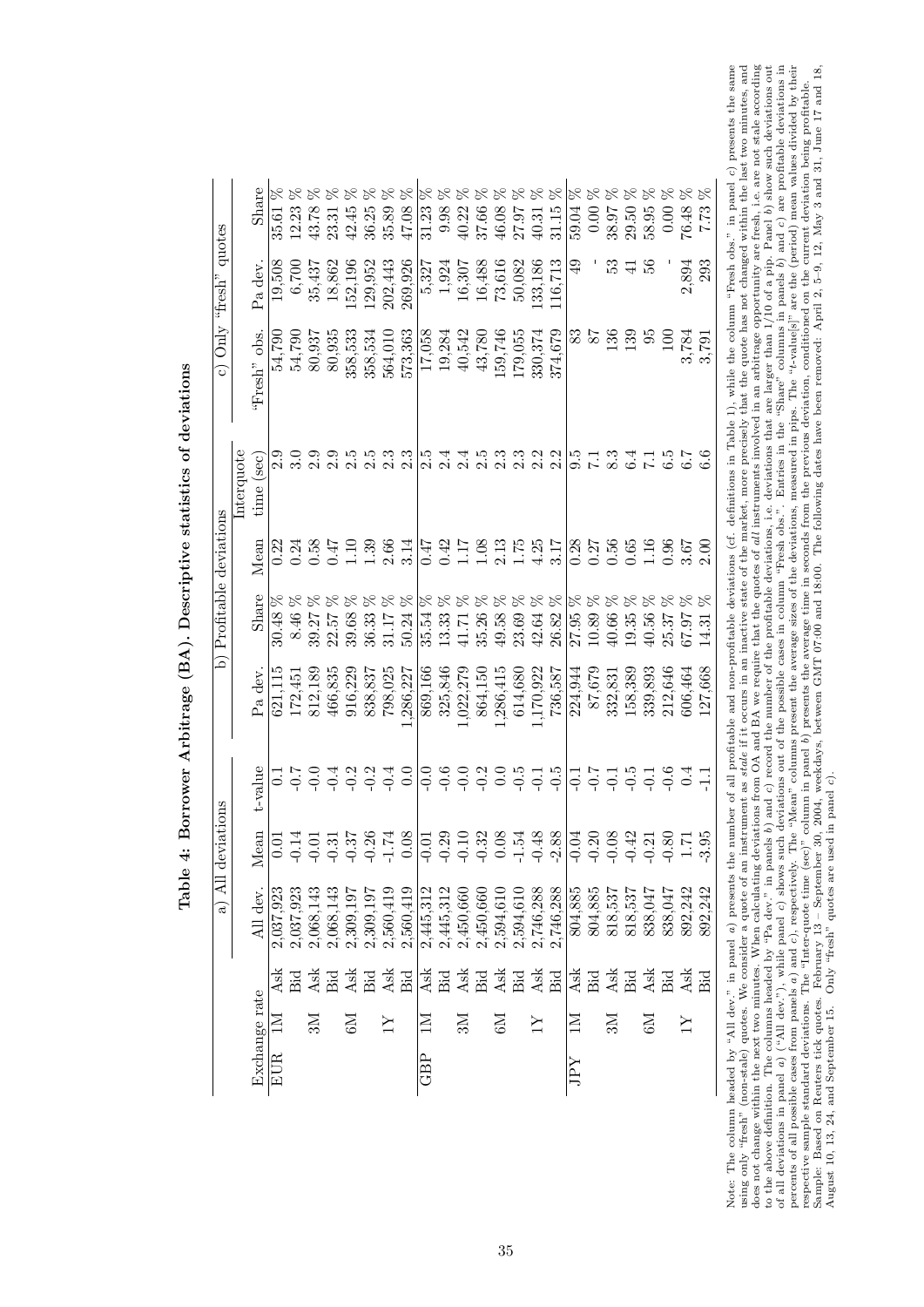|            |                   |                                       | Owner Arbitrage                                                                                                                                                                                                                                                                                               |                                                          |                                          |                                                                                                                                                                                                                                                                                                                                                                 |                                                                                                           |                                                                                 | Borrower Arbitrage                                                                           |                                                                                                                                                                                                                                                                                                                        |                                                                                                        |                                                                                                                                                                                                                                                                                                                                                                                                                                 |
|------------|-------------------|---------------------------------------|---------------------------------------------------------------------------------------------------------------------------------------------------------------------------------------------------------------------------------------------------------------------------------------------------------------|----------------------------------------------------------|------------------------------------------|-----------------------------------------------------------------------------------------------------------------------------------------------------------------------------------------------------------------------------------------------------------------------------------------------------------------------------------------------------------------|-----------------------------------------------------------------------------------------------------------|---------------------------------------------------------------------------------|----------------------------------------------------------------------------------------------|------------------------------------------------------------------------------------------------------------------------------------------------------------------------------------------------------------------------------------------------------------------------------------------------------------------------|--------------------------------------------------------------------------------------------------------|---------------------------------------------------------------------------------------------------------------------------------------------------------------------------------------------------------------------------------------------------------------------------------------------------------------------------------------------------------------------------------------------------------------------------------|
|            | Ø<br>$#$ Cluster  | Mean                                  | Stdev                                                                                                                                                                                                                                                                                                         | Median                                                   | ටි                                       | Q3                                                                                                                                                                                                                                                                                                                                                              | Clusters<br>#                                                                                             | Mean                                                                            | Stdev                                                                                        | Median                                                                                                                                                                                                                                                                                                                 |                                                                                                        | Q3                                                                                                                                                                                                                                                                                                                                                                                                                              |
| Åsk        | 8,052             |                                       |                                                                                                                                                                                                                                                                                                               |                                                          |                                          |                                                                                                                                                                                                                                                                                                                                                                 | 9,159                                                                                                     |                                                                                 |                                                                                              |                                                                                                                                                                                                                                                                                                                        |                                                                                                        |                                                                                                                                                                                                                                                                                                                                                                                                                                 |
| Bid        | $4,805$           |                                       |                                                                                                                                                                                                                                                                                                               | 1914<br>1915<br>1916                                     |                                          |                                                                                                                                                                                                                                                                                                                                                                 |                                                                                                           | $3:30$<br>$3:30$<br>$3:30$<br>$3:32$<br>$1:52$                                  |                                                                                              |                                                                                                                                                                                                                                                                                                                        |                                                                                                        |                                                                                                                                                                                                                                                                                                                                                                                                                                 |
| Ask<br>Bid | 10,588            |                                       |                                                                                                                                                                                                                                                                                                               |                                                          |                                          |                                                                                                                                                                                                                                                                                                                                                                 |                                                                                                           |                                                                                 |                                                                                              |                                                                                                                                                                                                                                                                                                                        |                                                                                                        |                                                                                                                                                                                                                                                                                                                                                                                                                                 |
|            | 11,00             |                                       |                                                                                                                                                                                                                                                                                                               |                                                          |                                          |                                                                                                                                                                                                                                                                                                                                                                 |                                                                                                           |                                                                                 |                                                                                              |                                                                                                                                                                                                                                                                                                                        |                                                                                                        |                                                                                                                                                                                                                                                                                                                                                                                                                                 |
| Ask        | 18,716            |                                       |                                                                                                                                                                                                                                                                                                               |                                                          |                                          |                                                                                                                                                                                                                                                                                                                                                                 |                                                                                                           |                                                                                 |                                                                                              |                                                                                                                                                                                                                                                                                                                        |                                                                                                        |                                                                                                                                                                                                                                                                                                                                                                                                                                 |
| Bid        | 21,61             |                                       |                                                                                                                                                                                                                                                                                                               |                                                          |                                          |                                                                                                                                                                                                                                                                                                                                                                 |                                                                                                           | $1:56$<br>$1:13$                                                                |                                                                                              |                                                                                                                                                                                                                                                                                                                        |                                                                                                        |                                                                                                                                                                                                                                                                                                                                                                                                                                 |
| Ask<br>Bid | 25,616            |                                       |                                                                                                                                                                                                                                                                                                               |                                                          |                                          |                                                                                                                                                                                                                                                                                                                                                                 |                                                                                                           |                                                                                 |                                                                                              |                                                                                                                                                                                                                                                                                                                        |                                                                                                        |                                                                                                                                                                                                                                                                                                                                                                                                                                 |
|            | 33,746            |                                       | $\begin{array}{l} 6.25 \\ 8.17 \\ 6.31 \\ 6.41 \\ 7.19 \\ 8.30 \\ 7.44 \\ 8.30 \\ 8.30 \\ 9.30 \\ 9.30 \\ 9.30 \\ 9.30 \\ 9.30 \\ 9.30 \\ 9.30 \\ 9.30 \\ 9.30 \\ 9.30 \\ 9.30 \\ 9.30 \\ 9.30 \\ 9.30 \\ 9.30 \\ 9.30 \\ 9.30 \\ 9.30 \\ 9.30 \\ 9.30 \\ 9.30 \\ 9.30 \\ 9.30 \\ 9.30 \\ 9.30 \\ 9.30 \\ 9.$ | 3:41<br>0:20<br>0:21                                     | 3:318<br>3:318<br>3:15 3:38<br>3:0:0:0:0 | 2:49<br>3:36<br>2:27<br>1:13<br>2:05<br>1:15                                                                                                                                                                                                                                                                                                                    | $\begin{array}{c} 3,699 \\ 11,986 \\ 9,114 \\ 20,550 \\ 18,133 \\ 24,522 \\ 28,879 \\ \hline \end{array}$ | 1:44                                                                            | $0.08$<br>$0.52$<br>$0.42$<br>$0.44$<br>$0.44$<br>$0.44$<br>$0.44$<br>$0.44$                 | $\frac{11}{11}$ $\frac{16}{5}$ $\frac{9}{5}$ $\frac{9}{5}$ $\frac{5}{5}$ $\frac{8}{5}$ $\frac{8}{5}$ $\frac{8}{5}$ $\frac{8}{5}$ $\frac{8}{5}$ $\frac{8}{5}$ $\frac{8}{5}$ $\frac{8}{5}$ $\frac{8}{5}$ $\frac{8}{5}$ $\frac{8}{5}$ $\frac{8}{5}$ $\frac{8}{5}$ $\frac{8}{5}$ $\frac{8}{5}$ $\frac{8}{5}$ $\frac{8}{5}$ |                                                                                                        | $2:37$<br>$2:37$<br>$1:50$<br>$1:50$<br>$1:20$<br>$1:20$                                                                                                                                                                                                                                                                                                                                                                        |
| Ask        | 6,287             |                                       |                                                                                                                                                                                                                                                                                                               |                                                          |                                          |                                                                                                                                                                                                                                                                                                                                                                 |                                                                                                           |                                                                                 |                                                                                              |                                                                                                                                                                                                                                                                                                                        |                                                                                                        |                                                                                                                                                                                                                                                                                                                                                                                                                                 |
| Bid        | 4,324             |                                       |                                                                                                                                                                                                                                                                                                               | 1133<br>1139<br>1131                                     |                                          |                                                                                                                                                                                                                                                                                                                                                                 |                                                                                                           | $\frac{4}{3}$ :30<br>5:20<br>4:44                                               |                                                                                              |                                                                                                                                                                                                                                                                                                                        |                                                                                                        |                                                                                                                                                                                                                                                                                                                                                                                                                                 |
| Ask<br>Bid | 6,588             |                                       |                                                                                                                                                                                                                                                                                                               |                                                          |                                          |                                                                                                                                                                                                                                                                                                                                                                 |                                                                                                           |                                                                                 |                                                                                              |                                                                                                                                                                                                                                                                                                                        |                                                                                                        |                                                                                                                                                                                                                                                                                                                                                                                                                                 |
|            | 7,664             |                                       | 34:50<br>12:53<br>17:43<br>15:05                                                                                                                                                                                                                                                                              |                                                          |                                          |                                                                                                                                                                                                                                                                                                                                                                 |                                                                                                           |                                                                                 | 18:48<br>13:59<br>15:51<br>16:13<br>5:04<br>5:04                                             |                                                                                                                                                                                                                                                                                                                        |                                                                                                        |                                                                                                                                                                                                                                                                                                                                                                                                                                 |
| Ask<br>Bid | 18,654            |                                       | $7:31$<br>$5:34$<br>$4:12$<br>$4:12$                                                                                                                                                                                                                                                                          |                                                          |                                          |                                                                                                                                                                                                                                                                                                                                                                 |                                                                                                           | $2:19$<br>$1:35$                                                                |                                                                                              |                                                                                                                                                                                                                                                                                                                        |                                                                                                        |                                                                                                                                                                                                                                                                                                                                                                                                                                 |
|            | 16,330            |                                       |                                                                                                                                                                                                                                                                                                               |                                                          |                                          |                                                                                                                                                                                                                                                                                                                                                                 |                                                                                                           |                                                                                 |                                                                                              |                                                                                                                                                                                                                                                                                                                        |                                                                                                        |                                                                                                                                                                                                                                                                                                                                                                                                                                 |
| Ask        | 20,708            |                                       |                                                                                                                                                                                                                                                                                                               |                                                          |                                          |                                                                                                                                                                                                                                                                                                                                                                 |                                                                                                           | 1:45                                                                            |                                                                                              |                                                                                                                                                                                                                                                                                                                        |                                                                                                        |                                                                                                                                                                                                                                                                                                                                                                                                                                 |
| Bid        | 23,307            |                                       |                                                                                                                                                                                                                                                                                                               | $0:35$<br>$0:38$<br>$0:29$                               |                                          | $\frac{33}{33}$<br>$\frac{33}{21}$<br>$\frac{33}{21}$<br>$\frac{33}{21}$<br>$\frac{33}{21}$<br>$\frac{33}{21}$<br>$\frac{33}{21}$<br>$\frac{33}{21}$<br>$\frac{33}{21}$<br>$\frac{33}{21}$<br>$\frac{33}{21}$<br>$\frac{33}{21}$<br>$\frac{33}{21}$<br>$\frac{33}{21}$<br>$\frac{33}{21}$<br>$\frac{33}{21}$<br>$\frac{33}{21}$<br>$\frac{33}{21}$<br>$\frac{3$ | $\begin{array}{c} 4,051 \\ 7,697 \\ 7,435 \\ 20,927 \\ 14,886 \\ 23,786 \\ 22,032 \\ \end{array}$         | 1:13                                                                            | 3:11                                                                                         |                                                                                                                                                                                                                                                                                                                        |                                                                                                        |                                                                                                                                                                                                                                                                                                                                                                                                                                 |
|            | 2,075             |                                       |                                                                                                                                                                                                                                                                                                               |                                                          |                                          |                                                                                                                                                                                                                                                                                                                                                                 | 3,365<br>1,632<br>1,632<br>5,863<br>5,047<br>5,047<br>5,047                                               |                                                                                 |                                                                                              |                                                                                                                                                                                                                                                                                                                        |                                                                                                        |                                                                                                                                                                                                                                                                                                                                                                                                                                 |
| Ask<br>Bid | $3,357$<br>$5,45$ | 1533331336<br>53333133333<br>53332133 | 22:32<br>27:50<br>14:16<br>19:47<br>20:47                                                                                                                                                                                                                                                                     | $2:30$<br>$2:07$<br>$2:33$<br>$2:33$<br>$1:29$<br>$1:29$ | <br>इ.स. १९<br>१९                        |                                                                                                                                                                                                                                                                                                                                                                 |                                                                                                           | $\frac{1}{0.27}$<br>$\frac{23}{0.22}$<br>$\frac{24}{0.27}$<br>$\frac{25}{0.27}$ | $\begin{array}{l} 32.38 \\ 27.40 \\ 26.45 \\ 26.13 \\ 16.21 \\ 13.1 \\ 28.54 \\ \end{array}$ |                                                                                                                                                                                                                                                                                                                        | $\begin{array}{c} 1.03 \\ 0.29 \\ 0.45 \\ 0.37 \\ 0.37 \\ 0.37 \\ 0.37 \\ 0.37 \\ 0.27 \\ \end{array}$ | $\begin{array}{r} \hline \text{28} \\ \text{29} \\ \text{39} \\ \text{49} \\ \text{50} \\ \text{51} \\ \text{52} \\ \text{53} \\ \text{54} \\ \text{55} \\ \text{56} \\ \text{57} \\ \text{58} \\ \text{59} \\ \text{50} \\ \text{51} \\ \text{52} \\ \text{53} \\ \text{54} \\ \text{56} \\ \text{57} \\ \text{58} \\ \text{59} \\ \text{59} \\ \text{50} \\ \text{50} \\ \text{51} \\ \text{52} \\ \text{53} \\ \text{56} \\$ |
| Ask        |                   |                                       |                                                                                                                                                                                                                                                                                                               |                                                          |                                          |                                                                                                                                                                                                                                                                                                                                                                 |                                                                                                           |                                                                                 |                                                                                              |                                                                                                                                                                                                                                                                                                                        |                                                                                                        |                                                                                                                                                                                                                                                                                                                                                                                                                                 |
| Bid        | 4,24              |                                       |                                                                                                                                                                                                                                                                                                               |                                                          |                                          |                                                                                                                                                                                                                                                                                                                                                                 |                                                                                                           |                                                                                 |                                                                                              |                                                                                                                                                                                                                                                                                                                        |                                                                                                        |                                                                                                                                                                                                                                                                                                                                                                                                                                 |
| Ask<br>Bid | 7,317             |                                       |                                                                                                                                                                                                                                                                                                               |                                                          | $3.52$<br>$3.52$<br>$3.52$               |                                                                                                                                                                                                                                                                                                                                                                 |                                                                                                           |                                                                                 |                                                                                              |                                                                                                                                                                                                                                                                                                                        |                                                                                                        |                                                                                                                                                                                                                                                                                                                                                                                                                                 |
|            | 4,12              |                                       | $\frac{12.55}{17.36}$                                                                                                                                                                                                                                                                                         |                                                          |                                          |                                                                                                                                                                                                                                                                                                                                                                 |                                                                                                           | 4:20                                                                            |                                                                                              |                                                                                                                                                                                                                                                                                                                        |                                                                                                        |                                                                                                                                                                                                                                                                                                                                                                                                                                 |
| Åsk        | 1,83              |                                       |                                                                                                                                                                                                                                                                                                               |                                                          |                                          |                                                                                                                                                                                                                                                                                                                                                                 |                                                                                                           | [书:7                                                                            |                                                                                              |                                                                                                                                                                                                                                                                                                                        |                                                                                                        |                                                                                                                                                                                                                                                                                                                                                                                                                                 |
| Вid        | 5,67              | $\overline{0}$ :                      | 6:0                                                                                                                                                                                                                                                                                                           | .36                                                      | 0:16                                     | $\ddot{37}$                                                                                                                                                                                                                                                                                                                                                     |                                                                                                           | 2:40                                                                            | 6:40                                                                                         | $\ddot{=}$                                                                                                                                                                                                                                                                                                             | 0:18                                                                                                   | :13                                                                                                                                                                                                                                                                                                                                                                                                                             |

Table 5: Owner Arbitrage (OA) and Borrower Arbitrage (BA): Duration of profitable clusters (in minutes) Table 5: Owner Arbitrage (OA) and Borrower Arbitrage (BA): Duration of profitable clusters (in minutes) Note: A cluster consists of at least two profitable deviations from no-arbitrage in a row. The entries in the "Mean" columns denote the average duration (min:sec) of the clusters (based on the corresponding entries in the Note: A cluster consists of at least two profitable deviations from no-arbitrage in a row. The entries in the "Mean" columns denote the average duration (min:sec) of the clusters (based on the corresponding entries in the column "# Clusters"), while those in the "Median" columns refer to the median duration of the clusters. The "Q1" and "Q3" columns present the first and the third quantiles of the duration of clusters, respectively. The "Stdev" column includes sample standard deviations of the duration of the clusters.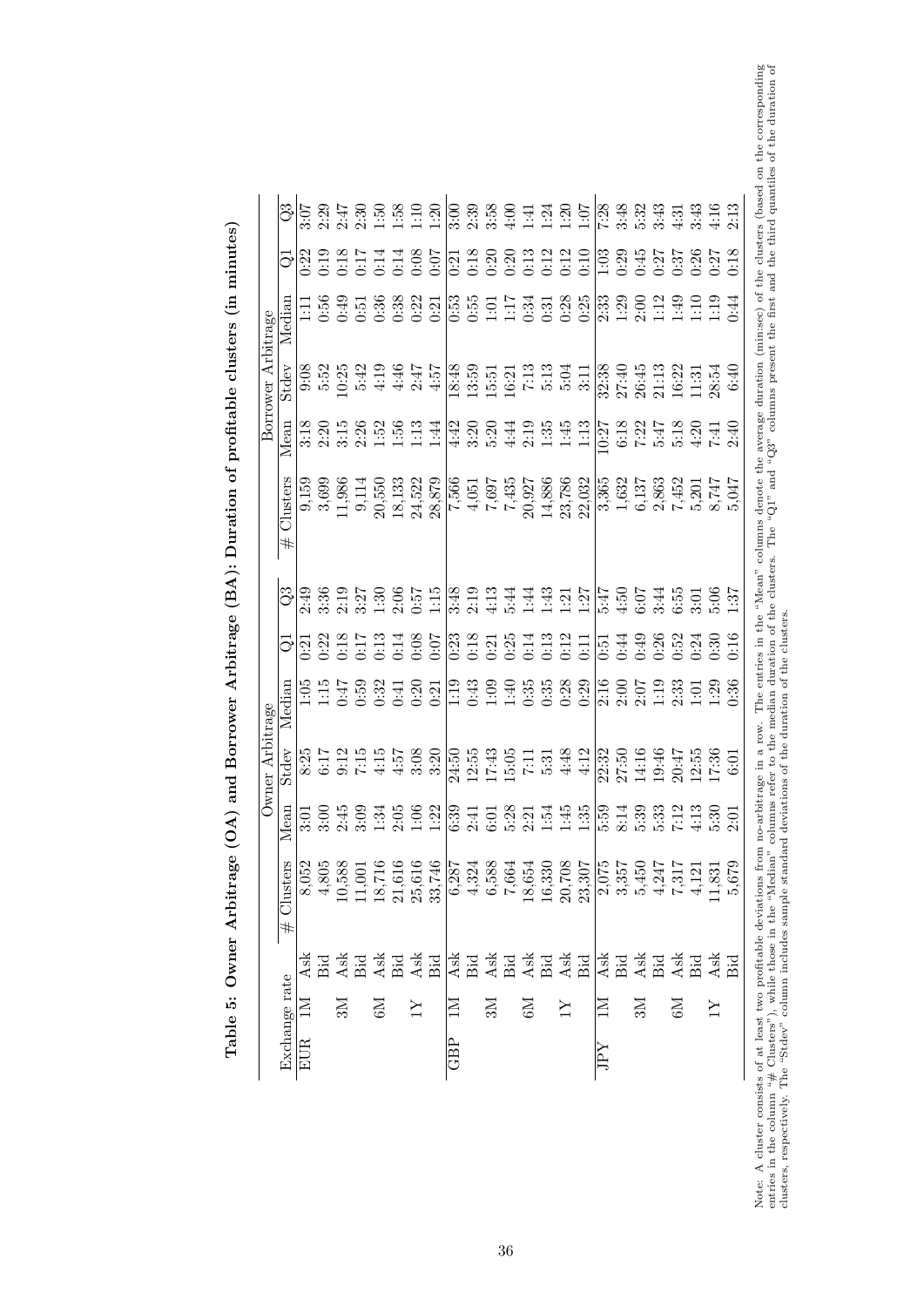|                     |            |            | a) Swap                                                                         |                    | b) Spot                                                            |                                                                                                                                                               | c) Foreign interest rate                              |                                                                                                                         | d) Domestic interest rate                                                          |
|---------------------|------------|------------|---------------------------------------------------------------------------------|--------------------|--------------------------------------------------------------------|---------------------------------------------------------------------------------------------------------------------------------------------------------------|-------------------------------------------------------|-------------------------------------------------------------------------------------------------------------------------|------------------------------------------------------------------------------------|
| Exchange rate       |            | Pa dev.    | Share                                                                           | Pa dev.            | Share                                                              | Pa dev.                                                                                                                                                       | Share                                                 | Pa dev                                                                                                                  | Share                                                                              |
| $\Xi$               | Åsk        | 38,655     | R<br>23.40                                                                      | 426,277            | 23.34                                                              | 3,067                                                                                                                                                         | 24.91                                                 |                                                                                                                         | 17.20 %                                                                            |
|                     | 3id<br>2   | 28,471     | K<br>17.25<br>29.06                                                             | 261,191            |                                                                    |                                                                                                                                                               | 21.11                                                 |                                                                                                                         | 22.91                                                                              |
| SМ                  | Åsk        | 56,469     |                                                                                 | 531,490            | $14.32$<br>29.45                                                   |                                                                                                                                                               | 26.84                                                 |                                                                                                                         | 37.11                                                                              |
|                     | Bid        | 69,032     | 35.62                                                                           | 636,319            | 35.32                                                              | 2,598<br>4,441<br>7,545                                                                                                                                       | $\aleph$<br>45.64                                     | $\begin{array}{c} 3,134 \\ 4,147 \\ 9,391 \\ 9,716 \\ 8,123 \end{array}$                                                | $\begin{array}{c} 38.37 \ \% \\ 26.22 \ \% \\ 52.75 \ \% \end{array}$              |
| Σď                  | Åsk        | 130,488    | $29.13$<br>47.23                                                                | 512,972            | $29.45~\%$                                                         | 10,450                                                                                                                                                        | 8 <sup>o</sup><br>$27.48\,$                           |                                                                                                                         |                                                                                    |
|                     | Bid        | 211,614    | %                                                                               | 807,195            | $46.48~\%$                                                         |                                                                                                                                                               | $\aleph$<br>53.56                                     |                                                                                                                         |                                                                                    |
| Σ                   | Ask        | 175,338    | 26.58 %                                                                         | 483,268            | $28.73~\%$                                                         |                                                                                                                                                               | $\%$<br>26.93                                         |                                                                                                                         | $28.85~\%$                                                                         |
|                     | Bid        | 327,433    | 47.79 %                                                                         | 797,902            | $47.83~\%$                                                         | $\begin{array}{c} 20,262 \\ 13,403 \\ 26,914 \end{array}$                                                                                                     | 55.20 %                                               | $\begin{array}{c} 16,257 \\ 11,607 \\ 20,086 \end{array}$                                                               | $50.80~\%$                                                                         |
| ΣÎ                  | Åsk        | 24,875     | 38.52%                                                                          | 806,146            | R<br>40.31                                                         |                                                                                                                                                               | $\approx$<br>21.61                                    |                                                                                                                         | 47.82 %                                                                            |
|                     | Bid        | 8,398      | $13.26~\%$                                                                      | 264,274            | 8 <sup>o</sup><br>$11.41\,$                                        |                                                                                                                                                               | $\%$<br>$15.33\,$                                     |                                                                                                                         | 8 <sup>o</sup><br>14.33                                                            |
| SМ                  | Ask        | 28,459     | $\%$<br>41.44                                                                   | 766,755            | 38.41                                                              |                                                                                                                                                               | $\%$<br>34.72                                         |                                                                                                                         |                                                                                    |
|                     | Bid        | 27,151     |                                                                                 | 985,917            |                                                                    |                                                                                                                                                               | $\begin{array}{l} 46.30~\% \\ 43.92~\% \end{array}$   |                                                                                                                         |                                                                                    |
| ZБ                  | Ask        | 108,060    |                                                                                 | 903,699            |                                                                    |                                                                                                                                                               |                                                       |                                                                                                                         |                                                                                    |
|                     | Bid        | $70,\!878$ |                                                                                 | 679,795            | $\begin{array}{l} 42.64~\% \\ 46.54~\% \\ 30.24~\% \end{array}$    | $\begin{array}{c} 2,823 \\ 1,952 \\ 1,951 \\ 3,790 \\ 6,303 \\ 6,132 \end{array}$                                                                             | $\%$<br>31.21                                         |                                                                                                                         |                                                                                    |
| Σ                   | Ask        | 151,031    | $\begin{array}{c} 40.32\ \% \\ 45.40\ \% \\ 30.41\ \% \\ 37.17\ \% \end{array}$ | 724,700            | $37.70~\%$                                                         |                                                                                                                                                               | $35.42~\%$                                            |                                                                                                                         | $\begin{array}{l} 45.41\% \\ 41.57\% \\ 41.82\% \\ 41.82\% \\ 36.46\% \end{array}$ |
|                     | Bid        | 147,126    | $36.86~\%$                                                                      | 795,339            | $35.90~\%$                                                         | 10,200<br>10,512                                                                                                                                              | $37.56~\%$                                            | $\begin{array}{r} 9,338 \\ 2,745 \\ 12,328 \\ 11,719 \\ 14,719 \\ 17,171 \\ 17,174 \\ \hline 188 \\ \hline \end{array}$ | $38.98$ $\%$                                                                       |
| ΣÎ                  | Ask        | 6,678      | $11.77~\%$                                                                      | 75,777             | $10.75~\%$                                                         | $\begin{array}{r} \n 3141 \\  \hline\n 6,387 \\  \hline\n 6,387 \\  \hline\n 9,022 \\  \hline\n 21,234 \\  \hline\n 7,022 \\  \hline\n 7,710 \\  \end{array}$ | 15.76 %                                               |                                                                                                                         | 8.86 %                                                                             |
|                     |            | 14,635     | $\%$<br>25.68                                                                   |                    | $35.13~\%$                                                         |                                                                                                                                                               | 8 <sup>o</sup><br>31.91                               | 629                                                                                                                     | 27.34                                                                              |
| 2NI                 | Bid<br>Ask | 19,165     | $29.70%$<br>$24.51%$                                                            | 252,146<br>215,811 | $\begin{array}{l} 30.70\ \% \\ 24.68\ \% \\ 54.18\ \% \end{array}$ |                                                                                                                                                               | $\begin{array}{c} 33.13\ \% \\ 35.36\ \% \end{array}$ | 00 <sub>0</sub>                                                                                                         | $\%$ $\%$<br>$28.71\,$                                                             |
|                     | Bid        | 15,823     |                                                                                 | 176,584            |                                                                    |                                                                                                                                                               |                                                       | 812                                                                                                                     | 25.81                                                                              |
| ZZ                  | Ask        | 1,792      | $55.98$ $\%$                                                                    | 378,954            |                                                                    |                                                                                                                                                               | $\aleph$<br>57.86                                     | 940                                                                                                                     | $50.36\%$<br>21.19 %                                                               |
|                     | Bid        | 13,028     | $17.43~\%$                                                                      | 117,081            | $16.45~\%$                                                         |                                                                                                                                                               | $19.08~\%$                                            | 815                                                                                                                     |                                                                                    |
| $\overline{\Delta}$ | Åsk        | 76,932     | $65.42~\%$                                                                      | 43,973             | 64.02 %                                                            |                                                                                                                                                               | $62.76~\%$                                            | 3,667<br>635                                                                                                            | $61.37~\%$                                                                         |
|                     | Bid        | 15,334     | ×<br>13.02                                                                      | 90,601             | 12.86                                                              |                                                                                                                                                               | $\%$<br>16.11                                         |                                                                                                                         | $10.63\,$                                                                          |

Table 6: Profitable Owner Arbitrage (OA) opportunities induced exclusively by one instrument Table 6: Profitable Owner Arbitrage (OA) opportunities induced exclusively by one instrument Note: The columns headed by "Pa dev." present the number of all profitable deviations that are exclusively due to quote changes in only one instrument. Their numbers are a subset of the profitable deviations analyzed in Ta Note: The columns headed by "Pa dev." present the number of all profitable deviations that are exclusively due to quote changes in only one instrument. Their numbers are a subset of the profitable deviations analyzed in Table 3. The columns headed by "Share" present the profitable deviations (owing exclusively to changes in the instrument in question) as shares of all the deviations when only one instrument changes

quote.<br>Sample: Based on Reuters tick quotes. February 13 – September 30, 2004, weekdays, between GMT 07:00 and 18:00. The following dates have been removed: April 2, 5–9, 12, May 3 and 31, June 17 and 18,<br>August 10, 13, 24 Sample: Based on Reuters tick quotes. February 13 – September 30, 2004, weekdays, between GMT 07:00 and 18:00. The following dates have been removed: April 2, 5–9, 12, May 3 and 31, June 17 and 18, August 10, 13, 24, and September 15. Deviations are limited to those where only one of the instruments in the formula is quoted.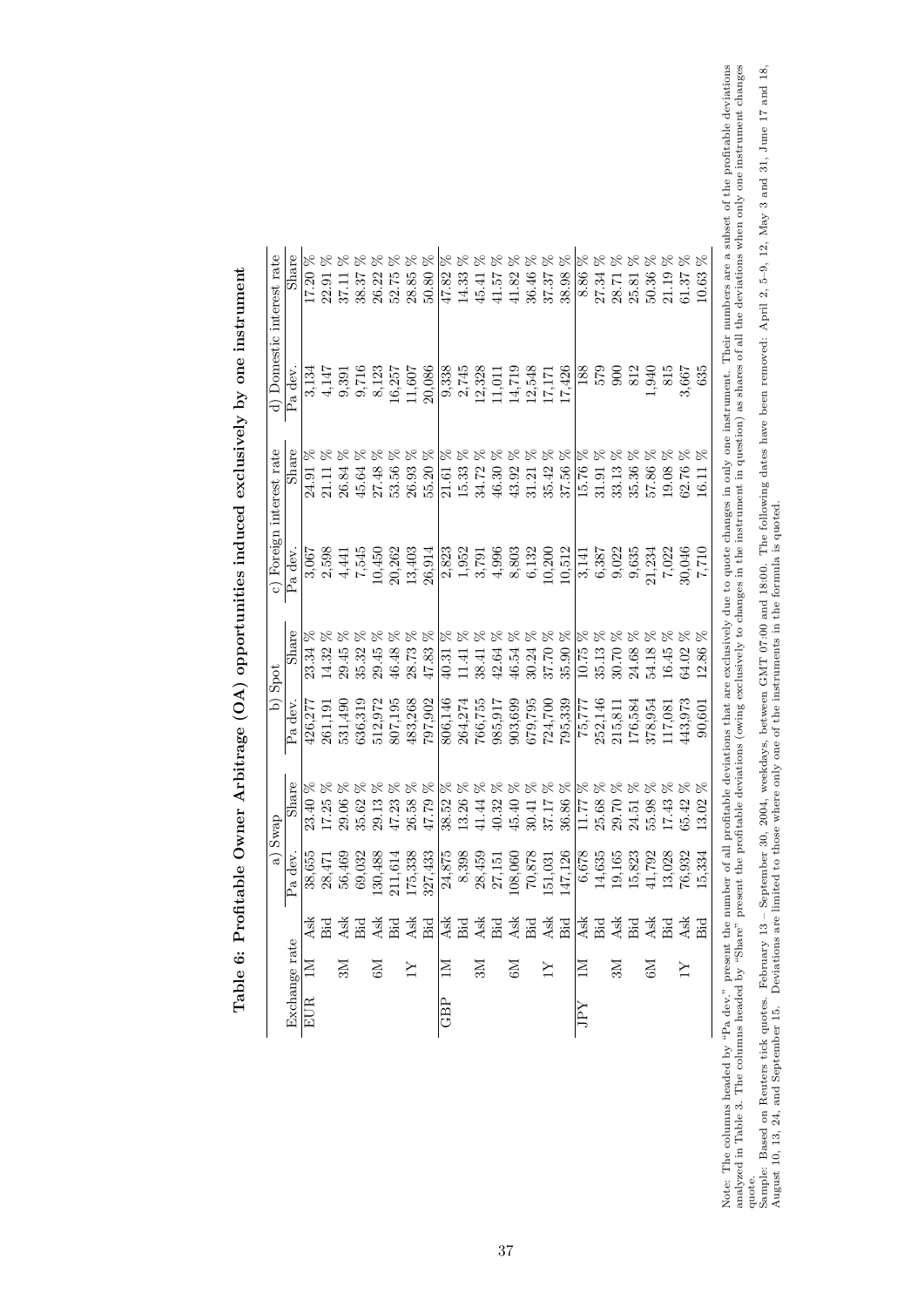| d) Domestic interest rate | Share         | 25.39%            | 21.35                                         | $43.05~\%$  | $26.62$ $\%$                                                  | $31.25~\%$           | $46.49~\%$ | $24.08~\%$                                                | $60.56~\%$ | 35.16 % | $80^{\circ}$<br>13.08 |                        |                     |                                                                       | $\begin{array}{l} 45.39\ \% \\ 36.72\ \% \\ 42.17\ \% \\ 32.92\ \% \end{array}$                | $37.98$ $\%$   | 34.47 %                                        | 45.78 %          | R<br>5.19                  | $48.58~\%$               | 15.67             | $\%$ $\%$<br>42.00      | 21.47                | <b>7.91</b>    | 6.43       |
|---------------------------|---------------|-------------------|-----------------------------------------------|-------------|---------------------------------------------------------------|----------------------|------------|-----------------------------------------------------------|------------|---------|-----------------------|------------------------|---------------------|-----------------------------------------------------------------------|------------------------------------------------------------------------------------------------|----------------|------------------------------------------------|------------------|----------------------------|--------------------------|-------------------|-------------------------|----------------------|----------------|------------|
|                           | Pa dev        |                   |                                               |             | $4,627$<br>$3,864$<br>$3,895$<br>$6,741$<br>$6,62$<br>$9,682$ |                      |            | $\frac{14,328}{9,689}$<br>23,945                          |            |         |                       |                        |                     |                                                                       | $\begin{array}{c} 6,866 \\ 2,506 \\ 12,322 \\ 9,727 \\ 14,842 \\ 11,330 \\ 17,451 \end{array}$ |                | 15,412                                         | $\overline{972}$ | $110$                      | 1,523                    |                   | $493$<br>$1,618$<br>826 |                      | 1,655<br>384   |            |
| c) Foreign interest rate  | Share         | $\aleph$<br>39.94 | $8^{\circ}$<br>9.04                           | 50.11       | R<br>18.64                                                    | $8^{\circ}$<br>51.36 | 30.22      | $8^{\circ}$<br>45.84                                      | 38.98 %    | 39.97 % | $6.76~\%$             | 48.56 %                | $28.62%$<br>54.54 % |                                                                       | $19.85~\%$                                                                                     | $45.90~\%$     | $24.60~\%$                                     | 32.44 %          | $8^{\circ}$<br>9.45        | $8^{\circ}$<br>$41.61\,$ | $\aleph$<br>29.47 | $\aleph$<br>49.44       | $8^{\circ}$<br>21.92 | 70.28          | R<br>13.36 |
|                           | Pa dev.       |                   | $\begin{array}{c} 4,918 \\ 1,113 \end{array}$ | 8,291       | 3,081                                                         | .9,532               |            | $\begin{array}{c} 11,434 \\ 22,816 \\ 19,006 \end{array}$ |            | 5,223   |                       |                        |                     |                                                                       | $\begin{array}{c} 861 \\ 5,302 \\ 3,088 \\ 10,930 \\ 10,930 \\ 3,899 \\ 13,219 \end{array}$    |                | $\frac{6,885}{6,467}$ 1,892<br>1,892<br>11,332 |                  |                            |                          | 8,029             | 18,144                  | 8,065                | 33,646         | 6,394      |
|                           | Share         | 30.54             | $\phantom{0}8.20$                             | 39.19       | 22.55                                                         | 39.39                | 36.32      | $31.18~\%$                                                | 50.50%     | 33.45%  | $13.15~\%$            | $\gtrsim$<br>$40.59\,$ |                     | $\begin{array}{c} 35.28\ \% \\ 49.84\ \% \\ 23.45\ \% \end{array}$    |                                                                                                | $42.53~\%$     | $26.41~\%$                                     | 26.98 %          | $\gtrsim$<br>$11.01$       | 8 <sup>o</sup><br>40.35  | $\aleph$<br>19.39 | $\%$<br>40.35           | 25.81                | 67.58          | 11         |
| b) Spot                   | Pa dev.       | 557,84            | 149,480                                       |             | 406,312                                                       | 686,017              | 630,826    | 524,432                                                   | 842,471    | 668,925 | 304,525               | 810,285                | 815,582             | 967,754                                                               | 527,030                                                                                        | 817,382        | 585,059                                        | 190,267          | 79,010                     | 283,586                  | 138,771           | 282,208                 | 183,738              | 168,603        | 99,420     |
|                           | Share         | ೫<br>29.81        | ೫<br>$10.07$                                  | K<br>39.04  | $22.53~\%$                                                    | $40.49~\%$           | $35.80~\%$ | $30.42~\%$                                                | 49.51 %    | 31.55%  | $15.72~\%$            | 42.48%                 |                     | $\begin{array}{l} 34.14 \ \% \\ 48.18 \ \% \\ 23.96 \ \% \end{array}$ |                                                                                                | $42.01~\%$     | $27.69~\%$                                     | 38.45 %          | $\%$<br>10.25 <sup>1</sup> | 45.64 %                  | $\%$<br>15.81     | $38.69~\%$              | 23.30%               | $67.15~\%$     | K<br>16.12 |
| a) Swap                   | Pa dev.       | 49,235            | 16,629                                        | 75,872      | 43,669                                                        | 181,357              | 160,418    | 200,629                                                   | 339,168    | 20,379  | 9,955                 | 29,176                 | 22,988              | 114,672                                                               | 55,855                                                                                         | 170,666        | .10,516                                        | 21,825           | 5,844                      | 29,452                   | 10,206            | 28,886                  | 17,415               | 78,967         | 18,983     |
|                           |               | Åsk               | Зid                                           | Åsk         | Зid                                                           | Ask                  | Bid        | Ask                                                       | Bid        | Åsk     | Бid                   | Åsk                    | Бid                 | Ask                                                                   | <b>Bid</b>                                                                                     | Ask            | Bid                                            | Åsk              | Зid                        | Åsk                      | Вid               | Åsk                     | Зid                  | Åsk            | Bid        |
|                           | Exchange rate | $\Xi$             |                                               | $_{\rm SN}$ |                                                               | Σď                   |            | Σ                                                         |            | ΣÎ      |                       | $_{\rm SN}$            |                     | ZБ                                                                    |                                                                                                | $\overline{Y}$ |                                                | Σ                |                            | $\mathbb{N}$             |                   | ZБ                      |                      | $\overline{Y}$ |            |
|                           |               | <b>EUR</b>        |                                               |             |                                                               |                      |            |                                                           |            | GBP     |                       |                        |                     |                                                                       |                                                                                                |                |                                                | <b>Adf</b>       |                            |                          |                   |                         |                      |                |            |

Table 7: Profitable Borrower Arbitrage (BA) opportunities induced exclusively by one instrument Table 7: Profitable Borrower Arbitrage (BA) opportunities induced exclusively by one instrument Note: The columns headed by "Pa dev." present the number of all profitable deviations that are exclusively due to quote changes in only one instrument. Their numbers are a subset of the profitable deviations analyzed in Ta Note: The columns headed by "Pa dev." present the number of all profitable deviations that are exclusively due to quote changes in only one instrument. Their numbers are a subset of the profitable deviations analyzed in Table 4. The columns headed by "Share" present the profitable deviations (owing exclusively to changes in the instrument in question) as shares of all the deviations when only one instrument changes

quote.<br>Sample: Based on Reuters tick quotes. February 13 – September 30, 2004, weekdays, between GMT 07:00 and 18:00. The following dates have been removed: April 2, 5–9, 12, May 3 and 31, June 17 and 18,<br>August 10, 13, 24 Sample: Based on Reuters tick quotes. February 13 – September 30, 2004, weekdays, between GMT 07:00 and 18:00. The following dates have been removed: April 2, 5–9, 12, May 3 and 31, June 17 and 18, August 10, 13, 24, and September 15. Deviations are limited to those where only one of the instruments in the formula is quoted.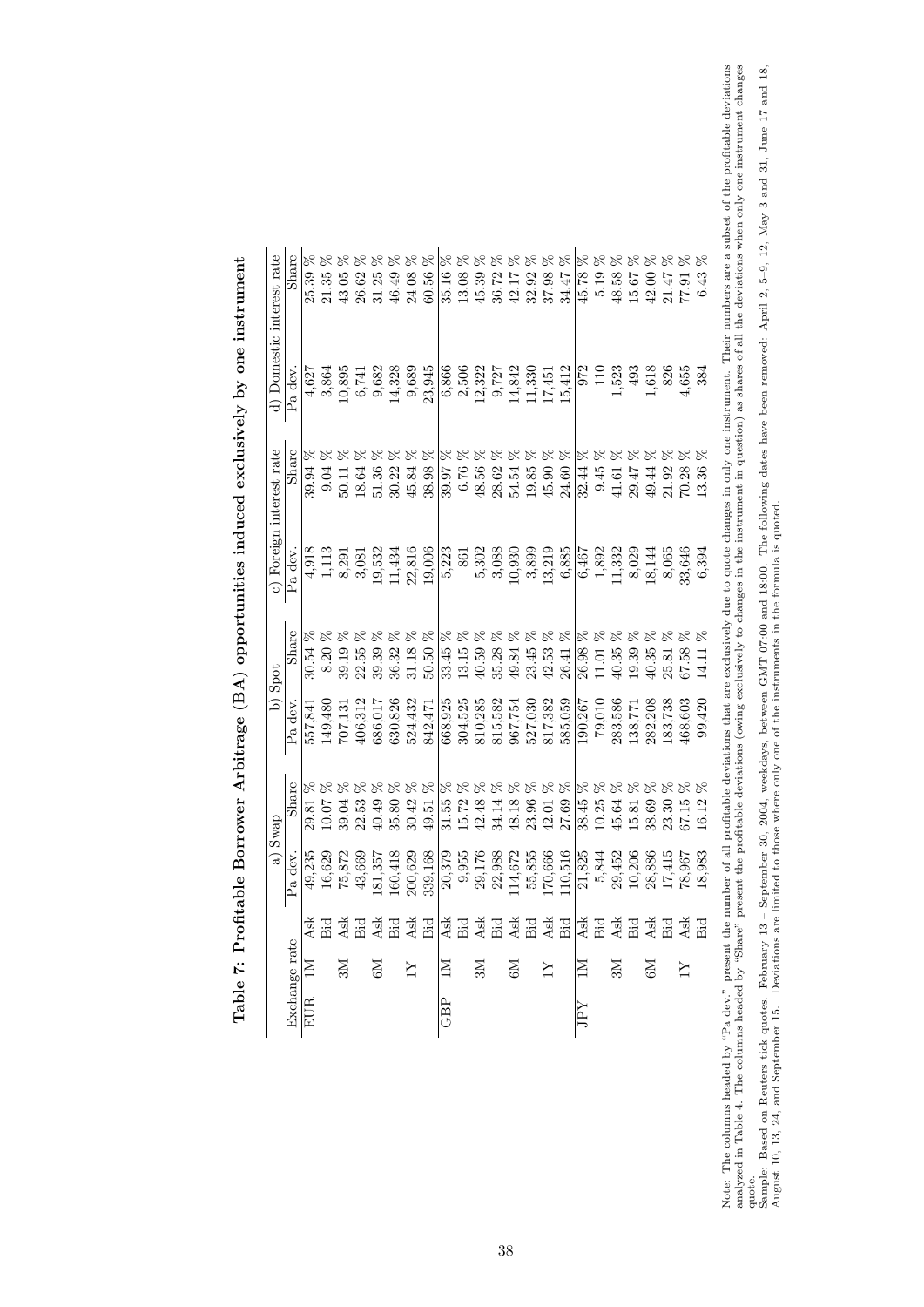|             |            | Owner Arbitrage (OA) |          |          | (BA)<br>Borrower Arbitrage |          |          |
|-------------|------------|----------------------|----------|----------|----------------------------|----------|----------|
|             |            | EUR                  | GBP      | JPY      | EUR                        | GBP      | JPY      |
| a) Share    | IQ time    | 0.0019               | 0.0000   | 0.0002   | 0.0007                     | 0.0001   | 0.0002   |
|             |            | (4.37)               | (0.21)   | (1.71)   | (3.19)                     | (1.00)   | (2.12)   |
|             | DiffImpVol | 3.8997               | 3.2249   | 1.7204   | 4.5776                     | 3.8197   | 2.4495   |
|             |            | (9.18)               | (11.94)  | (3.17)   | (11.09)                    | (11.40)  | (9.17)   |
|             | Obs        | 5,688                | 5,470    | 4,304    | 5,810                      | 5,471    | 4,354    |
| b) Size     | IQ time    | 0.0034               | 0.0015   | 0.0006   | (0.0004)                   | 0.0083   | 0.0007   |
|             |            | (2.06)               | (0.94)   | (0.86)   | $(-0.35)$                  | (2.33)   | (0.72)   |
|             | DiffImpVol | 8.9786               | 18.4368  | 8.1620   | 7.5050                     | 15.9539  | 7.8690   |
|             |            | (14.59)              | (14.43)  | (4.62)   | (12.57)                    | (10.81)  | (3.53)   |
|             | Obs        | 134,092              | 103,821  | 44,032   | 126,014                    | 108,333  | 40,403   |
| c) Duration | IQ time    | 8.05                 | 0.76     | 3.75     | 5.94                       | 3.56     | 3.93     |
|             |            | (5.41)               | (1.14)   | (8.78)   | (7.71)                     | (3.34)   | (10.33)  |
|             | DiffImpVol | 5,107.0              | 12,455.2 | 17,881.7 | 6,077.1                    | 11,372.8 | 22,655.4 |
|             |            | (12.64)              | (10.05)  | (10.37)  | (10.58)                    | (8.95)   | (9.54)   |
|             | Obs        | 134,092              | 103,821  | 44,032   | 126,014                    | 108,333  | 40,403   |

Table 8: Effects of market pace and volatility on characteristics of arbitrage opportunities

Note: Panel a) reports estimation results for the relationship between share (frequency), and interquote time ("IQ time") and the difference between maximum implied volatility and minimum implied volatility ("DiffImpVol"). The dependent variable "Share" (frequency) is defined as the share of profitable deviations out of the total number of deviations in an business hour (containing profitable deviations) over the sample period, while "IQ time", measured in seconds, is<br>the average time between all of the (profitable and non-profitable) deviations used when calculating the observation for the frequency. Panels  $\overrightarrow{b}$ ) and c) report estimation results for the relationships between the average size of profitable deviations (in pips) from clusters of profitable deviations and IQ-time and DiffImpVol, and duration of clusters of profitable deviations and IQ-time and DiffImpVol. A cluster consists of at least two profitable arbitrage opportunities in a row. The interquote time in the regressions for size and durations is the average time between the rows of profitable<br>deviations constituting a profitable cluster. The coefficients have been estimated by OLS while the been adjusted for clustering of errors based on business hours in panel a) and date in panels b) and c). The OLS estimates of the intercept terms (positive, and statistically significant at the 5% level in all cases) have not been reported for the sake of brevity. Associated t-values are reported in parenthesis below the coefficient estimates. The t-values are based on the adjusted standard errors. The rows "Obs" denotes the numbers of observations used in estimation.

Sample: Based on Reuters tick quotes. February 13 – September 30, 2004, weekdays, between GMT 07:00 and 18:00. The<br>following dates have been removed: April 2, 5–9, 12, May 3 and 31, June 17 and 18, August 10, 13, 24, and S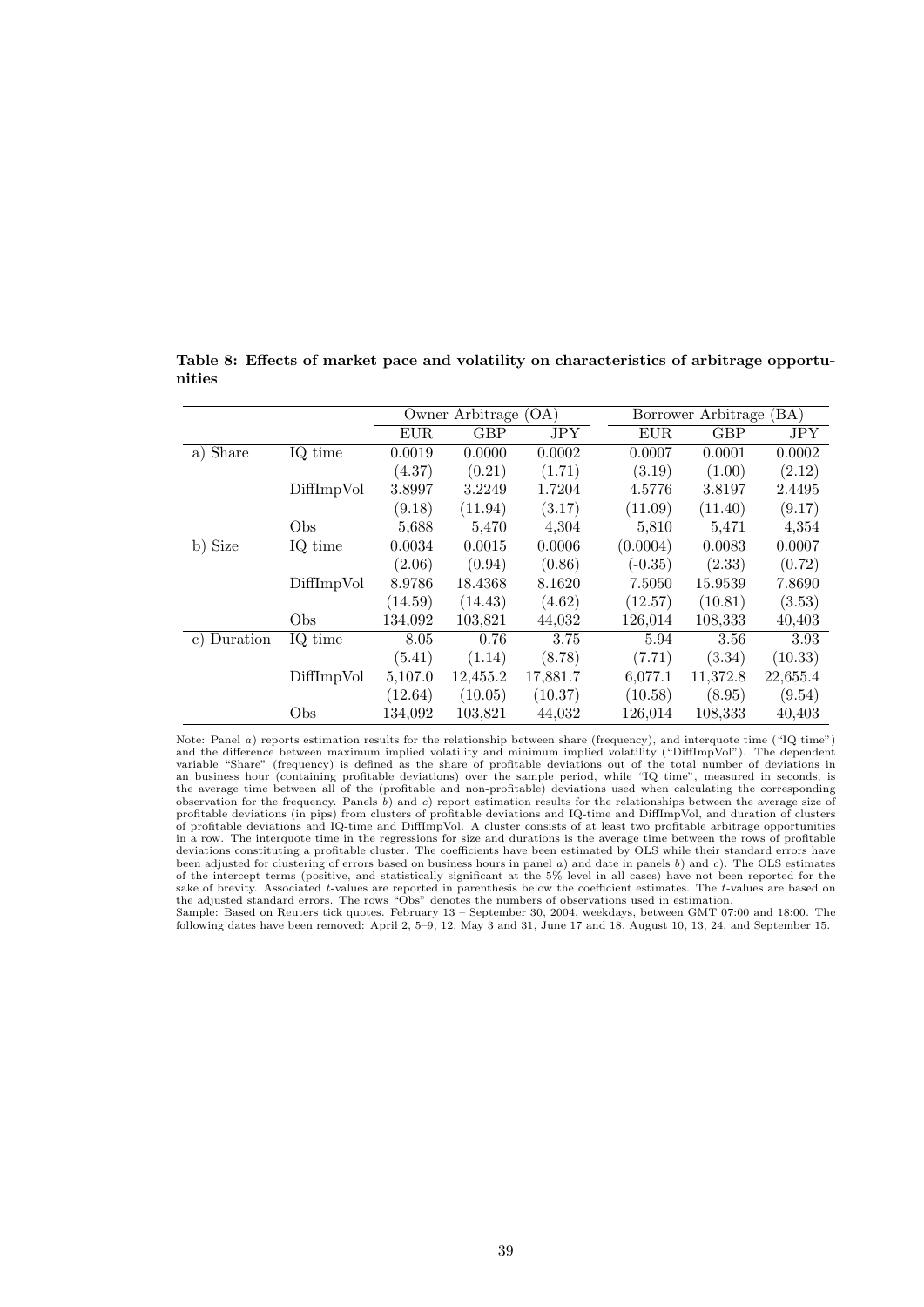# **WORKING PAPERS (ANO) FROM NORGES BANK 2005-2008**

Working Papers were previously issued as Arbeidsnotater from Norges Bank, see Norges Bank's website http://www.norges-bank.no

| 2005/1 | Q. Farooq Akram<br>Efficient consumption of revenues from natural resources -<br>An application to Norwegian petroleum revenues | Research Department, 33 p          |  |  |  |
|--------|---------------------------------------------------------------------------------------------------------------------------------|------------------------------------|--|--|--|
| 2005/2 | Q. Farooq Akram, Øyvind Eitrheim and Lucio Sarno                                                                                |                                    |  |  |  |
|        | Non-linear dynamics in output, real exchange rates and real money balances: Norway, 1830-<br>2003                               | Research Department, 53 p          |  |  |  |
| 2005/3 | Carl Andreas Claussen and Øistein Røisland<br>Collective economic decisions and the discursive dilemma                          | Monetary Policy Department, 21 p   |  |  |  |
| 2005/4 | Øistein Røisland                                                                                                                |                                    |  |  |  |
|        | Inflation inertia and the optimal hybrid inflation/price level target                                                           | Monetary Policy Department, 8 p    |  |  |  |
|        |                                                                                                                                 |                                    |  |  |  |
| 2005/5 | Ragna Alstadheim<br>Is the price level in Norway determined by fiscal policy?                                                   | Research Department, 21 p          |  |  |  |
| 2005/6 | Tommy Sveen and Lutz Weinke                                                                                                     |                                    |  |  |  |
|        | Is lumpy investment really irrelevant for the business cycle?                                                                   | Research Department, 26 p          |  |  |  |
| 2005/7 | Bjørn-Roger Wilhelmsen and Andrea Zaghini                                                                                       |                                    |  |  |  |
|        | Monetary policy predictability in the euro area: An international comparison                                                    | Economics Department, 28 p         |  |  |  |
|        |                                                                                                                                 |                                    |  |  |  |
| 2005/8 | Moshe Kim, Eirik Gaard Kristiansen and Bent Vale<br>What determines banks' market power? Akerlof versus Herfindahl              | Research Department, 38 p          |  |  |  |
| 2005/9 | Q. Farooq Akram, Gunnar Bårdsen and Øyvind Eitrheim                                                                             |                                    |  |  |  |
|        | Monetary policy and asset prices: To respond or not?                                                                            | Research Department, 28 p          |  |  |  |
|        | 2005/10 Eirik Gard Kristiansen                                                                                                  |                                    |  |  |  |
|        | Strategic bank monitoring and firms' debt structure                                                                             | Research Department, 35 p          |  |  |  |
|        | 2005/11 Hilde C. Bjørnland                                                                                                      |                                    |  |  |  |
|        | Monetary policy and the illusionary exchange rate puzzle                                                                        | Research Department, 30 p          |  |  |  |
|        | 2005/12 Q. Farooq Akram, Dagfinn Rime and Lucio Sarno                                                                           |                                    |  |  |  |
|        | Arbitrage in the foreign exchange market: Turning on the microscope                                                             |                                    |  |  |  |
|        |                                                                                                                                 | Research Department, 43 p          |  |  |  |
|        | 2005/13 Geir H. Bjønnes, Steinar Holden, Dagfinn Rime and Haakon O.Aa. Solheim                                                  |                                    |  |  |  |
|        | "Large" vs. "small" players: A closer look at the dynamics of speculative attacks                                               |                                    |  |  |  |
|        |                                                                                                                                 | Research Department, 31 p          |  |  |  |
|        | 2005/14 Julien Garnier and Bjørn-Roger Wilhelmsen                                                                               |                                    |  |  |  |
|        | The natural real interest rate and the output gap in the euro area: A joint estimation                                          |                                    |  |  |  |
|        |                                                                                                                                 | Economics Department, 27 p         |  |  |  |
|        | 2005/15 Egil Matsen                                                                                                             |                                    |  |  |  |
|        | Portfolio choice when managers control returns                                                                                  | Research Department, 31 p          |  |  |  |
|        | 2005/16 Hilde C. Bjørnland                                                                                                      |                                    |  |  |  |
|        | Monetary policy and exchange rate interactions in a small open economy                                                          |                                    |  |  |  |
|        |                                                                                                                                 | Research Department, 28 p          |  |  |  |
| 2006/1 | Gunnar Bårdsen, Kjersti-Gro Lindquist and Dimitrios P. Tsomocos                                                                 |                                    |  |  |  |
|        | Evaluation of macroeconomic models for financial stability analysis                                                             |                                    |  |  |  |
|        |                                                                                                                                 | Financial Markets Department, 45 p |  |  |  |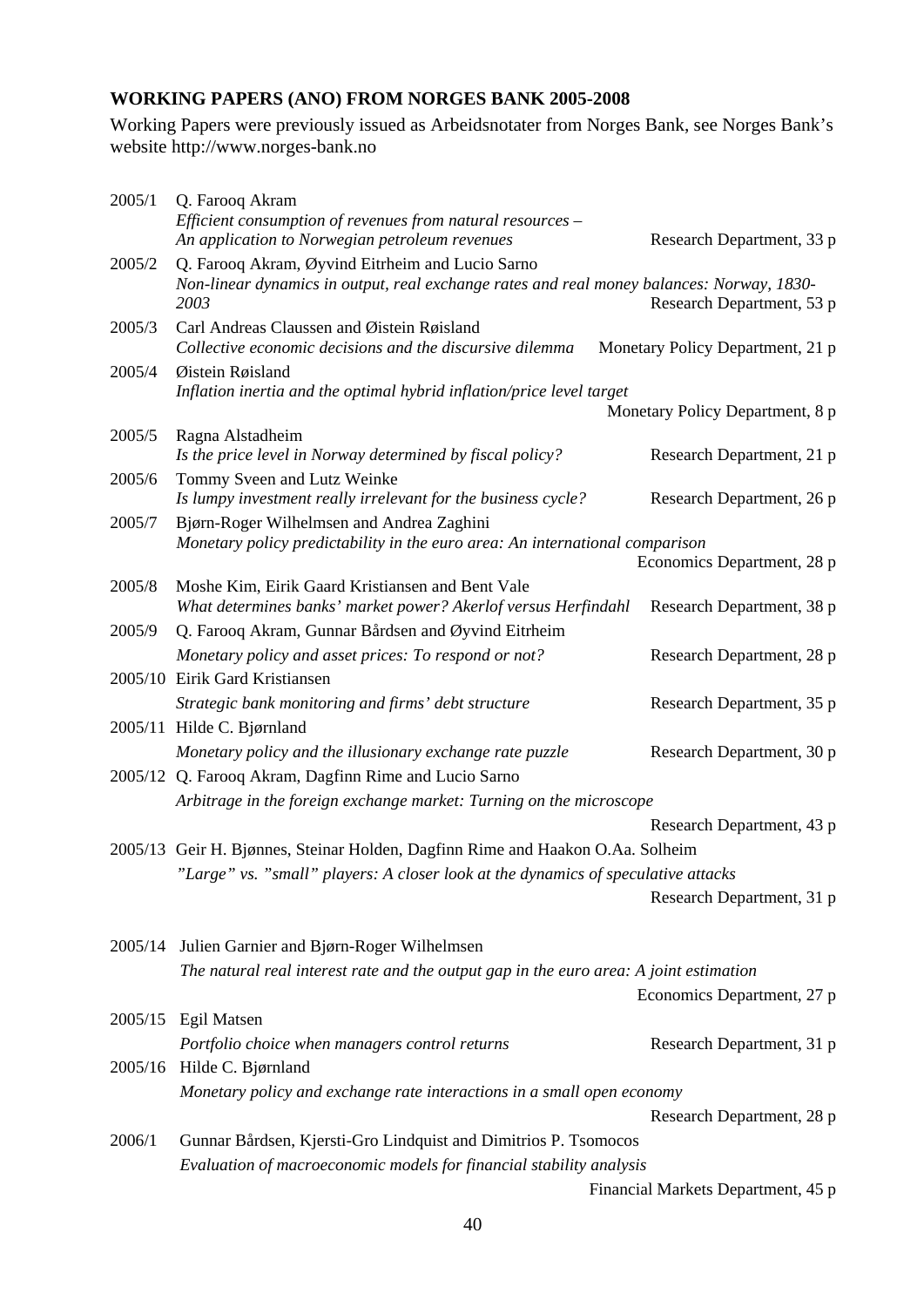| 2006/2  | Hilde C. Bjørnland, Leif Brubakk and Anne Sofie Jore                                     |                                   |  |  |  |  |
|---------|------------------------------------------------------------------------------------------|-----------------------------------|--|--|--|--|
|         | Forecasting inflation with an uncertain output gap                                       | Economics Department, 37 p        |  |  |  |  |
| 2006/3  | Ragna Alstadheim and Dale Henderson                                                      |                                   |  |  |  |  |
|         | Price-level determinacy, lower bounds on the nominal interest rate, and liquidity traps  |                                   |  |  |  |  |
|         |                                                                                          | Research Department, 34 p         |  |  |  |  |
| 2006/4  | Tommy Sveen and Lutz Weinke                                                              |                                   |  |  |  |  |
|         | Firm-specific capital and welfare                                                        | Research Department, 34 p         |  |  |  |  |
| 2006/5  | Jan F. Qvigstad                                                                          |                                   |  |  |  |  |
|         | When does an interest rate path "look good"? Criteria for an appropriate future          |                                   |  |  |  |  |
|         | interest rate path                                                                       | Norges Bank Monetary Policy, 20 p |  |  |  |  |
| 2006/6  | Tommy Sveen and Lutz Weinke                                                              |                                   |  |  |  |  |
|         | Firm-specific capital, nominal rigidities, and the Taylor principle                      | Research Department, 23 p         |  |  |  |  |
| 2006/7  | Q. Farooq Akram and Øyvind Eitrheim                                                      |                                   |  |  |  |  |
|         | Flexible inflation targeting and financial stability: Is it enough to stabilise          |                                   |  |  |  |  |
|         | inflation and output?                                                                    | Research Department, 29 p         |  |  |  |  |
| 2006/8  | Q. Farooq Akram, Gunnar Bårdsen and Kjersti-Gro Lindquist                                |                                   |  |  |  |  |
|         | Pursuing financial stability under an inflation-targeting regime                         | Research Department, 29 p         |  |  |  |  |
| 2006/9  | Yuliya Demyanyk, Charlotte Ostergaard and Bent E. Sørensen                               |                                   |  |  |  |  |
|         | U.S. banking deregulation, small businesses, and interstate insurance of personal income |                                   |  |  |  |  |
|         |                                                                                          | Research Department, 57 p         |  |  |  |  |
| 2006/10 | Q. Farooq Akram, Yakov Ben-Haim and Øyvind Eitrheim                                      |                                   |  |  |  |  |
|         | Managing uncertainty through robust-satisficing monetary policy                          | Research Department, 33 p         |  |  |  |  |
| 2006/11 | Gisle James Natvik:                                                                      |                                   |  |  |  |  |
|         | Government spending and the Taylor pinciple                                              | Research Department, 41 p         |  |  |  |  |
| 2006/12 | Kjell Bjørn Nordal:                                                                      |                                   |  |  |  |  |
|         | Banks' optimal implementation strategies for a risk sensitive regulatory                 |                                   |  |  |  |  |
|         | capital rule: a real options and signalling approach                                     | Research Department, 36 p         |  |  |  |  |
| 2006/13 | Q. Farooq Akram and Ragnar Nymoen                                                        |                                   |  |  |  |  |
|         | Model selection for monetary policy analysis - importance of empirical validity          |                                   |  |  |  |  |
|         |                                                                                          | Research Department, 37 p         |  |  |  |  |
| 2007/1  | Steinar Holden and Fredrik Wulfsberg                                                     |                                   |  |  |  |  |
|         | Are real wages rigid downwards?                                                          | Research Department, 44 p         |  |  |  |  |
| 2007/2  | Dagfinn Rime, Lucio Sarno and Elvira Sojli                                               |                                   |  |  |  |  |
|         | Exchange rate forecasting, order flow and macroeconomic information                      |                                   |  |  |  |  |
|         |                                                                                          | Research Department, 43 p         |  |  |  |  |
| 2007/3  | Lorán Chollete, Randi Næs and Johannes A. Skjeltorp                                      |                                   |  |  |  |  |
|         | What captures liquidity risk? A comparison of trade and order based liquidity factors    |                                   |  |  |  |  |
|         |                                                                                          | Research Department, 45 p         |  |  |  |  |
| 2007/4  | Moshe Kim, Eirik Gaard Kristiansen and Bent Vale                                         |                                   |  |  |  |  |
|         | Life-cycle patterns of interest rate markups in small firm finance                       | Research Department, 42 p         |  |  |  |  |
| 2007/5  | Francesco Furlanetto and Martin Seneca                                                   |                                   |  |  |  |  |
|         | Rule-of-thumb consumers, productivity and hours                                          | Research Department, 41 p         |  |  |  |  |
| 2007/6  | Yakov Ben-Haim, Q. Farooq Akram and Øyvind Eitrheim                                      |                                   |  |  |  |  |
|         | Monetary policy under uncertainty: Min-max vs robust-satisficing strategies              |                                   |  |  |  |  |
|         |                                                                                          | Research Department, 28 p         |  |  |  |  |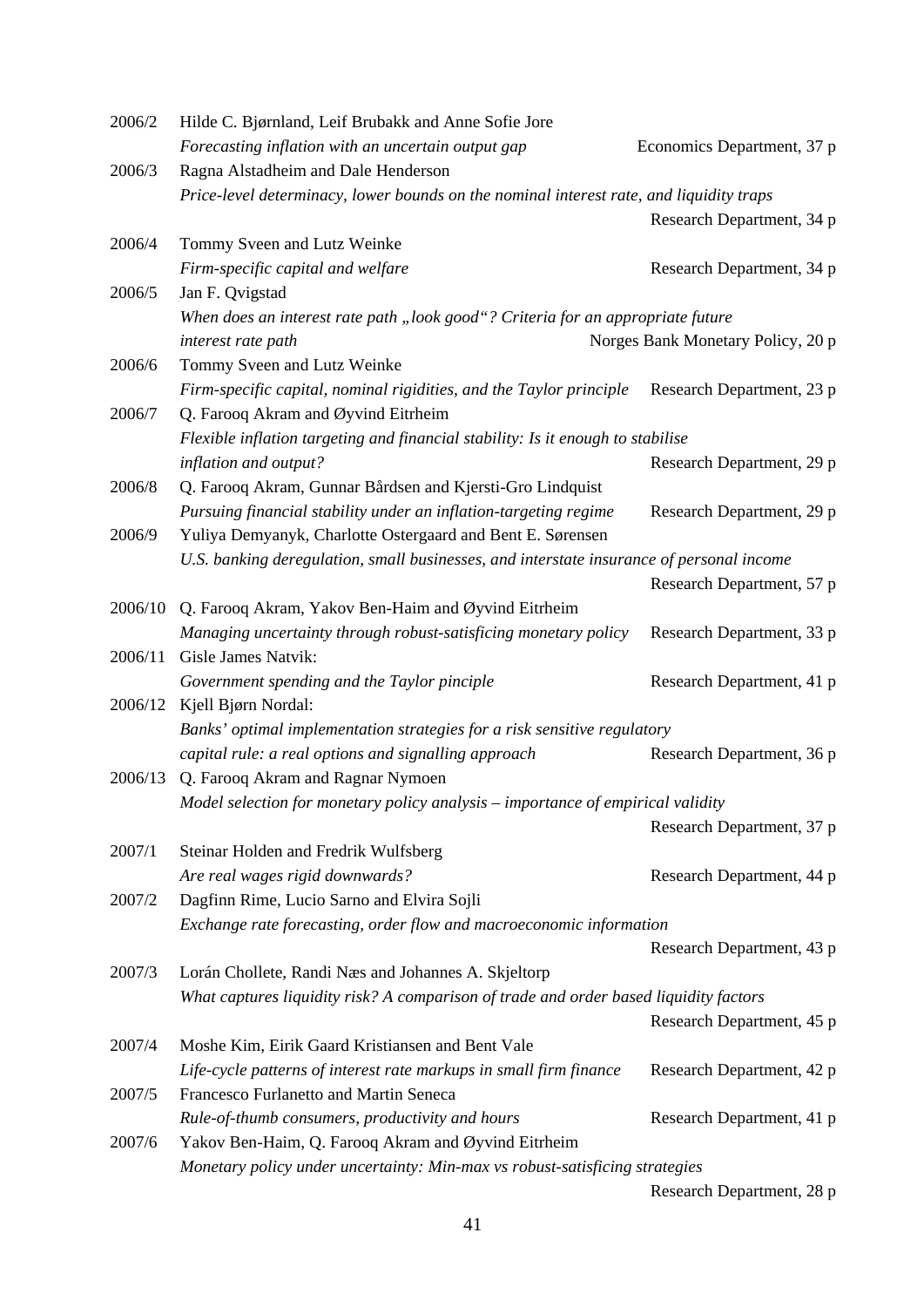| 2007/7  | Carl Andreas Claussen and Øistein Røisland                                                 |                                   |  |  |  |
|---------|--------------------------------------------------------------------------------------------|-----------------------------------|--|--|--|
|         | Aggregating judgments on dependent variables: an (im)possibility result                    |                                   |  |  |  |
|         |                                                                                            | Research Department, 17 p         |  |  |  |
| 2007/8  | Randi Næs, Johannes Skjeltorp og Bernt Arne Ødegaard                                       |                                   |  |  |  |
|         | Hvilke faktorer driver kursutviklingen på Oslo Børs?                                       | Forskningsavdelingen, 68 s        |  |  |  |
| 2007/9  | Knut Are Astveit and Tørres G. Trovik                                                      |                                   |  |  |  |
|         | Nowcasting Norwegian GDP: The role of asset prices in a small open economy                 |                                   |  |  |  |
|         |                                                                                            | Research Department, 29 p         |  |  |  |
| 2007/10 | Hilde C. Bjørnland, Kai Leitemo and Junior Maih                                            |                                   |  |  |  |
|         | Estimating the natural rates in a simple new Keynesian framework                           |                                   |  |  |  |
|         |                                                                                            | Economics Department, 33 p        |  |  |  |
| 2007/11 | Randi Næs and Bernt Arne Ødegaard                                                          |                                   |  |  |  |
|         | Liquidity and asset pricing: Evidence on the role of investor holding period               |                                   |  |  |  |
|         |                                                                                            | Research Department, 31 p         |  |  |  |
|         | 2007/12 Ida Wolden Bache                                                                   |                                   |  |  |  |
|         | Assessing estimates of the exchange rate pass-through                                      | Research Department, 60 p         |  |  |  |
|         | 2007/13 Q. Farooq Akram                                                                    |                                   |  |  |  |
|         | What horizon for targeting inflation?                                                      | Research Department, 45 p         |  |  |  |
| 2007/14 | Q. Farooq Akram, Yakov Ben-Haim and Øyvind Eitrheim                                        |                                   |  |  |  |
|         | Robust-satisficing monetary policy under parameter uncertainty                             | Research Depatrment, 33 p         |  |  |  |
| 2007/15 |                                                                                            |                                   |  |  |  |
|         | Ida Wolden Bache and Bjørn E. Naug                                                         |                                   |  |  |  |
|         | Estimating New Keynesian import price models                                               | Research Department, 40 p         |  |  |  |
| 2008/1  | Anne Sofie Jore, James Mitchell and Shaun P. Vahey                                         |                                   |  |  |  |
|         | Combining forecast densities from VARs with uncertain instabilities                        |                                   |  |  |  |
|         |                                                                                            | Economics Department, 26 p        |  |  |  |
| 2008/2  | Henrik Andersen                                                                            |                                   |  |  |  |
|         | Failure prediction of Norwegian banks: A logit approach Financial Markets Department, 49 p |                                   |  |  |  |
| 2008/3  | Lorán Chollete, Randi Næs and Johannes A. Skjeltorp                                        |                                   |  |  |  |
|         | The risk components of liquidity                                                           | Research Department, 28 p         |  |  |  |
| 2008/4  | Hilde C. Bjørnland and Kai Leitemo                                                         |                                   |  |  |  |
|         | Identifying the interdependence between US monetary policy and the stock market            |                                   |  |  |  |
|         |                                                                                            | Economics Department, 28 p        |  |  |  |
| 2008/5  | Christian Kascha and Karel Mertens                                                         |                                   |  |  |  |
|         | Business cycle analysis and VARMA models                                                   | Research Department, 40 p         |  |  |  |
| 2008/6  | Alan S. Blinder                                                                            |                                   |  |  |  |
|         | On the design of Monetary policy committees                                                | Norges Bank Monetary Policy, 22 p |  |  |  |
| 2008/7  | <b>Francesco Furlanetto</b>                                                                |                                   |  |  |  |
|         | Does monetary policy react to asset prices? Some international evidence                    |                                   |  |  |  |
|         |                                                                                            | Research Department, 44 p         |  |  |  |
| 2008/8  | Christian Huurman, Francesco Ravazzolo and Chen Zhou                                       |                                   |  |  |  |
|         | The power of weather. Some empirical evidence on predicting day-ahead power prices         |                                   |  |  |  |
|         | through weather forecasts                                                                  | Research Department, 28 p         |  |  |  |
| 2008/9  | Randi Næs, Johannes A. Skjeltorp and Bernt Arne Ødegaard                                   |                                   |  |  |  |
|         | Liquidity at the Oslo Stock Exchange                                                       | Research Department, 49 p         |  |  |  |
| 2008/10 | Francesco Furlanetto and Martin Seneca                                                     |                                   |  |  |  |
|         | Fiscal shocks and real rigidities                                                          | Research Department, 41 p         |  |  |  |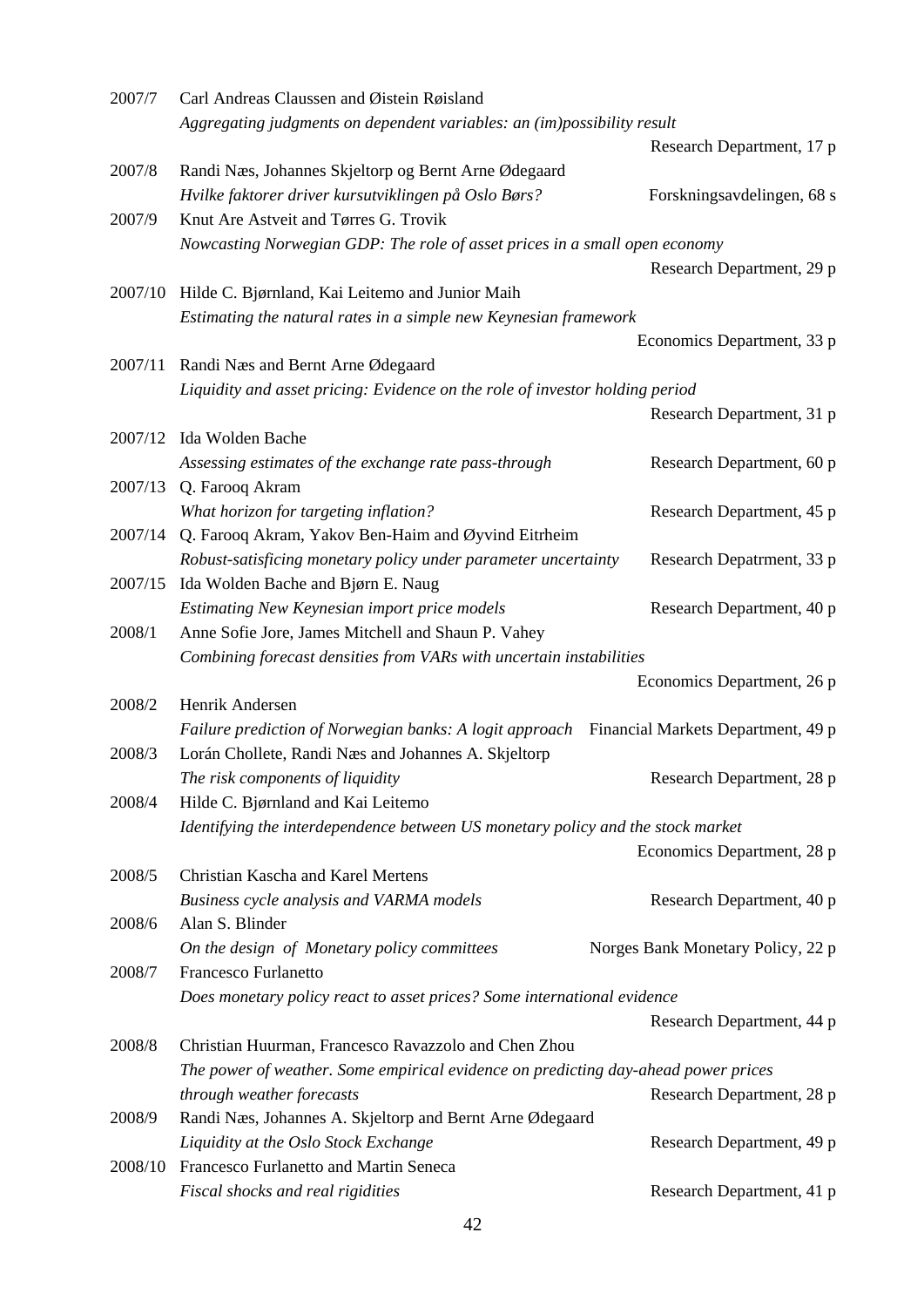| 2008/11 | Randi Næs, Johannes A. Skjeltorp and Bernt Arne Ødegaard                                |                                          |  |  |  |
|---------|-----------------------------------------------------------------------------------------|------------------------------------------|--|--|--|
|         | Liquidity and the business cycle                                                        | Research Department, 45 p                |  |  |  |
| 2008/12 | Q. Farooq Akram                                                                         |                                          |  |  |  |
|         | Commodity prices, interest rates and the dollar                                         | Research Department, 33 p                |  |  |  |
| 2008/13 | Henrik Andersen, Sigbjørn Atle Berg and Eilev S. Jansen                                 |                                          |  |  |  |
|         | The dynamics of operating income in the Norwegian banking sector                        |                                          |  |  |  |
|         |                                                                                         | Financial Markets Department, 27 p       |  |  |  |
|         | 2008/14 Lars Fredrik Øksendal                                                           |                                          |  |  |  |
|         | Monetary policy under the gold standard - examining the case of Norway, 1893-1914       |                                          |  |  |  |
|         |                                                                                         | Norges Bank's bicentenary project, 103 p |  |  |  |
| 2008/15 | Hilde C. Bjørnland and Jørn I. Halvorsen                                                |                                          |  |  |  |
|         | How does monetary policy respond to exchange rate movements? New international evidence |                                          |  |  |  |
|         |                                                                                         | Research Department, 45 p                |  |  |  |
|         | 2008/16 Hilde C. Bjørnland                                                              |                                          |  |  |  |
|         | Oil price shocks and stock market booms in an oil exporting country                     |                                          |  |  |  |
|         |                                                                                         | Research Department, 37 p                |  |  |  |
| 2008/17 | Özer Karagedikli, Troy Matheson, Christie Smith and Shaun Vahey                         |                                          |  |  |  |
|         | RBCs and DSGEs: The computational approach to business cycle theory and evidence        |                                          |  |  |  |
|         |                                                                                         | Economics Department, 36 p               |  |  |  |
| 2008/18 | Ida Wolden Bache and Kai Leitemo                                                        |                                          |  |  |  |
|         | The price puzzle: Mixing the temporary and permanent monetary policy shocks             |                                          |  |  |  |
|         |                                                                                         | Monetary Policy Department, 12 p         |  |  |  |
| 2008/19 | Q. Farooq Akram, Dagfinn Rime and Lucio Sarno                                           |                                          |  |  |  |
|         | Does the law of one price hold in international financial markets?                      | Research Department, 43 p                |  |  |  |